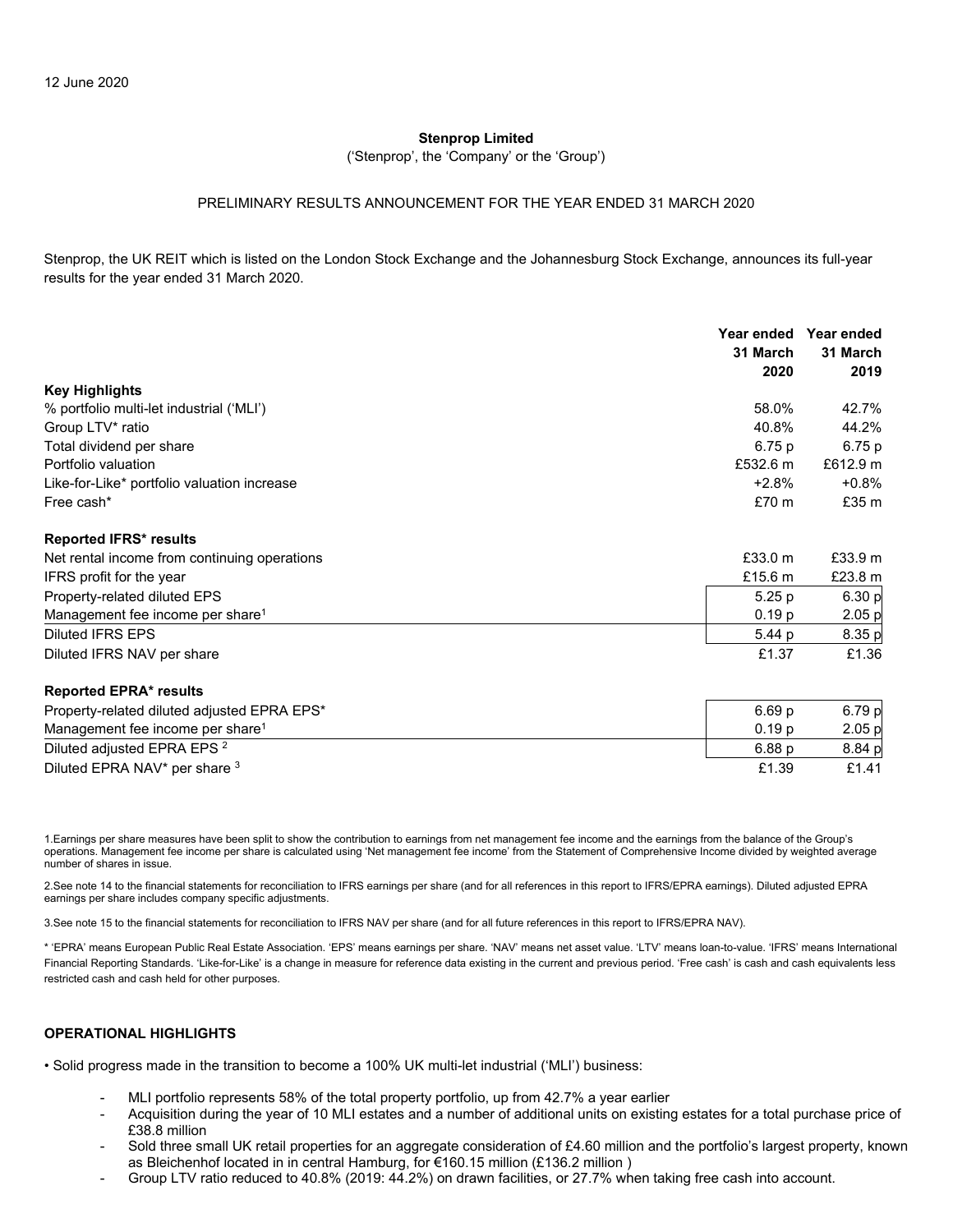Further investment in MLI operating platform.

Completed 197 new lettings / lease renewals in the MLI portfolio for an average contractual term in excess of four years and 19% ahead of the previous passing rent for each unit.

On a like-for-like basis, the valuation of the total portfolio increased by 2.8% over the prior year. The like-for-like increase on the MLI portfolio valuation was 3.7%.

Strong balance sheet at 31 March 2020 with £70 million of free cash and significant headroom for both interest cover and LTV loan covenants. Stenprop is well placed to cope with a prolonged period of uncertainty.

At 31 May 2020, 82% of the portfolio's total rent invoiced and due had been received for the aggregate of the quarter commencing 25 March 2020 and the months of April and May 2020.

# **FINANCIAL HIGHLIGHTS**

- Declared final dividend on 11 June 2020 of 3.375 pence per share, which together with the interim dividend of 3.375 pence per share declared on 21 November 2019, results in a total dividend for the year ended 31 March 2020 of 6.75 pence per share (2019: 6.75 pence per share). The total dividend for the year is fully covered by earnings of 6.88 pence per share. Subject to the receipt of regulatory approvals, a scrip alternative will be offered, which the directors intend to match through the buyback of shares on the market.
- Net rental income for the period of £33.0 million (2019: £33.9 million). Profit after tax of £15.6 million (2019: £23.8 million). Adjusted EPRA profit after tax was £19.7 million (2019: £25.2 million).
- Diluted IFRS net asset value per share was £1.37 (31 March 2019: £1.36). Diluted EPRA net asset value per share of £1.39 (31 March 2019: £1.41).
- Diluted IFRS earnings per share ('EPS') was 5.44 pence (2019: 8.35 pence). Diluted adjusted EPRA EPS was 6.88 pence (2019: 8.84 pence). The decline in earnings was a direct consequence of the previously communicated strategic decision to withdraw from all historic third-party fund management activity.

**Paul Arenson, CEO of Stenprop, commented**: "We are pleased to have met the key milestone targets articulated in late 2017 and expect to complete the transition into a 100% UK MLI business over the next two years. The new financial year is likely to be challenging with COVID-19 and Brexit headwinds but we are well positioned to meet these challenges with exposure to resilient assets, a strong balance sheet and free cash of approximately £70 million. While we acknowledge the need for caution, we are keen to start taking advantage of the conditions to acquire additional MLI estates at attractive risk-adjusted pricing. We have full belief in our strategy of becoming a 100% UK MLI operating company and anticipate that many of the trends which have fueled the demand for this asset class from occupiers and investors over recent years will be accelerated by the current COVID-19 crisis".

A webinar for investors and analysts will be held at 9.30am UK time and 10.30am (SA time) on 12 June 2020 via Zoom conference. For those wishing to join the webinar, please register prior to or on the day of the webinar using this link: <https://bit.ly/3c1jiy8>

# **For further information:**

**Stenprop Limited** +44(0)20 3918 6600 Paul Arenson [\(paul.arenson@stenprop.com\)](mailto:paul.arenson@stenprop.com) Julian Carey [\(julian.carey@stenprop.com\)](mailto:julian.carey@stenprop.com) James Beaumont [\(james.beaumont@stenprop.com\)](mailto:james.beaumont@stenprop.com)

**Numis Securities Limited (Financial Adviser)** +44(0)20 7260 1000 Hugh Jonathan Vicki Paine Justin Bell

**Tavistock (PR Adviser)** +44(0)20 7920 3150 James Whitmore James Verstringhe

**Java Capital Trustees and Sponsors Proprietary Limited** +27 (0)11 722 3050 (JSE Sponsor)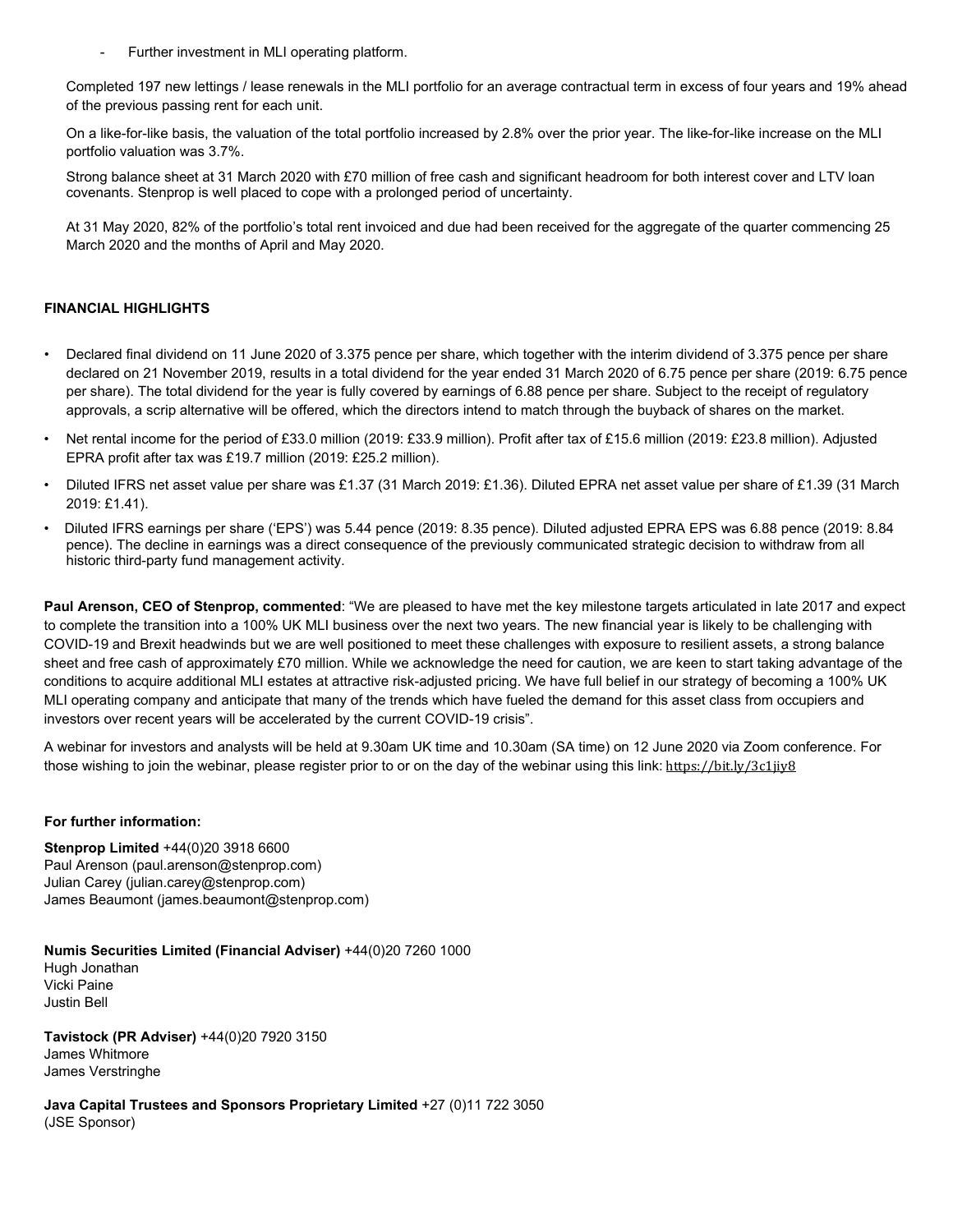# **About Stenprop:**

Stenprop is a UK REIT listed on the LSE and the JSE. The objective of the Company is to deliver sustainable growing income to its investors. Stenprop's investment policy is to invest in a diversified portfolio of UK multi-let industrial (MLI) properties with the strategic goal of becoming the leading MLI business in the UK. For further information, go to [stenprop.com](https://stenprop.com/)

# **Alternative performance measures ('APMs')**

Stenprop prepares its financial statements using IFRS. In addition to information contained in the Group financial statements, APMs, being financial measures which are not specified under IFRS, are also used in assessing and managing performance of the business. These measures, including those defined by EPRA, are designed to enhance transparency and comparability across the European real estate sector. Stenprop considers these EPRA based metrics, as well as Company-specific 'Diluted adjusted EPRA earnings' measures to provide additional information for reporting the value and performance of the business. A reconciliation to IFRS numbers is included in note 14 and 15 of the financial statements. Also see note 28 for LTV.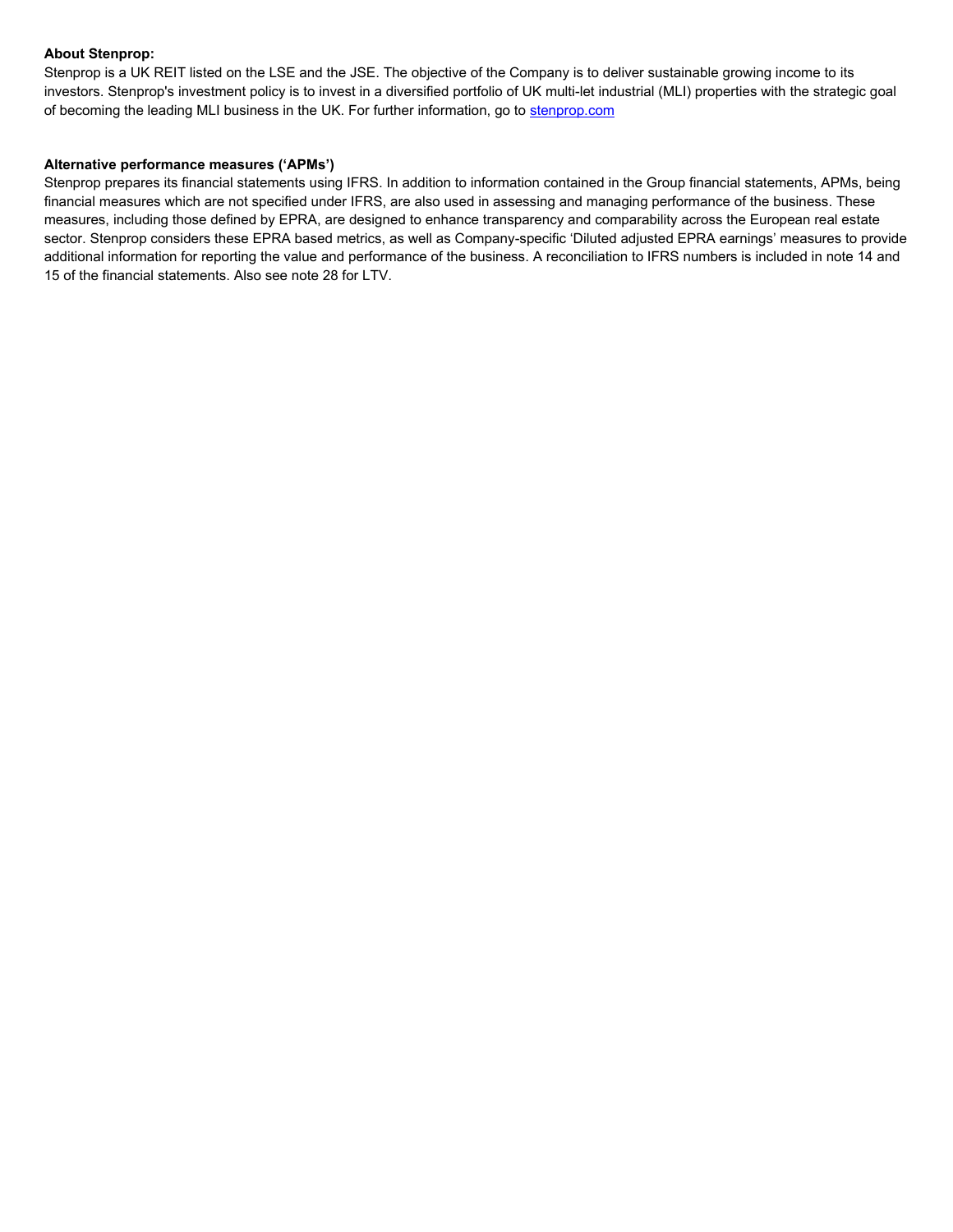# **Chief Executive's Report**

We have successfully delivered on our two-year roadmap set out in 2018.

This last year has been a very positive one for Stenprop and we are pleased with the progress we have made during the year in delivering on our designated milestones.

We have brought our leverage (LTV ratio) down to 40.8% from a peak of more than 55% two and a half years ago. After taking into account free cash of approximately £70 million, our effective leverage was down to 28% at 31 March 2020.

Our UK multi-let industrial (MLI) portfolio ended the year at 58% of our total portfolio. We were on track to achieve our targeted level of 60% MLI with some small acquisitions which we were negotiating prior to year end, but chose not to pursue them once the seriousness of COVID-19 became clear.

Excellent progress has been made in evolving our platform strategy, both on the ground and by embracing technology to enhance efficiencies and enable us to manage significantly more scale with marginal incremental cost. We are also making good progress with putting in place the infrastructure to create additional revenue streams by being able to offer other services and products to our customer base which they currently procure independently from third parties.

At the same time, notwithstanding the levels of cash held, the costs involved in transitioning assets from non-MLI to MLI assets and the investment in our platform, we have delivered diluted adjusted EPRA earnings of 6.88p per share. Read more on the financial performance of the Group in the Financial Review.

Until early to mid-March, and following our deliberate decision to accelerate disposals, we considered our primary challenge to be the potential reduction in earnings from holding excess cash, with free cash standing at approximately £70 million at the year end. Cash was expected to earn 0.5% compared with generating more than 7% in earnings if deployed into MLI with 40% leverage. A further concern related to the potential impact of Brexit.

With the sudden advent of COVID-19, the challenge of cash drag on earnings has become much less of a focus, with large cash holdings now regarded as extremely beneficial as companies move to bolster their balance sheets and ensure survival. We are pleased to report that our strategy of bringing down leverage, negotiating significant covenant headroom and accelerating our sales, notwithstanding the potential dampening effect on earnings, has greatly strengthened our financial position going into the COVID-19 crisis.

Although Brexit has also faded from the current dialogue as a result of COVID-19, it will present challenges to the UK economy in due course.

Our primary focus now is to maintain a strong balance sheet to have the ability to meet obligations through the COVID-19 period, at a time when some of our tenants may be struggling and unable, or unwilling, to pay their rent. We intend to continue to build our MLI portfolio subject to prevailing market opportunities.

# **Impact of COVID-19 on our business**

# **Sales, purchases and debt strategy**

During the year we sold three small UK retail properties for an aggregate consideration of £4.60 million. We also sold our largest property in central Hamburg known as Bleichenhof for €160.15 million (£136.2 million).

Motivated by our belief that we could take advantage of high sales prices in the cycle, we took a strategic decision midway through the year to accelerate our sales strategy and accept the potential reduction in earnings as a result of holding surplus cash. We did not want to risk utilising our revolving debt facility to increase leverage for purchases and find ourselves caught with higher leverage and needing to dispose of assets to bring leverage down.

This proved to be a good decision, as we now find ourselves in a much stronger financial position to deal with COVID-19.

We plan to continue with the sale of the three Berlin daily needs centres and the five retail warehouses in Germany. The three Berlin centres have been marketed and were at an advanced stage of the sales process, with potential buyers having completed their inspections and preliminary due diligence, when COVID-19 struck. We anticipate that good sales prices will still be achieved, but will take longer to complete. The five retail warehouses are at an early stage of the sales process and we anticipate interest in these assets to increase once the German government eases their COVID-19 lockdown measures.

On the debt side, much of our debt has deliberately been kept short, as many assets were due to be sold. We were also investigating refinancing a large part of our MLI portfolio on a seven-to- ten-year term with insurers rather than banks, at an estimated annual saving of approximately 80bps in overall interest costs. Again, this will need to be delayed as a result of COVID-19, as finance providers are focusing on the issues facing existing borrowers and new refinancings are not straightforward.

We intend to start making acquisitions with the cash we have available as soon as we feel the crisis is beginning to pass and we are able to properly understand its impact. We hope that the crisis will create some interesting buying opportunities. Until then we prefer to maintain a conservative stance and remain financially strong albeit with lower earnings as a result of holding surplus cash.

# **Performance of the UK MLI sector**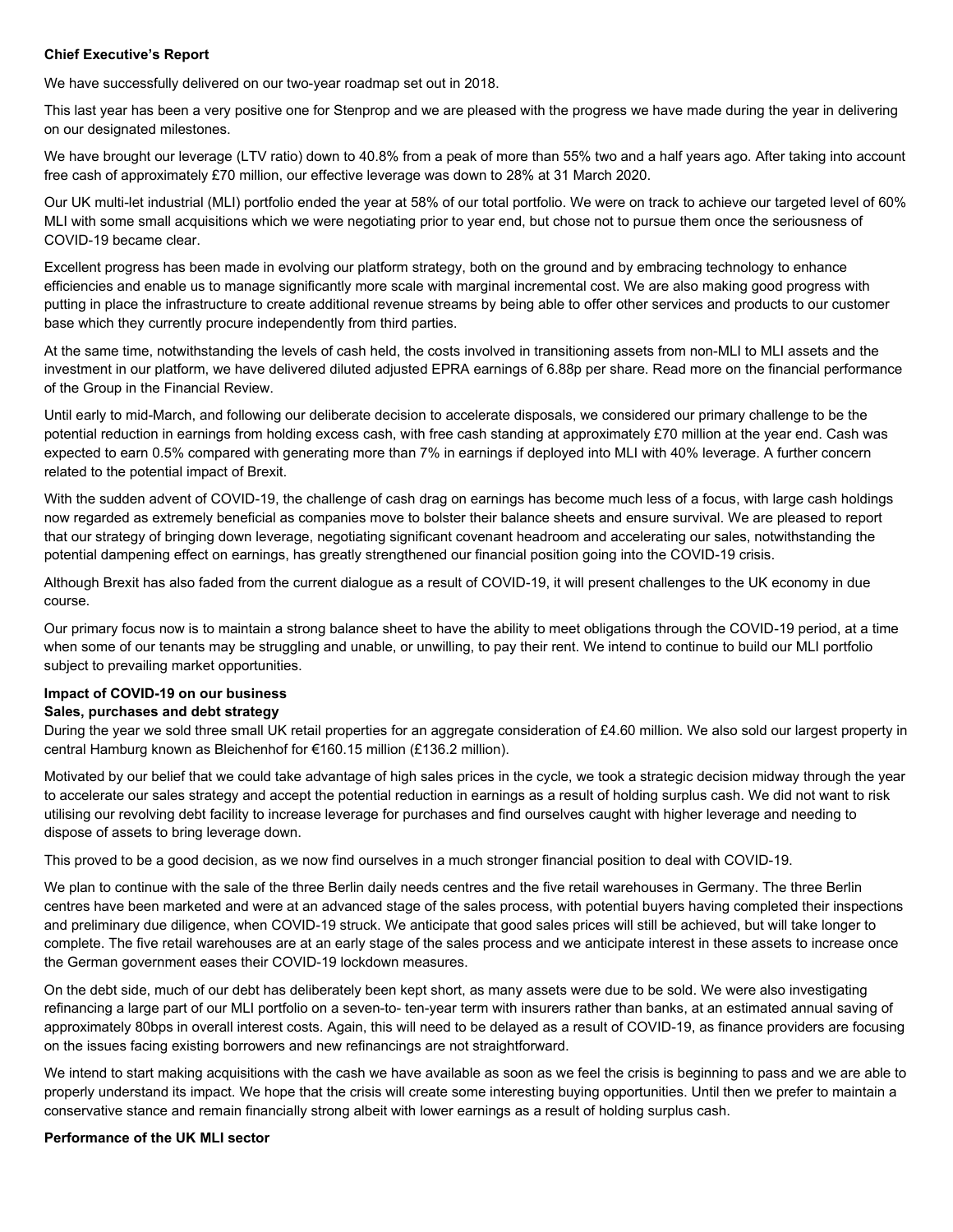The imbalance in supply and demand continued to deliver inflation-beating rental growth throughout the year. The fundamentals in the sector, until the advent of COVID-19, remained extremely positive and we were experiencing underlying rental growth of 4-5% for the year.

We held the view before COVID-19 that this imbalance would continue for a number of years, as it was not economically feasible to build MLI units at current rental levels and yields. Our MLI portfolio is valued at approximately £68.26 per sq ft which in our view approximates to 50% to 60% of replacement cost of these assets. On the demand side we were seeing more and more new types of businesses, enabled by the internet, wanting space in MLI units. These are occupiers which have not previously occupied MLI space and are now realising the value of affordable, flexible space close to towns and cities.

Whilst COVID-19 is causing immense disruption to the economy and to our customers, we believe that the response is also paving the way for greater future demand for MLI units. The internet sales and distribution channel for all businesses will have taken another big step forward as the whole population has been forced into isolation and have had no choice but to embrace the new technologies and supply and distribution channels. Home working and the explosion of communication technologies will also foster greater ability to work in a decentralised way, which feeds demand for MLI space.

We believe companies will reassess their globalised 'just-in-time' supply chains. It is becoming clear to many businesses that it is not viable to rely on geographically distant supply chains from single undiversified sources. We sense a desire for companies to have greater control over supplies and easier access, even if it means more cost. As a result, we expect to see more demand for MLI units as the trend for ever increasing globalisation falters and more is made, sourced or stored locally.

# **Strategy for the MLI business**

Our overall strategy remains to become a 100% focused UK MLI business. We are well advanced with that transition and will continue to sell our non-MLI assets as soon as markets return to some form of normal functioning. The initial assets to be sold are our three daily needs Berlin centres and our five small standalone retail warehouses. We remain confident that these will sell well when normal market conditions resume, based on offers received before COVID-19.

We also will use part of our free cash of approximately £70 million to make further MLI purchases as soon as it is economically sensible to do so.

In addition to the transition, our strategy is to invest in and build a market leading technology enabled MLI management platform. We believe the UK MLI sector is ready for this in much the same way as platforms have transformed the risks, efficiencies and valuations in other sectors like self-storage, student accommodation and hotels. Our intention is to continue with the investment into this during this year and future years.

# **Outlook for the year**

COVID-19 has had a significant impact on our priorities for the coming year. Before COVID-19 our focus was largely on delivering earnings and dividends to shareholders whilst transitioning the business. The immediate focus has now changed to that of ensuring that Stenprop maintains its robust financial health in order to be able to withstand the challenges arising from COVID-19. A strong balance sheet and vigilant risk management are vital to ensure we successfully navigate through this period.

As outlined earlier in this report, our past risk management has ensured that we go into this crisis with a strong balance sheet and a cushion of approximately £60 million of free cash (after paying the final dividend of approximately £9.6 million). As such, we are confident that our survival is not under threat.

We are also focused on how our earnings will be impacted during the period and at this stage it is too early to provide further meaningful detail. We have provided regular update announcements on our rent collection statistics and readers can read more about the financial impact of COVID-19 on the business on page 11.

The diversity of our customer base, both as to type of business and region, has contributed to a high degree of resilience on the part of our portfolio during COVID-19 as different businesses are impacted in different ways. Fortunately, most have been able to continue in business, albeit at reduced levels in many instances, as the MLI units allow for social distance working and most businesses in MLI have some form of e-commerce component either being part of the distribution chain or as part of an online sales channel.

#### **Conclusion**

We are confident that we have a strong balance sheet and cash reserves to weather the COVID-19 storm.

We also have sufficient capital in the form of saleable non-MLI assets to implement our business plan and are not reliant on needing to raise new capital for this.

Our focus during the COVID-19 crisis will be on assisting our customers and on building our management platform. Once the crisis has passed, we will endeavour to be quick out of the blocks with selling our non-MLI assets and completing our transition into a 100% MLI business.

The fundamentals of the MLI asset class remain very positive in the medium to long term. We believe Stenprop is well positioned to benefit from these fundamentals and to take a strong leap forward when the COVID-19 crisis passes, as it inevitably will.

We take this opportunity to thank all of our stakeholders and our Board for their support. In particular we wish to thank our staff who have adjusted magnificently to working from home and to managing the relationships with our customers through these challenging times.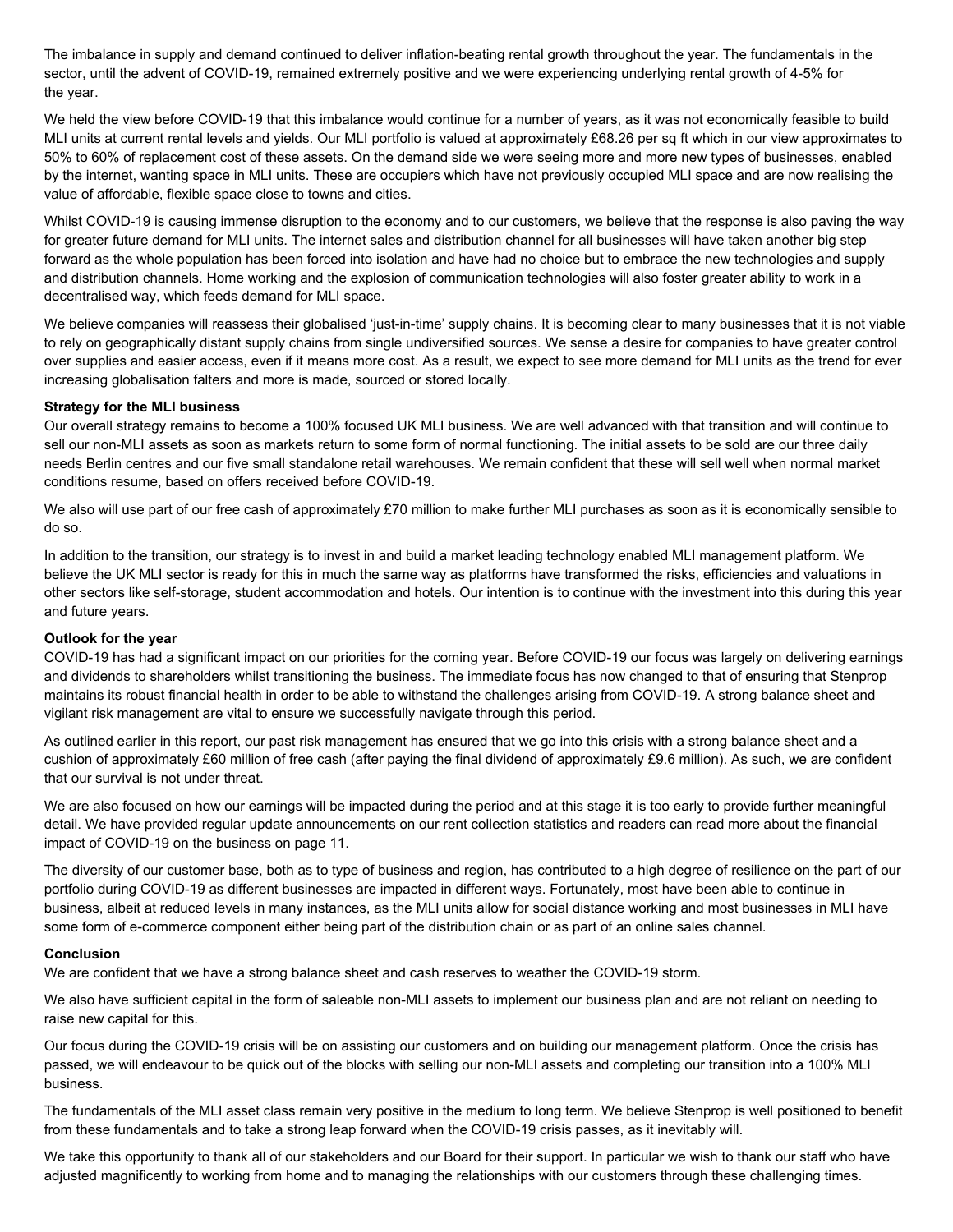Chief Executive Officer

11 June 2020

# **Property Report**

# **United Kingdom**

# **Market environment:**

Brexit-related uncertainty continued until the UK General Election in December 2019, which produced a significant Conservative majority and with that, a clear direction of travel in the Brexit process. This culminated in the UK leaving the European Union on 31 January 2020 and entering into the 'Transition Period'.

The gross domestic product in the UK grew 1.4% in 2019 slightly ahead of the forecast rate of 1.2%. The Bank of England base rate was steady at 0.75% until March 2020 when it was cut to the all-time low of 0.1%. The fate of Sterling tracked the Brexit process for the most part, re-bounding against major currencies as more clarity emerged following the election. Since the beginning of March 2020 it had fallen sharply against both the US Dollar and the Euro, albeit with some recovery by the end of the month. Inflation (CPI) fluctuated between 1.4% and 2% in the financial year to March 2020, which is below the Bank of England's 2% target, and contributed to real earnings growth. In the most recent available figures for the three months to January 2020, in real terms annual growth in both total pay and regular pay is estimated to be 1.5%. This is down from a recent peak of 2.0% in the three months to June 2019. Unemployment was stable at the lowest level since 1975 at 3.8% and 3.9% until March 2020. Other available data suggests that this will rise significantly in the next official release of information as the impact of COVID-19 begins to impact businesses and employment. The Government furlough scheme has mitigated this to some extent, but the ONS shows that the claimant count in April rose by 856,000 to 2.1 million, the biggest monthly rise on record.

# **Total returns by sector:**

There continues to be significant capital ready to be deployed in the property market across most sectors. Asset managers raised more than €200 billion (£175 billion) in 2019 to invest in real estate – up 24% on the amount raised in 2018 with €73 billion. Only 60% was invested by the end of the year and due to the hiatus in investment activity since the beginning of the year much of this will still remain undeployed.

When liquidity returns to the investment market this weight of capital may help to support pricing in some sectors that may otherwise have been affected by the ongoing COVID-19 and associated economic crisis.

The UK commercial property market performance has slowed compared to the year ended March 2019. According to CBRE, total returns for all property fell to 2.2% compared to 6.3% for the previous year. Retail again limited this growth with a -6.2% return, whilst all other sectors remained positive.

Industrial was again the best performing sector providing total returns of 7.6% compared to a market average of 2.2% (down from 18.1% at the end of the year in 2019). Total industrial returns were dampened with limited capital value growth of 2.5%, compared to 12.4% a year prior, whilst returns from rental value growth were more consistent at 3.1% vs 4.2%.

Due to the current macroeconomic volatility, making assumptions for the forthcoming year is difficult at this time. We anticipate that the industrial sector is well placed to re-open with more scope for social distancing in the work place due to lower employee volumes and lack of ability to work from home. If investors can get comfortable with the changes in the occupational market, then their ability to underwrite deals with confidence will lead to some increase in transaction volume. What remains to be seen is what the impact on capital values will be and if there will be any distress in the industrial sector to drive this. At present due to a lack of transactions there is no evidence to support a material change in pricing, although some deals are being structured to provide purchaser protection by way of rent cover for rent arrears.

# **Remaining non-MLI assets:**

During the year we sold our last remaining retail property in the UK, 65 Victoria Street, Grimsby. The property was let to New Look which had entered into a CVA in 2019. We engaged with New Look and agreed to re-gear the lease, implementing a new five-year term from September 2019 to reposition the income profile in advance of the sale of the asset in December 2019.

A number of lease expiries are falling due in the near term on the single-let industrial units. We are in the advanced stages of negotiations with John Menzies PLC to renew their lease on an industrial/distribution facility in Sheffield, and remain in ongoing negotiations with Booker Limited regarding their occupation of two properties in Worcester and Merthyr Tydfill. Two remaining lease expiries are falling due in the medium term in Reading and Ashby-de-la-Zouch and we continue to monitor options available with both tenants.

At Trafalgar Court, Guernsey there is a rent review with our largest tenant later this year, and we are already actively engaged in seeking a settlement.

The remainder of the non-MLI assets held in the UK will be sold over the next two years to facilitate further investment into MLI. Non-MLI assets comprise 20% of our UK portfolio by value. These UK assets are made up of the following:

• £57.5 million – an office block in Guernsey known as Trafalgar Court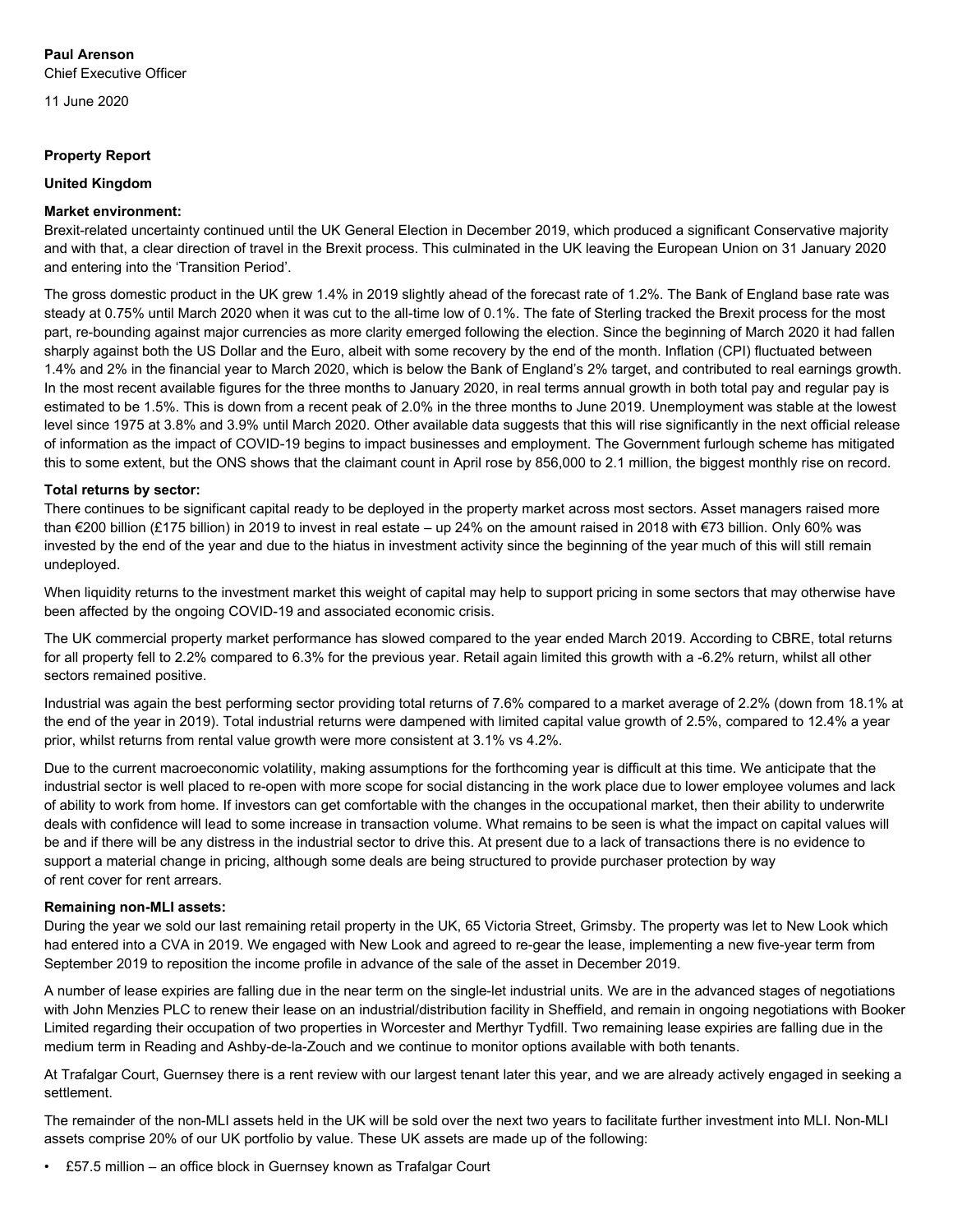• £21.3 million – five single-let industrial units

# **MLI portfolio acquisitions since April 2019:**

Stenprop has concluded the acquisition of ten estates during the financial year for a total figure of £36.2 million and a number of additional units on already owned estates for £2.6 million.

These acquisitions equated to 504,000 sq ft of MLI space across 195 units with a passing rent at acquisition inclusive of guarantees of £2.76 million per annum, equating to an average rent of £5.50 per sq ft. The acquisition price reflected a capital value per sq ft of £76. reflecting an approximate discount of 40% to estimated replacement cost. The individual estates were purchased from a range of vendors: listed entities, property companies and high net-worth individuals. They represent a diverse geographical spread: located in Warrington, Brighouse, Glasgow, Huntingdon, Bridgwater, Edinburgh, Middlesbrough, Deeside and Sheffield. The estates offer a strong tenant mix with excellent rental growth and asset management opportunities and fit well with our investment strategy of purchasing modern, purpose-built MLI. Stenprop curtailed investment activity at the start of March due to the difficulty in underwriting assets during COVID-19 and in order to preserve cash. Stenprop continues to actively monitor the market and the wider economic and social implications and is well positioned to re-enter the market and continue to acquire multi-let industrial in line with our investment criteria and complete the transition to becoming a 100% UK multi-let industrial business.

# **Investment pipeline:**

The industrial investment market was quiet during the course of the last financial year, and as a result Stenprop reviewed c. £1.4 billion of potential MLI acquisitions, down from c£2.6 billion in the previous year. We appraised each of these opportunities with reference to our strict investment criteria, and bid on approximately £250 million of potential opportunities. There continues to be a lack of portfolios and lot sizes are smaller than we have seen in previous years. In the first quarter of 2020 (prior to COVID-19) we saw improved deal flow and liquidity in the market. Many of these opportunities were withdrawn from the market as running a sale process became increasingly difficult, and they are likely to become available again when normality returns to the investment market. Across the whole UK investment market in FY2020 Q4 the headline figure showed a reduction in investment volume of only 7% against the five-year average, but this was distorted by the UK's largest-ever property deal, namely the iQ Student portfolio acquired by Blackstone for £4.66 billion. With this stripped out volumes for the quarter were at their lowest level since 2012 and the number of deals was 25% down on the quarterly average, (LSH Research). For this quarter compared with the equivalent in 2019 all industrial deal volumes were down 46% with the sub-sector most equivalent to a UK MLI strategy (Non SE Industrial, excluding distribution warehousing) down 73%.

Our pipeline is driven by an excellent network of agents/brokers located both in London and regional centres. This provides us with the market coverage required to ensure we are aware of all potential opportunities and can source opportunities from a wide range of different sellers. With our focused investment strategy, strong balance sheet and proven track record of performance and execution, we receive a substantial number of off-market and opportunistic approaches. Our ability to analyse and conclude transactions efficiently and effectively is an important attribute and allows us to achieve value in a competitive market. This network will ensure we are well placed to re-enter the market when we believe it is prudent to do so.

# **Investment Criteria**

- purpose-built industrial accommodation
- multi-tenanted income profile
- located within or in close proximity to areas of high population
- locations with strong infrastructure
- areas of strong economic activity
- acquisition cost below replacement cost

# View more online at **stenprop.com/our-space/investment-criteria/**

We had another strong year of performance from the MLI portfolio, with strong demand and limited market supply resulting in significant uplifts at lease expiry and lettings ahead of ERV. Vacancy across the portfolio reduced over the year as a result of a number of initiatives implemented through our Industrials platform, including Smart Leases, our Customer Engagement Manager programme and more direct to customer marketing.

# **Income Profile**

Passing and contractual rents grew by **5.6%** on a like-for-like basis between 1 April 2019 and 31 March 2020, compared with **4.8%** for the previous period.

The total estimated rental value of the portfolio is **£26.2 million**, reflecting a 20.4% premium to the current passing rent.

# **Leasing and Rents**

**19%** average uplift in rent across the **197** leasing transactions completed during the year (previous year: **17%** uplift on **126** transactions)

Lettings were on average **10.1%** ahead of April 2020 ERVs over the year

**116** new lettings (**£2.2 million** p.a. of contractual rent) at an average premium to ERV of **12.5%** (previous year: **78** lettings at an average **12.6%** premium to March 2018 ERVs)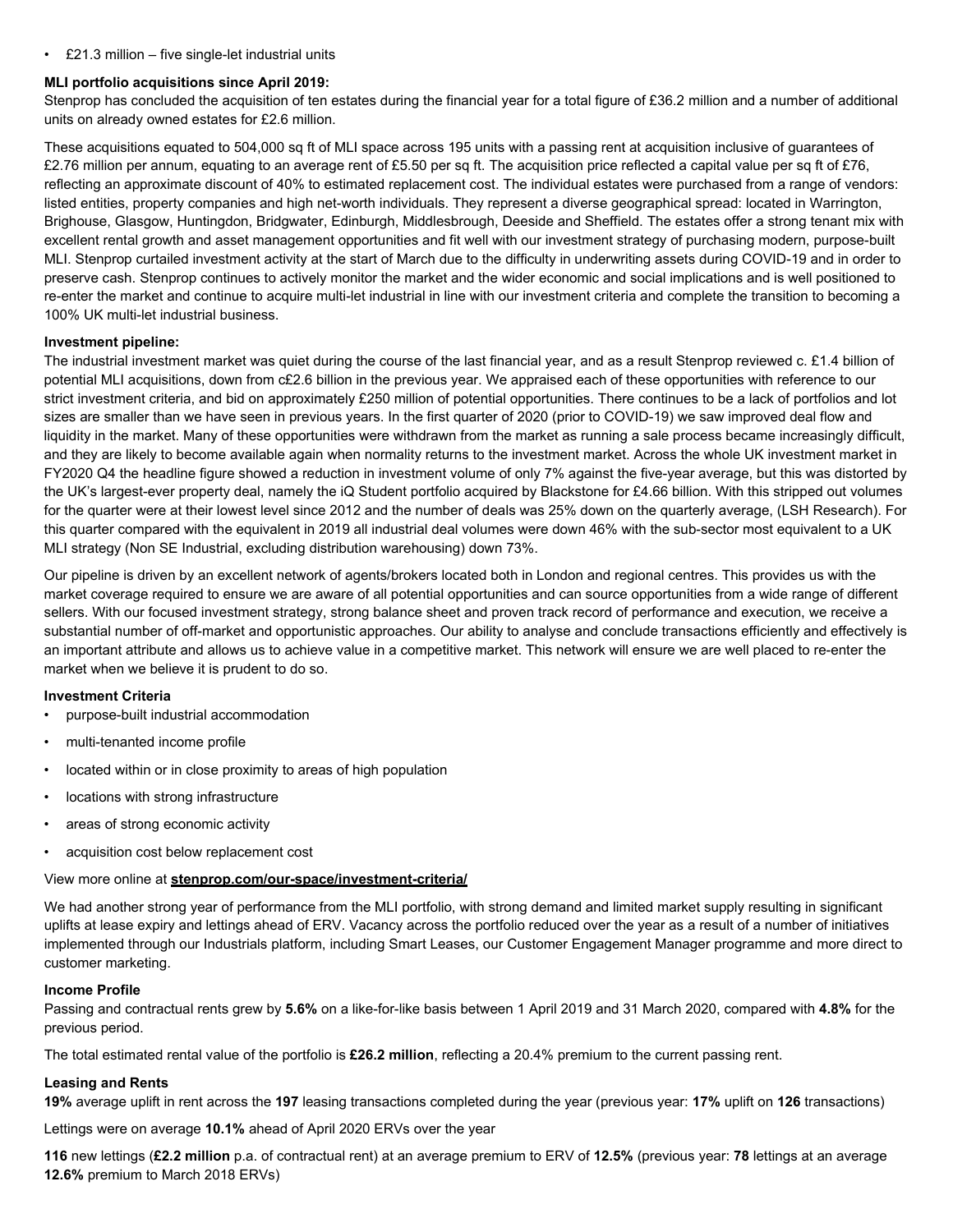**81** renewals (**£1.8 million** p.a. of contractual rent) at an average premium to ERV of **7.3%** (previous year: **48** renewals at an average **9.0%**  premium to March 2018 ERVs)

The average new lease was **4 years** in duration with a **2.5 month** rent free period (previous year: **3.3 years** average lease term and a **1.6 month** rent free period)

Vacancy across the portfolio fell from **10.2%** to **8.9%** on a like-for-like basis between 1 April 2019 and 31 March 2020

As at 31 March 2020 we had **63 units** under offer for rent of **£1.2 million**. Of the under offer space, 60,000 sq ft was on units which were unoccupied (i.e. new lettings rather than renewals), representing 15% of our total vacancy at the time.

#### **Tenant retention**

**287** lease events during the year (either lease expiry or break options)

**76%** of tenants remained in occupation at lease events

Of those units returned to us, we had already re-let **50%** by 31 March 2020

#### **Germany**

#### **Market environment**

Germany has seen slowing economic growth since 2018, with just 0.6% of GDP growth in 2019. This can largely be explained by slowing international trade and Brexit-related uncertainty, which is weighing on export demand and industrial output. In contrast, consumer demand remains strong with record employment and robust wage growth. Demand for Germany's key exports, vehicles and investment goods, continue to struggle. Despite tight labour markets, Euro area inflation has been persistently weak, prompting the European Central Bank (ECB) to lower the deposit rate further into negative territory and reinstate its net asset purchase programme.

Real estate in Germany has once again proved attractive to both foreign and domestic capital. 2019 saw a record €91 billion transacted across the commercial and residential space. Foreign capital is drawn by the relative stability of the German market compared to other European countries and domestic capital due to the relatively attractive yields versus cash and bonds. The office and residential sectors remain dominant, accounting for 64% of transactions, but alternative asset classes such as healthcare and nursing homes are becoming increasingly attractive due to their ability to deliver higher yields. 60% of the transaction volume was focused in the seven largest cities.

Whilst many parts of the retail sector experienced headwinds from expanding online retailers, convenience retail remains robust. At the time of writing, most of western Europe, and indeed the globe, has been locked down as a result of COVID-19. It is difficult to determine the impact at this stage, but the longer the lockdown continues the greater the longer-term impact will be. Germany's proactive approach to tackling the impact of the virus appears at this stage, to be working well.

#### **Investment and asset management**

The German assets performed well over the course of the year and high occupancy levels were maintained across the portfolio. As well as the targeted disposal of our largest asset in Hamburg, Bleichenhof, we took the decision to accelerate the sale of the majority of our remaining German assets in 2020 to enable us to focus on building our MLI business in the UK.

Having appointed CBRE in January 2020 to sell the three Berlin shopping centres, we continue to market these assets targeting completion of the sale this year. Similarly, JLL was appointed to market the Bikemax portfolio, comprising five retail warehouse units across central and southern Germany, and we intend to progress this sale in the second half of 2020.

On the asset management side, we continued to focus on enhancing the income across the portfolio. At Bleichenhof, all but one of the restaurant units were let and occupied at the time of sale, with the remaining unit due to open this summer. We also successfully completed the regear of the principal lease to BOC (Bike & Outdoor Company) across the five assets that comprise the Bikemax portfolio. The BOC income comprises 70% of the total income generated from these assets. The lease term was extended to provide a term certain to BOC of 12 years in return for a small rent-free period and a downward adjustment of the rent to market levels. Finally, we continue to work through a lease regear with the anchor tenant at Hermann shopping centre in Berlin. We believe that this anchor tenant continues to trade very well from the unit and is keen to expand and upgrade its presence at the centre. The lease regears in the Bikemax portfolio and at Hermann will enhance the investor appeal of both assets as we seek to dispose of them, allowing us to maximise liquidity and sale proceeds.

# **Switzerland**

# **Market environment**

JLL has reported that, although large sections of the Swiss economy had got off to a good start in 2020, the COVID-19 pandemic is stifling any optimism. The hospitality industry is highly concerned about the coronavirus pandemic. Business here was solid at the beginning of the year and remained virtually unchanged throughout January. At the beginning of this year firms were still expecting a small overall increase in overnight stays during the first quarter of 2020. These expectations have become obsolete owing to the outbreak of the coronavirus pandemic.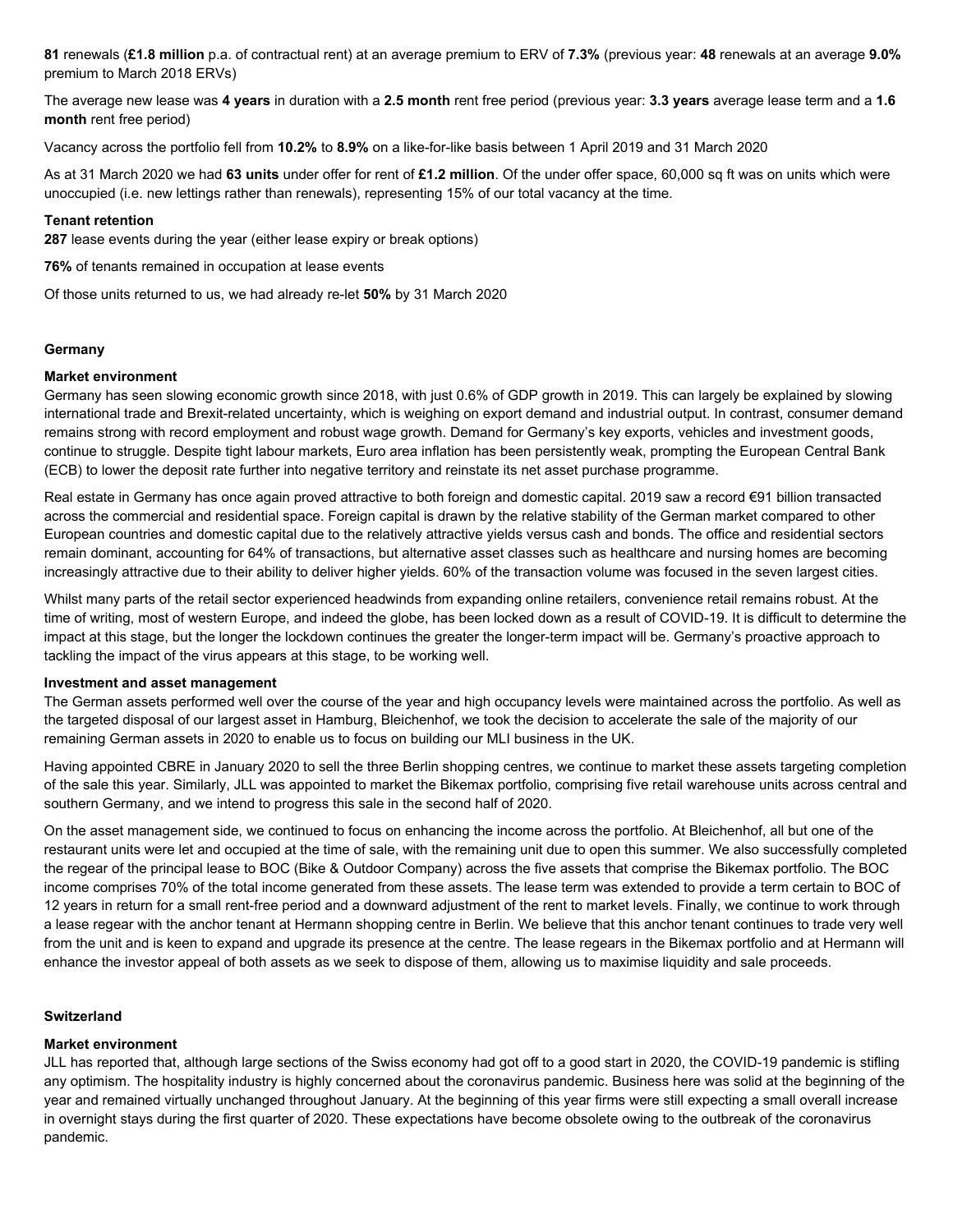This year, the growth contribution made by the retail, transport and hospitality sectors in particular will be negative. Consumer-related services, on the other hand, are clearly in positive territory thanks to the healthcare sector.

It is currently highly uncertain how the pandemic is likely to continue going forward. KOF Swiss Economic Institute has therefore developed various scenarios. KOF's baseline scenario assumes that the pandemic will significantly disrupt economic life over the next 12 months. However, the countermeasures taken should mitigate the economic impact in summer 2020. Over the course of this year the imposed production restrictions will reduce output across sectors. The containment of the virus will enable some of the output lost to be compensated for at the end of this year and next year.

# **Investment and asset management**

Further to our decision to exit the Swiss market, all the assets in the Swiss portfolio, except for the property at Lugano, were disposed of in 2018. The repositioning of the Lugano property from a retail centre to a gym and wellness centre was completed with the grand opening of the facility taking place in March 2019. The property is classified as 'held for sale' as, in line with our stated strategy, we will seek to dispose of this property at an opportune time as soon as practicable after pandemic issues have subsided. The centre reopened for trade on 11 May 2020 after being closed due to COVID-19.

# **Financial Review**

#### **Overview**

The onset of COVID-19 occurred in the last two weeks of the financial year and has therefore had virtually no impact at all on our annual financial results for the year ended 31 March 2020. Clearly, there will be a significant impact on our next year results which I have addressed further on in my report. From a financial and operating perspective, I am confident that Stenprop is well positioned to deal with the challenges of COVID-19. I take particular comfort from the strength of the Stenprop balance sheet and the levels of significant unrestricted cash balances.

Stenprop's board of directors (the 'Board') have declared a dividend of 3.375 pence per share for the six months ended 31 March 2020, bringing the full year distribution to 6.75 pence per share (2019: 6.75 pence). The dividend is fully covered by diluted adjusted European Public Real Estate Association ('EPRA') earnings per share of 6.88 pence (2019: 8.84 pence) and, as in the past, can be taken as a cash payment or scrip share alternative.

Diluted IFRS earnings per share ('EPS') was 5.44 pence (2019: 8.35 pence), while the diluted adjusted EPRA EPS amounted to 6.88 pence, compared with the prior year of 8.84 pence. The decline in earnings was a direct consequence of the previously communicated strategic decision to withdraw from all historic third-party fund management activity and reflects the impact of one-off performance and disposal fees received in the year ended 31 March 2019.

Stenprop acquired 10 MLI estates and a number of additional units on existing estates during the year for a total purchase price of £38.8 million. Stenprop sold four non-MLI assets all at or above valuation except for one small retail property which sold for £0.4 million below its valuation of £2.1 million. At 31 March 2020, Stenprop's total property portfolio, including share of joint ventures, was valued at £532.6 million of which £309.0 million, or 58.0% (2019: 42.7%) was represented by the MLI portfolio.

As at 31 March 2020 Stenprop had reduced its total borrowings to 40.8% of gross assets (its 'LTV' ratio), from 44.2% one year earlier. When free cash of approximately £70 million is taken into account this measure reduces to 27.7%. The LTV ratio of the MLI portfolio was 39.9% at 31 March 2020.

Diluted EPRA net asset value ('NAV') per share decreased by 1.4% to £1.39 (2019: £1.41), and diluted IFRS NAV per share increased 0.7% to £1.37 (2019: £1.36). The decrease in Diluted EPRA NAV broadly reflects sales costs and the crystallisation of deferred tax liabilities on the disposals of non MLI property. On a like-for-like basis, the valuation of the total portfolio increased 2.8% over the prior year. On a like-for-like basis over the same period, the valuation of the MLI portfolio increased by 3.6%.

# **Presentation of financial information**

The consolidated financial statements are prepared in accordance with IFRS. The Group's subsidiaries are consolidated at 100% and its interests in joint ventures are shown as a single line item on the consolidated income statement and balance sheet using the equity method of accounting. In addition to information contained in the Group financial statements, Alternative Performance Measures ('APMs'), being financial measures which are not specified under IFRS, are also used by management to assess the Group's performance. Definitions for APMs are included in the glossary, with further descriptions and the most directly comparable IFRS measure identified on page 157.

In accordance with reporting standards widely adopted across the real estate industry in Europe, the Board feels it is appropriate and useful to also disclose a number of EPRA measures, prepared in accordance with the EPRA Best Practice Recommendations. The Board continues to see adjusted EPRA EPS as a key measure to aid transparency when assessing performance and dividend policy. As disclosed in note 14, this measure utilises EPRA's Best Practices Recommendations, and applies further company-specific adjustments to earnings to exclude items considered not to be in the ordinary course of business or other exceptional items to provide additional information on the Group's underlying operational performance.

#### **Earnings**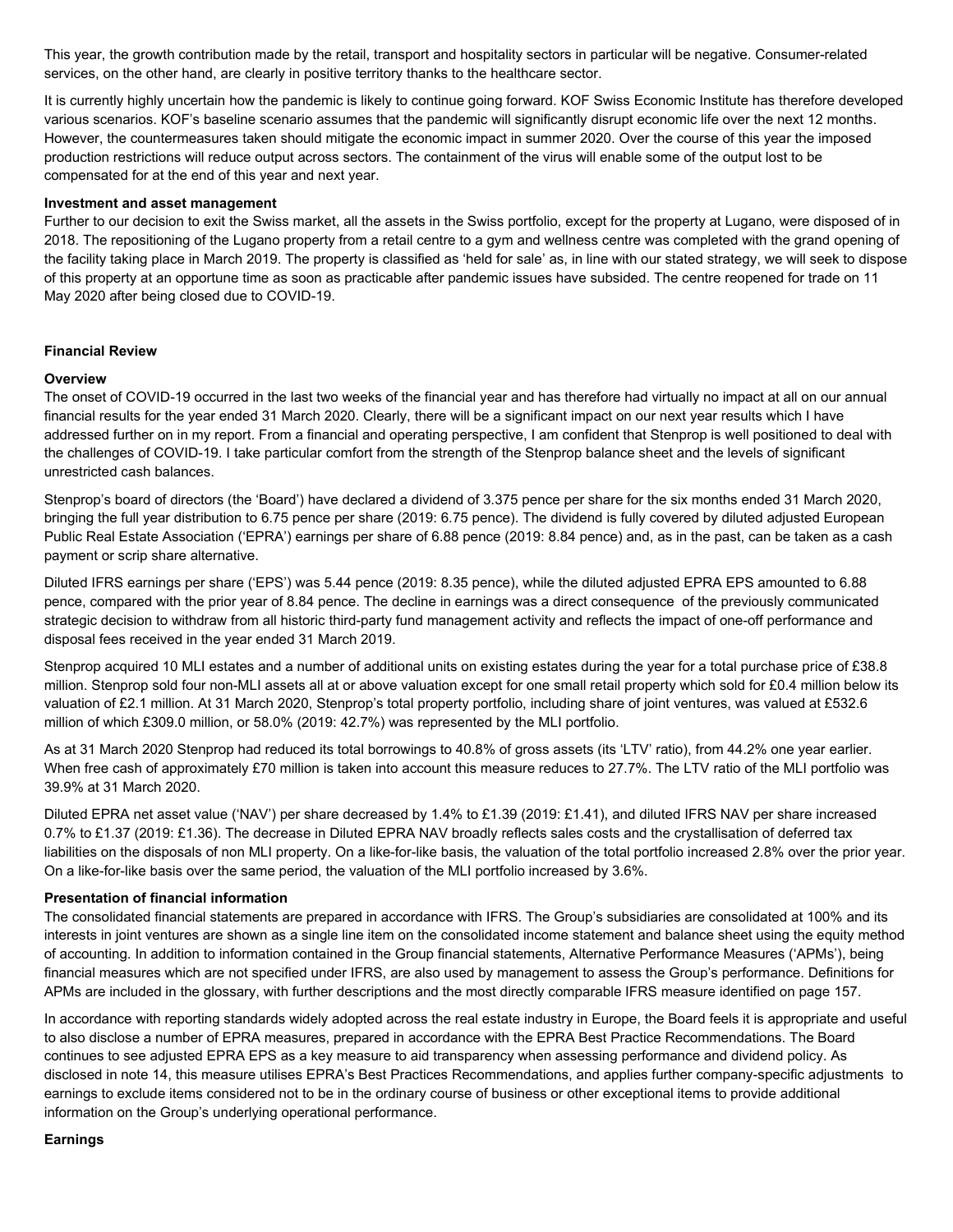Basic IFRS earnings attributable to ordinary shareholders for the year ended 31 March 2020 declined 34.5% to £15.6 million (2019: £23.8 million), equating to a diluted IFRS EPS of 5.44 pence (2019: 8.35 pence). The decrease is mainly driven by a reduction in nonrecurring net management fee income of £5.3 million.

Net rental income from continuing operations was £33.0 million (2019: £33.9 million). The UK MLI component of net rents contributed £17.9 million to the total at year end, a 47.9% increase over the prior year contribution of £12.1 million.

Net management fee income totalled £0.6 million for the year (2019: £5.8 million). Stenprop has withdrawn from its historic fund management activities and its future management fee income will be insignificant.

Operating expenses for the year were £10.1 million (2019: £11.3 million) including approximately £1.0 million of costs associated with the Enterprise Resource Planning ('ERP') management platform project. The project is being delivered over a number of phases and will see the implementation of a unified customer engagement and finance and operations platform. The solution is due to go live in early 2021 as part of the roll-out of Stenprop's serviced industrial concept. Once complete, the platform will allow Stenprop to scale the business with low marginal incremental cost, realise cost efficiencies by streamlining and automating business processes and enable active management of, and engagement with, our customers. Please refer to the 'MLI operating platform update' section of the Annual Report for more information on the operating platform. Prior year operating expenses included one-off costs of £0.9m associated with Stenprop's REIT conversion and LSE listing, as well as £1.2 million associated with the aborted acquisition of a material MLI portfolio.

Adjusted EPRA earnings attributable to shareholders were £19.7 million (2019: £25.2 million), equating to a diluted adjusted EPRA EPS of 6.88 pence (2019: 8.84 pence). As mentioned previously, the decrease is due to a reduction in management fee income to £0.6 million (2019: £5.8 million). A reconciliation of IFRS profit to EPRA earnings for the year is shown in Note 14 to the financial statements.

Stenprop has considered the adoption of further EPRA metrics and in line with best practice believes it useful to disclose the EPRA cost ratio (including direct vacancy costs). The EPRA cost ratio includes all administrative and operating expenses in the IFRS statements (including share of joint ventures). The EPRA cost ratio (including direct vacancy costs) for the year ended 31 March 2020 was 35.3% (2019: 31.8%).

# **Dividends**

On 11 June 2020, the Board declared a final dividend of 3.375 pence per share (2019: 3.375 pence) which, together with the interim dividend of 3.375 pence per share (2019: 3.375 pence per share) declared on 21 November 2019, results in a total dividend for the year ended 31 March 2020 of 6.75 pence per share (2019: 6.75 pence per share). The total dividend for the year is fully covered by earnings of 6.88 pence per share. Part of the distribution will be a Property Income Distribution (known as a PID) which, subject to certain exemptions, will attract UK withholding tax.

The dividend of 6.75 pence per share represents a dividend yield of 6.3% on the share price at 5 June 2020 of £1.07, and a yield of 4.9% on the diluted EPRA NAV per share at 31 March 2020 of £1.39.

Subject to the receipt of regulatory approvals, the directors intend to offer shareholders the option to receive all or part of their dividend entitlement by way of a scrip issue of new Stenprop ordinary shares, or in cash. A further announcement informing shareholders of the salient dates and tax treatment of the dividend will be released in due course.

In respect of this dividend, given the Company's share price, which is at a discount relative to NAV, the directors intend to match any scrip scheme take-up through share repurchases to mitigate the dilutive effect that would otherwise occur from the issuance of new ordinary shares.

# **Future distributions**

As Stenprop responds to the disruption caused by COVID-19, the Board will monitor the future dividend position. The Board is focused on liquidity and maintaining a strong balance sheet but also understands the importance of dividends to its shareholders. The Board is also mindful of its REIT obligations. As one of the conditions of being a UK REIT, Stenprop must distribute 90% of its aggregate UK property rental business profits, as calculated for tax purposes and arising in the accounting year, by way of a dividend within 12 months of the accounting year end. There is no requirement to distribute non-UK property rental business profits, management fee income or capital gains. Notwithstanding this, Stenprop has followed a policy to distribute at least 90% of its UK and non-UK EPRA earnings. In light of the uncertainty caused by the COVID-19 pandemic, Stenprop will continue to carefully evaluate its rent collection rate, recurring earnings and wider responsibilities and keep its dividend policy under review.

# **Net asset value**

The IFRS basic and diluted net asset value per share at 31 March 2020 was £1.38 and £1.37 respectively (2019: basic £1.38; diluted £1.36) (see note 15).

As is the case regarding the disclosure of EPRA earnings, the directors feel that it is appropriate and useful, in addition to IFRS NAV, to disclose EPRA NAV. The diluted EPRA NAV per share at 31 March 2020 was £1.39 (2019: £1.41).

Including the Company's share of joint ventures, its investment properties were valued at £532.6 million (31 March 2019: £612.9 million), of which £109.1 million were classified as assets held for sale (31 March 2019: £16.2 million). Assets held for sale consist of the three Berlin daily-needs retail centres (anchored by strong food retailers), five German retail warehouses (let to a bike and ski business) and the sole remaining asset in Switzerland (let to a wellness centre/health club). The reduction in the portfolio size follows the sale of Bleichenhof at a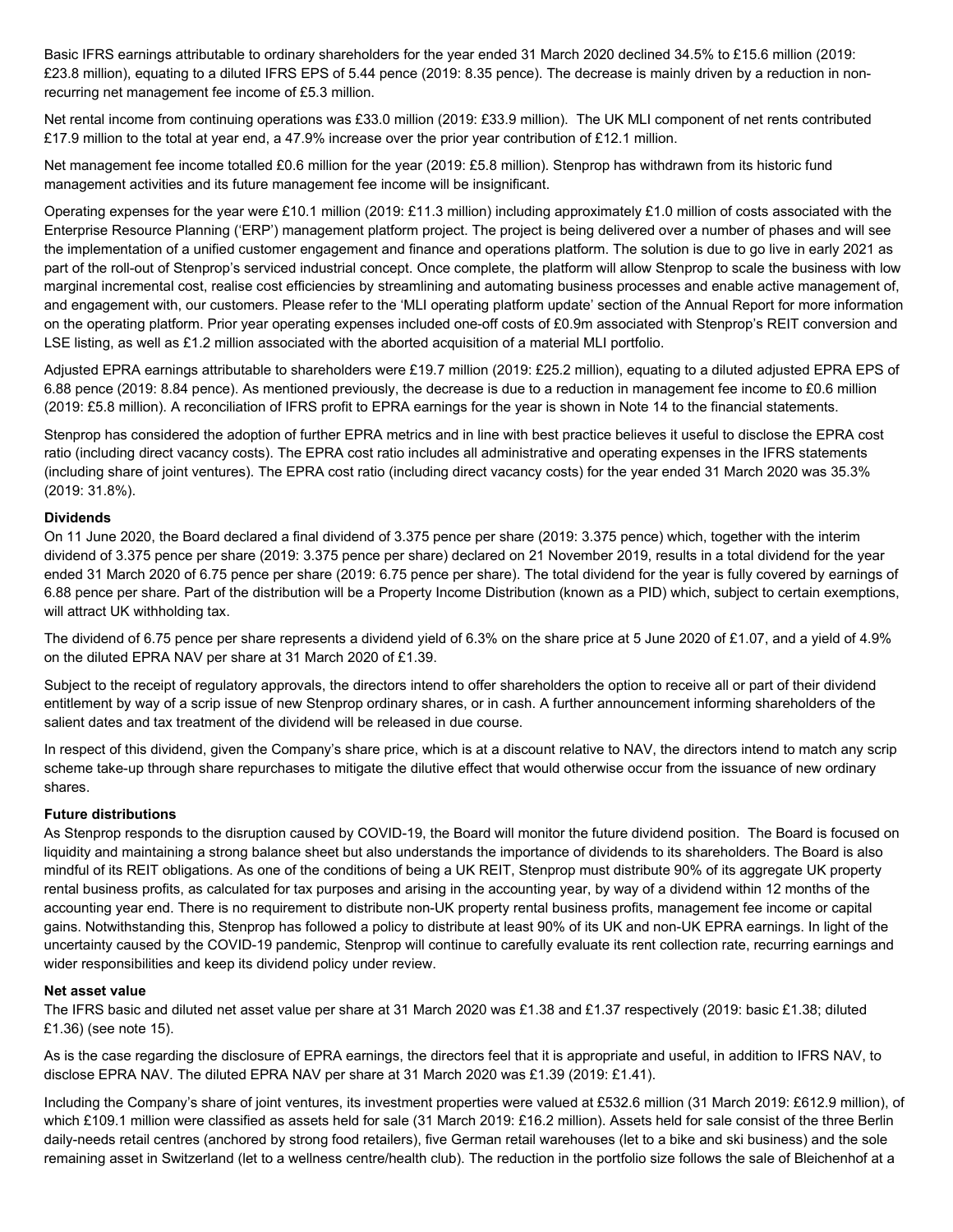sales price of €160.15 million (2019 valuation: €147.4 million). On a like-for-like basis, excluding the impact of additions and disposals in the period, the valuation of the portfolio since 31 March 2019 increased by 2.8% of which 1.1% was from currency movements.

# **Valuations**

The Group's independent external valuer, JLL, have reported their valuation of our portfolio as at 31 March 2020 including reference to a 'material valuation uncertainty' created by the economic consequences of COVID-19. Consequently, less certainty – and a higher degree of caution – should be attached to the valuation than would normally be the case. The inclusion of this 'material valuation uncertainty' declaration does not mean that the valuation cannot be relied upon and is a disclosure, not a disclaimer.

# **Combined property portfolio**

**at 31 March 2020**

| <b>Combined Portfolio</b><br>(including share of joint ventures) | <b>Market value</b><br>31 March<br>2020<br>(E'000) | <b>Portfolio</b><br>by market<br>value<br>(%) | <b>Properties</b><br>(number) | Area<br>$(sq \, m)$ | Annualised<br>gross rental<br>income<br>(E'000) | <b>Net initial</b><br>vield<br>(Weighted<br>average)<br>$(\%)$ | <b>Voids</b><br>by<br>area<br>$(\%)$ |
|------------------------------------------------------------------|----------------------------------------------------|-----------------------------------------------|-------------------------------|---------------------|-------------------------------------------------|----------------------------------------------------------------|--------------------------------------|
| Investment properties                                            |                                                    |                                               |                               |                     |                                                 |                                                                |                                      |
| UK multi-let industrial                                          | 308,951                                            | 58.0                                          | 70                            | 420,483             | 22,701                                          | 6.47                                                           | 8.90                                 |
| UK non-multi-let industrial                                      | 78,810                                             | 14.8                                          | 6                             | 32.399              | 6.044                                           | 7.17                                                           | 0.05                                 |
| Sub-total                                                        | 387,761                                            | 72.8                                          | 76                            | 452.882             | 28,745                                          | 6.62                                                           | 8.27                                 |
| Assets held for sale:                                            |                                                    |                                               |                               |                     |                                                 |                                                                |                                      |
| Germany                                                          | 94.799                                             | 17.8                                          | 8                             | 52.122              | 5,736                                           | 5.10                                                           | 0.82                                 |
| Switzerland                                                      | 14.277                                             | 2.7                                           | 1                             | 5.974               | 1,038                                           | 5.81                                                           |                                      |
| Total - wholly owned                                             | 496.837                                            | 93.3                                          | 85                            | 510,978             | 35,519                                          | 5.19                                                           | 7.41                                 |
| Share of joint ventures                                          | 35.737                                             | 6.7                                           | 4                             | 19,330              | 2,429                                           | 5.94                                                           |                                      |
| <b>Total</b>                                                     | 532.574                                            | 100                                           | 89                            | 530.308             | 37.948                                          | 6.28                                                           | 7.14                                 |

# **United Kingdom MLI portfolio**

The UK MLI portfolio, comprising 70 industrial estates and approximately 4.5 million square feet of lettable space, was independently valued at £309.0 million at 31 March 2020. On a like-for-like basis, after excluding MLI acquisitions during the year, the valuation of the portfolio increased by £9.3 million, or 3.6%, on the valuation at 31 March 2019. The increase includes the effects of strong lettings and an uplift of £4.1 million at Coningsby Park, Peterborough, where the refurbishment of the estate is now complete.

# **United Kingdom non-MLI portfolio**

The UK non-MLI portfolio was independently valued at £78.8 million. On a like-for-like basis, after excluding the sale of three regional retail properties, the valuation of the UK portfolio decreased marginally by £0.7 million, or 0.9%, on the valuation at 31 March 2019. The office building known as Trafalgar Court in Guernsey is now our largest single asset and was valued at year end at £57.5 million (2019: £57.8 million).

During the year, we sold three small retail properties in the UK at Walsall, Hemel Hempstead and Grimsby for a combined sale price of £4.60 million, in line with the most recent combined valuation of £4.65 million. Stenprop does not have any further retail exposure in the UK.

# **Germany**

The German portfolio (excluding joint ventures) was independently valued at €106.6 million. On a like-for-like basis, excluding the sale of Bleichenhof, the valuation of the German portfolio increased by €1.5 million, up 1.4% on the prior year end valuation. The three central Berlin retail centres experienced a combined uplift of €1.9 million and are now valued at €80.6 million. This increase was partially offset by a decline in the value of the five Bikemax retail warehouse properties. The Bikemax properties are valued at €26.0 million, a decrease of €0.5 million against the prior year.

We are continuing with our disposal plans for the remaining German assets detailed above. These properties have been marketed, and, subsequent to the onset of COVID-19, a number of potential buyers remain interested and are undertaking further due diligence.

# **Switzerland**

The remaining Swiss property situated in Lugano was valued at CHF17.0 million compared with the prior year end valuation of CHF21.0 million. The property is let to a rehabilitation medical facility and health club business and was closed for much of March, April and May by order of local government following the COVID-19 outbreak. The centre opened in mid-May 2020 and we continue to monitor the position closely. This asset was classified as held for sale in the financial statements.

# **Joint ventures**

The Care Homes portfolio in Germany, comprising four care homes, was independently valued at €40.2 million, an increase of 2.0% compared with the 31 March 2019 valuation of €39.4 million.

# **Debt**

In accordance with its strategy to deleverage its portfolio, Stenprop reduced its group LTV to 40.8% from 44.2% at 31 March 2019. It would have been entirely possible to reduce the LTV further from available cash resources but it was considered prudent to retain funds to further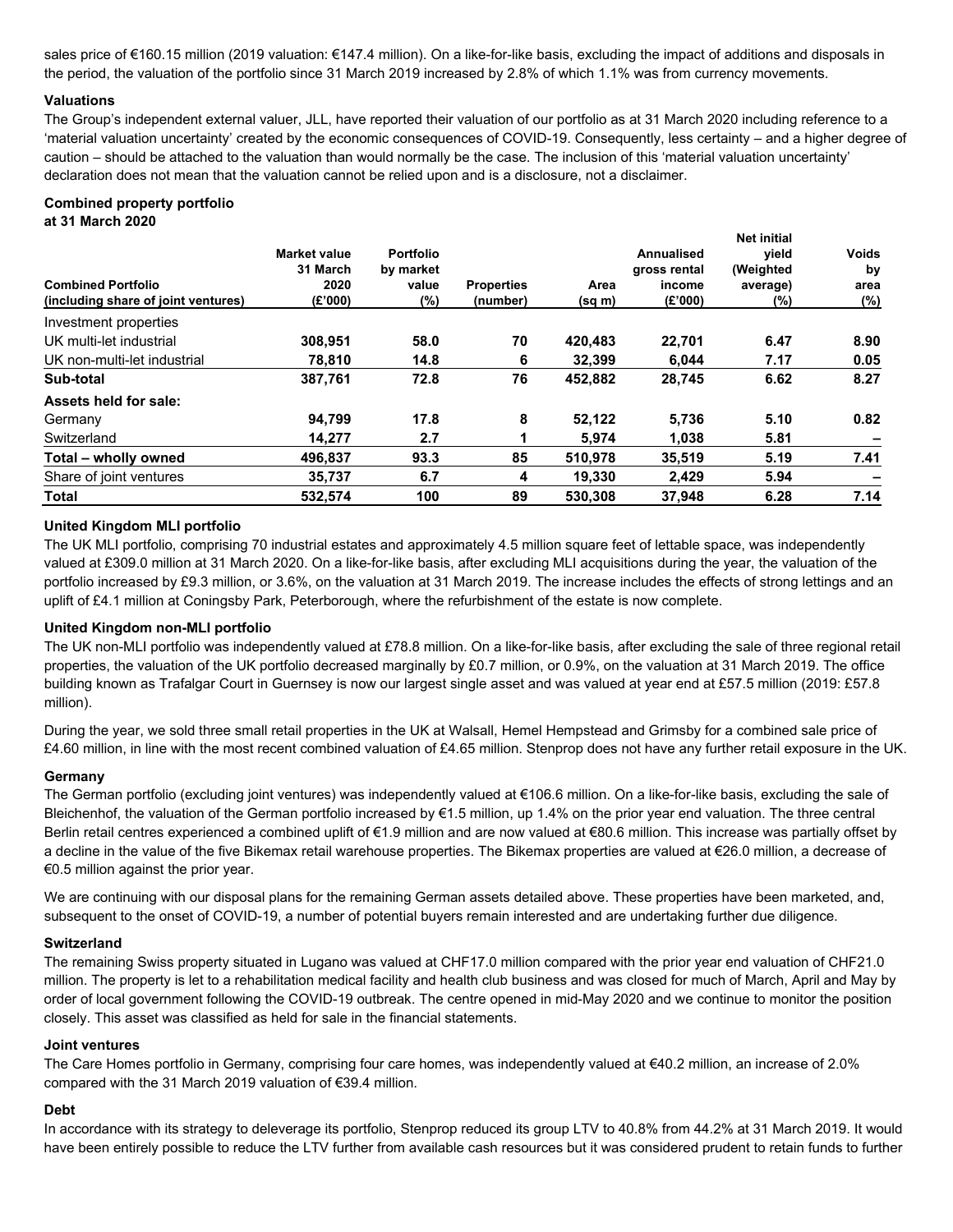boost liquidity in these turbulent and unprecedented times. Further reductions to Group LTV may be considered by the board of directors as the COVID-19 situation unfolds and after taking prevailing market conditions into account.

The value of the property portfolio as at 31 March 2020, including the Group's share of joint venture properties and assets held for sale, was £532.6 million. Senior bank debt at the same date was £217.3 million, resulting in an average loan-to-value ratio of 40.8% (31 March 2019: 44.2%). Cash reserves at 31 March 2020 totalled £85.6 million, including available cash of £70.0 million. When available cash is added to this measure to lower net debt, our overall LTV was 27.7%.

The rolling credit facility provided by Investec Bank Plc to bridge the potential funding gap between property acquisitions and sales was refinanced in September 2019. The new £30 million facility is for an 18-month period and matures in April 2021. The facility was not utilised during the year and was undrawn as at 31 March 2020. There are no non-utilisation fees payable on the facility.

The weighted average debt maturity stood at 2.7 years at 31 March 2020 compared with 3.0 years at 31 March 2019. Excluding Lugano in Switzerland, which is held for sale, annual amortisation payments are £0.7 million (31 March 2019: £0.7 million). The all-in contracted weighted average cost of debt was 2.62% at year-end, compared with 2.46% at 31 March 2019. This partly reflects a higher weighting to UK debt as we acquire more UK MLI and disposed of more German non-MLI property.

The Group operates an interest rate policy and mitigates interest rate risk using derivative instruments such as interest rate swaps or interest rate caps in respect of at least 75% of its interest rate exposure. The Group utilises derivative instruments solely for the purposes of efficient portfolio management. Where properties are held for sale or likely to be disposed of in accordance with our transition strategy to MLI, the Group elects as a strategy not to hedge or extend debt maturity.

# **Loan covenants**

Significant headroom exists for both interest cover and LTV loan covenants. Loan facilities subject to LTV covenants allow for an average 33% reduction in values. Loan facilities subject to debt service cover ratio covenants allow for an average reduction in net rents of 60%.

The Company continues to enjoy an open and supportive relationship with its banks.

# **Foreign exchange**

At 31 March 2020, approximately 22.6% of Stenprop's net asset value and 26.4% of its net rental income were denominated in euros. Consequently, the GBP:EUR exchange rate has an impact on reported GBP earnings and net asset values. At the start of April 2019, the GBP:EUR rate was £1.00:€1.1617 and the euro strengthened over the year by 3.16% to £1.00:€1.1249 as at 31 March 2020. The impact of changes in the GBP:EUR exchange rate will decrease as we execute our German sales strategy.

Stenprop matches the currency of borrowings to the underlying asset. Where the timing and amount of a liability has been determined, and where it will be met from the proceeds of a sale which is also known in terms of timing and amount, the currency risk is managed through hedging instruments.

Stenprop's diversification across the UK, Germany and, to a lesser extent, Switzerland (until the remaining Swiss asset is sold) continues to provide a natural spread of currencies and it remains our policy not to hedge this natural spread, thereby maintaining a multi-currency exposure.

# **COVID-19**

The COVID-19 pandemic has shifted our immediate focus to managing cash resources and maintaining liquidity in the business. At the same time, we are in even closer communication with our customers to provide support as they respond to the challenges that their own businesses face. We are also in close contact with our banks all of whom are supportive.

The reduction in rent collection will have an impact on future earnings. However, the breadth of sectors in which our customers operate and their geographical spread reduces this risk and so far (and we appreciate it is still early in the crisis) we are encouraged by the relatively strong rent collection figures since the advent of the crisis.

As at 31 May 2020, Stenprop had received 82% of the total portfolio rent invoiced and due for the aggregate of the quarter commencing 25 March 2020 and the months of April and May 2020, broken down as follows:

- 64% of all rent invoiced was for the quarter commencing 25 March and ending 23 June 2020, of which 89% was paid by 31 May 2020
- 17% of all rent invoiced was for the month of April 2020, of which 71% was paid by 31 May 2020
- 19% of all rent invoiced was for the month of May 2020, of which 69% was paid by 31 May 2020
- For the MLI portfolio an aggregate of 79% of total rent invoiced had been paid by 31 May 2020.

The crisis has shown the negative impact of long supply chains and there is now increased support for SMEs to manufacture and supply locally. The current situation is also highlighting the importance of doing business digitally. E-commerce distribution is becoming much more prevalent as more consumers adopt technology to meet their needs. Accordingly, a potential increase in demand for MLI space exists as companies seek to operate in flexible and affordable space close to their customers. Please refer to the 'COVID-19 & Stenprop' section of the Annual Report which expands on the impact of COVID-19 across the sector.

The well-being of our staff is of utmost importance to us and we are pleased to report that the Stenprop team are well and working effectively from their homes. There has been no need to furlough staff.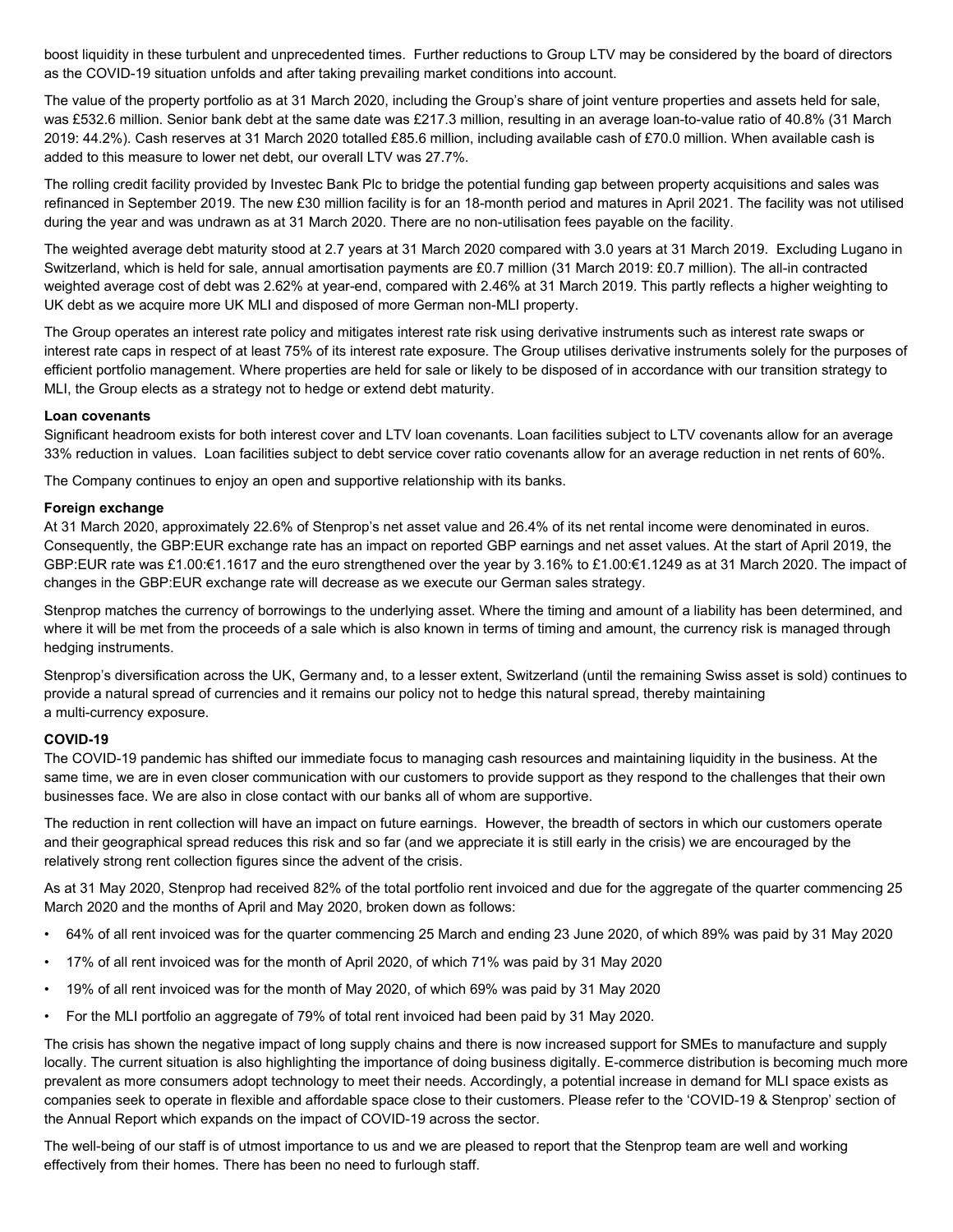The Board of Directors are mindful of the negative impact to the business and the wider economy. The Company's balance sheet is strong and Stenprop has a capital structure and operating platform which is well positioned to deal with a prolonged period of uncertainty.

# **Conclusion**

We continue to deliver on our strategy to become a 100% focused UK MLI business and have made strong progress during the year by reducing leverage to 40.8% (2019: 44.2%) and increasing the MLI component of our portfolio to 58.0% (2019: 42.7%) through acquisitions and the sale of non-MLI assets.

This coming year is clearly going to be a challenging one as a result of COVID-19, the lockdown response and the high probability of a significant downturn in the economy. Management has subjected Stenprop's financial model to stress test scenarios associated with a prolonged period of market disruption and concluded that Stenprop is well placed from a balance sheet perspective to cope with this for a significant period of time. The issue for Stenprop is the likely adverse impact on earnings in the coming year. This is likely to arise from two sources. First, in light of the COVID-19 disruption, Stenprop took the prudent decision to retain its significant surplus cash balances for longer thereby earning bank deposit rates rather than the 7% plus returns on equity from acquired MLI property. Secondly, it can reasonably be anticipated that rent collection rates will require provisions, deferments or write-offs in some instances and in a downturn or lockdown voids will increase and rental growth will slow. It is too early to quantify any such impact. However, we believe it will be temporary and the asset class will emerge with even more demand and supply imbalance.

In the meantime, Stenprop remains committed to further evolving its technology-enabled management platform to generate margin efficiencies and the capability to offer a wider range of services and products to our customers. The importance of this endeavour is ever more apparent as digital working practices become more and more necessary. Stenprop has not elected to cut back on the expenditure required

for this.

Stenprop is a strong business and has the financial resilience to weather the current disruption. Our liquidity could be further enhanced by the sales of our German properties, which continue to progress. Following the sale of these assets, we anticipate that MLI will increase to approximately 70% of our portfolio and that cash available for acquisitions would increase to over £100 million.

# **James Beaumont**

Chief Financial Officer

11 June 2020

# **Consolidated Statement of Comprehensive Income**

For the year ended 31 March 2020

|                                                              |             | 31 March      | 31 March      |
|--------------------------------------------------------------|-------------|---------------|---------------|
|                                                              | <b>Note</b> | 2020<br>£'000 | 2019<br>£'000 |
| <b>Continued operations</b>                                  |             |               |               |
| Revenue                                                      |             | 44,098        | 44,502        |
| Property expenses                                            |             | (11, 049)     | (10, 597)     |
| <b>Net rental income</b>                                     | 6           | 33,049        | 33,905        |
| Management fee income                                        |             | 558           | 9,541         |
| Adjustment to deferred consideration                         |             |               | (3,695)       |
| Net management fee income                                    | 5           | 558           | 5,846         |
| Operating costs                                              | 7           | (10, 053)     | (11, 258)     |
| Net operating income                                         |             | 23,554        | 28,493        |
| Fair value gain/(loss) on investment properties              |             | 4,938         | (3, 404)      |
| (Loss)/gain on disposal of property                          |             | (2,779)       | 17            |
| Income from joint ventures                                   | 18          | 2,115         | 1,607         |
| Income from associates                                       |             |               | 101           |
| Profit on disposal of subsidiaries                           | 26          |               | 11,126        |
| Net foreign exchange gain/(loss)                             |             | 3             | (102)         |
| Profit from operations <sup>1</sup>                          |             | 27,831        | 37,838        |
| Net loss from fair value of derivative financial instruments |             | (2, 410)      | (1,092)       |
| Interest income                                              |             | 432           | 355           |
| Finance costs                                                | 9           | (9,719)       | (8, 251)      |
| Other losses                                                 |             |               | (60)          |
| Profit for the year before taxation                          |             | 16,134        | 28,790        |
| <b>Current tax</b>                                           | 10          | (5, 874)      | (1,963)       |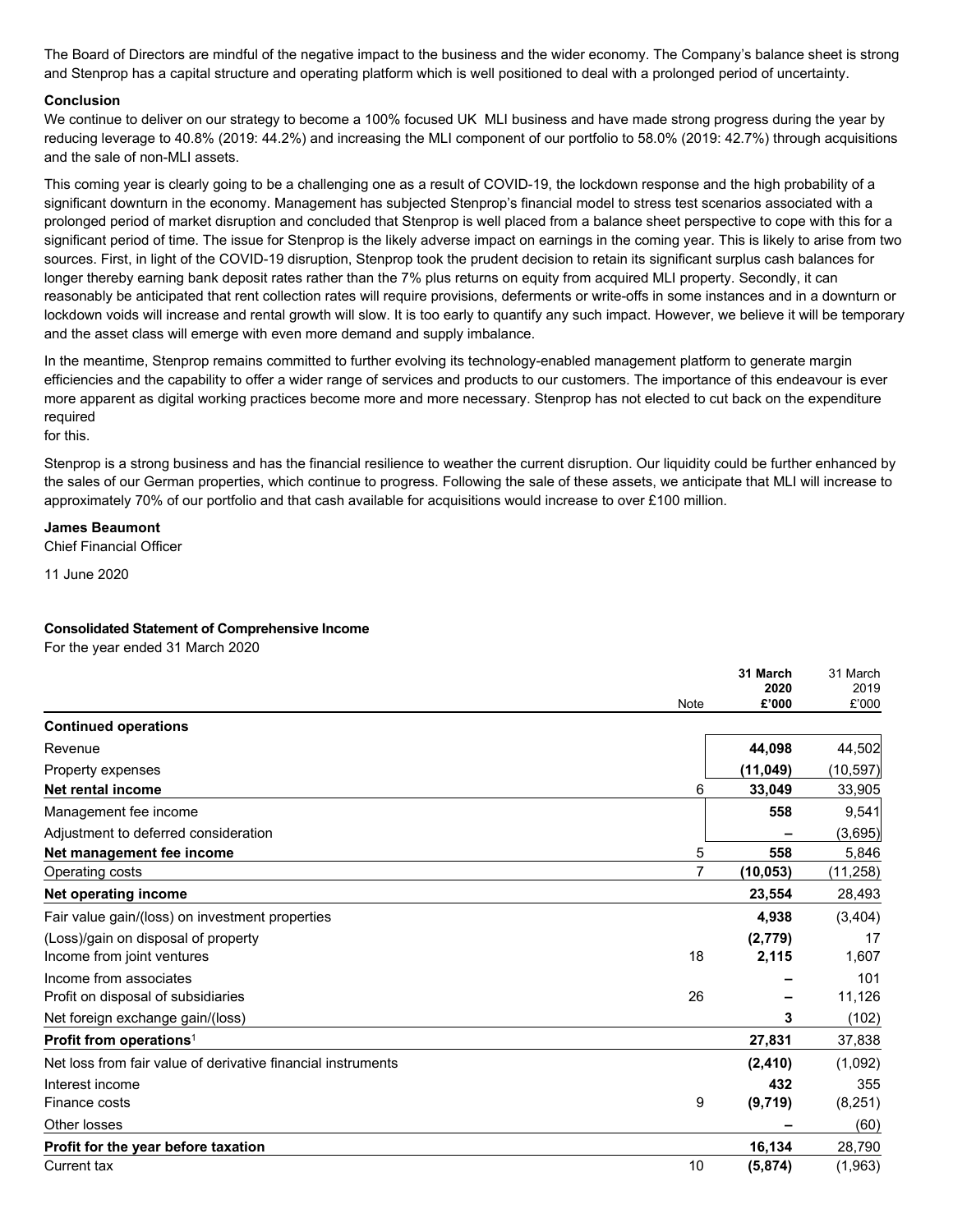| Movement in deferred tax                                       | 27 | 7,096    | (480)    |
|----------------------------------------------------------------|----|----------|----------|
| Tax credit/(expense)                                           | 10 | 1,222    | (2, 443) |
| Profit for the year from continuing operations                 |    | 17,356   | 26,347   |
| <b>Discontinued operations</b>                                 |    |          |          |
| Loss for the year from discontinued operations                 | 19 | (2, 197) | (2, 323) |
| Profit for the year                                            |    | 15,159   | 24,024   |
| <b>Profit attributable to:</b>                                 |    |          |          |
| <b>Equity holders</b>                                          |    | 15,565   | 23,828   |
| Non-controlling interest derived from continuing operations    |    | (406)    | 196      |
| Other comprehensive income                                     |    |          |          |
| Items that may be reclassified subsequently to profit or loss: |    |          |          |
| Foreign currency translation reserve                           |    | 4,104    | (1, 272) |
| Total comprehensive income for the year                        |    | 19,263   | 22,752   |
| Total comprehensive income attributable to:                    |    |          |          |
| <b>Equity holders</b>                                          |    | 19,669   | 22,556   |
| Non-controlling interest                                       |    | (406)    | 196      |
| Earnings per share                                             |    | Pence    | Pence    |
| From continuing operations                                     |    |          |          |
| <b>IFRS EPS</b>                                                | 14 | 6.28     | 9.26     |
| <b>Diluted IFRS EPS</b>                                        | 14 | 6.20     | 9.16     |
| From continuing and discontinued operations                    |    |          |          |
| <b>IFRS EPS</b>                                                | 14 | 5.50     | 8.43     |
| <b>Diluted IFRS EPS</b>                                        | 14 | 5.44     | 8.35     |

1. Profit from operations now includes the gain/(loss) on disposal of property as well as net foreign exchange gain/(loss). These two line items were previously disclosed below profit from operations.

# **Consolidated Statement of Financial Position**

As at 31 March 2020

|                                               |      | 31 March      | 31 March      |
|-----------------------------------------------|------|---------------|---------------|
|                                               | Note | 2020<br>£'000 | 2019<br>£'000 |
| <b>ASSETS</b>                                 |      |               |               |
| <b>Non-current assets</b>                     |      |               |               |
| Investment properties                         | 16   | 387,761       | 562,815       |
| Investment in joint ventures                  | 18   | 781           | 465           |
| Investment in joint venture bond <sup>1</sup> | 18   | 15,336        | 14,077        |
| Other debtors                                 | 20   | 13,523        | 13,365        |
| Right-of-use asset                            |      | 465           |               |
|                                               |      | 417,866       | 590,722       |
| <b>Current assets</b>                         |      |               |               |
| Cash and cash equivalents                     | 21   | 84,453        | 57,425        |
| Trade and other receivables                   | 20   | 8,249         | 6,699         |
| Right-of-use asset                            |      | 26            |               |
| Assets classified as held for sale            | 19   | 111,857       | 21,423        |
|                                               |      | 204,585       | 85,547        |
| Total assets                                  |      | 622,451       | 676,269       |

# **LIABILITIES Current liabilities**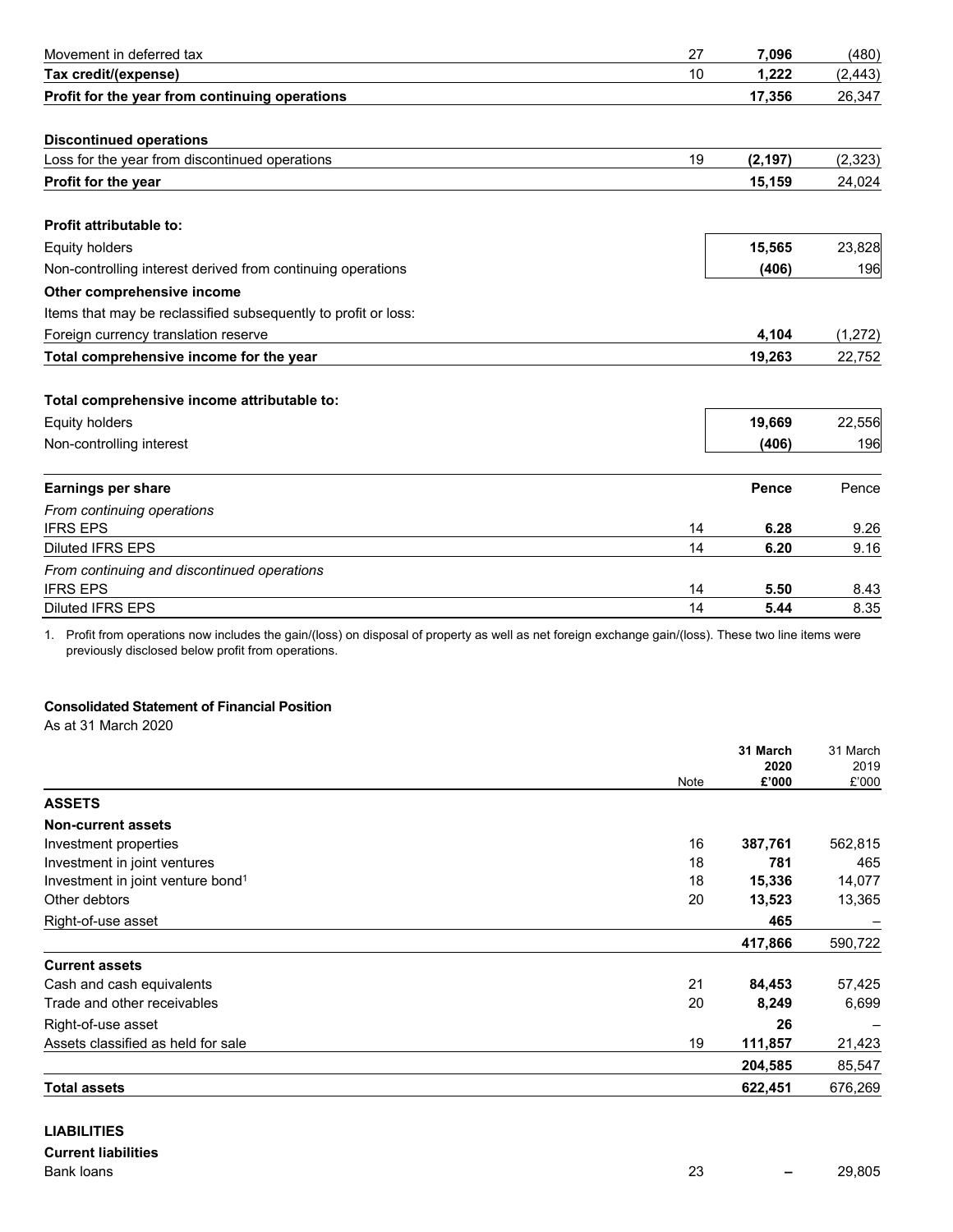| Taxes payable                                                           |    | 7,241     | 1,625     |
|-------------------------------------------------------------------------|----|-----------|-----------|
| Derivative financial instruments                                        | 25 |           | 176       |
| Accounts payable and accruals                                           | 22 | 16,689    | 16,862    |
| Provisions                                                              |    | 3,179     |           |
| Lease liability                                                         |    | 302       |           |
| Liabilities directly associated with assets classified as held for sale | 19 | 47,310    | 9,326     |
|                                                                         |    | 74,721    | 57,794    |
| <b>Non-current liabilities</b>                                          |    |           |           |
| <b>Bank loans</b>                                                       | 23 | 154,171   | 215,285   |
| Derivative financial instruments                                        | 25 | 2,001     | 554       |
| Lease liability                                                         |    | 222       |           |
| Deferred tax                                                            | 27 |           | 10,416    |
|                                                                         |    | 156,394   | 226,255   |
| <b>Total liabilities</b>                                                |    | 231,115   | 284,049   |
| <b>Net assets</b>                                                       |    | 391,336   | 392,220   |
| <b>EQUITY</b>                                                           |    |           |           |
| <b>Capital and reserves</b>                                             |    |           |           |
| Share capital and share premium                                         | 12 | 322,993   | 322,993   |
| Equity reserve                                                          | 12 | (14, 360) | (15, 708) |
| Retained earnings                                                       |    | 57,490    | 60,952    |
| Foreign currency translation reserve                                    |    | 25,118    | 21,014    |
| Total equity attributable to equity shareholders                        |    | 391,241   | 389,251   |
| Non-controlling interest                                                |    | 95        | 2,969     |
| <b>Total equity</b>                                                     |    | 391,336   | 392,220   |
|                                                                         |    | £         | £         |
| IFRS net asset value per share                                          | 15 | 1.38      | 1.38      |
| Diluted IFRS net asset value per share                                  | 15 | 1.37      | 1.36      |

The consolidated financial statements were approved by the board of directors on 11 June 2020 and signed on its behalf by

# **James Beaumont**

Chief Financial Officer

1. Amounts attributable to loans to joint ventures previously classified within investment in joint ventures has been moved to a separate line, investment in joint venture bond. Following the change in presentation, at 31 March 2020 £15.34 million has been separately classified as investment in joint venture bond. At 31 March 2019, investment in joint ventures has decreased by £14.08 million, and investment in joint ventures has increased by the same amount.

# **Consolidated Statement of Changes in Equity**

For the year ended 31 March 2020

|                                                 |      | Share       |                          |                          | Foreign     |                       |             |                       |
|-------------------------------------------------|------|-------------|--------------------------|--------------------------|-------------|-----------------------|-------------|-----------------------|
|                                                 |      | capital and |                          |                          |             | currency Attributable | Non-        |                       |
|                                                 |      | share       | Equity                   | Retained                 | translation | to equity             | controlling |                       |
|                                                 |      | premium     | reserve                  | earnings                 |             | reserve shareholde    |             | interest Total equity |
|                                                 | Note | £'000       | £'000                    | £'000                    | £'000       | rs £'000              | £'000       | £'000                 |
| Balance at 1 April 2019                         |      | 322,993     | (15,708)                 | 60,952                   | 21,014      | 389,251               | 2,969       | 392,220               |
| Profit for the year                             |      |             | $\overline{\phantom{a}}$ | 15,565                   | -           | 15,565                | (322)       | 15,243                |
| Total other comprehensive income for the period |      |             |                          | $\overline{\phantom{a}}$ | 4,104       | 4,104                 |             | 4,104                 |
| Credit to equity for equity-settled share-based |      |             |                          |                          |             |                       |             |                       |
| payments                                        | 13   |             | 1,079                    |                          | -           | 1,079                 |             | 1,079                 |
| Repurchase of own shares                        |      | -           | (4,828)                  |                          | -           | (4,828)               | -           | (4,828)               |
| Other changes in non-controlling interest       |      |             |                          |                          |             |                       | (513)       | (513)                 |
| Ordinary dividends                              | 11   |             | 5,097                    | (19, 027)                | -           | (13,930)              | (2,039)     | (15,969)              |
| Balance at 31 March 2020                        |      | 322.993     | (14, 360)                | 57,490                   | 25,118      | 391,241               | 95          | 391,336               |
| Balance at 1 April 2018                         |      | 315.551     | (8, 453)                 | 57,947                   | 22.286      | 387,331               | 2,939       | 390.270               |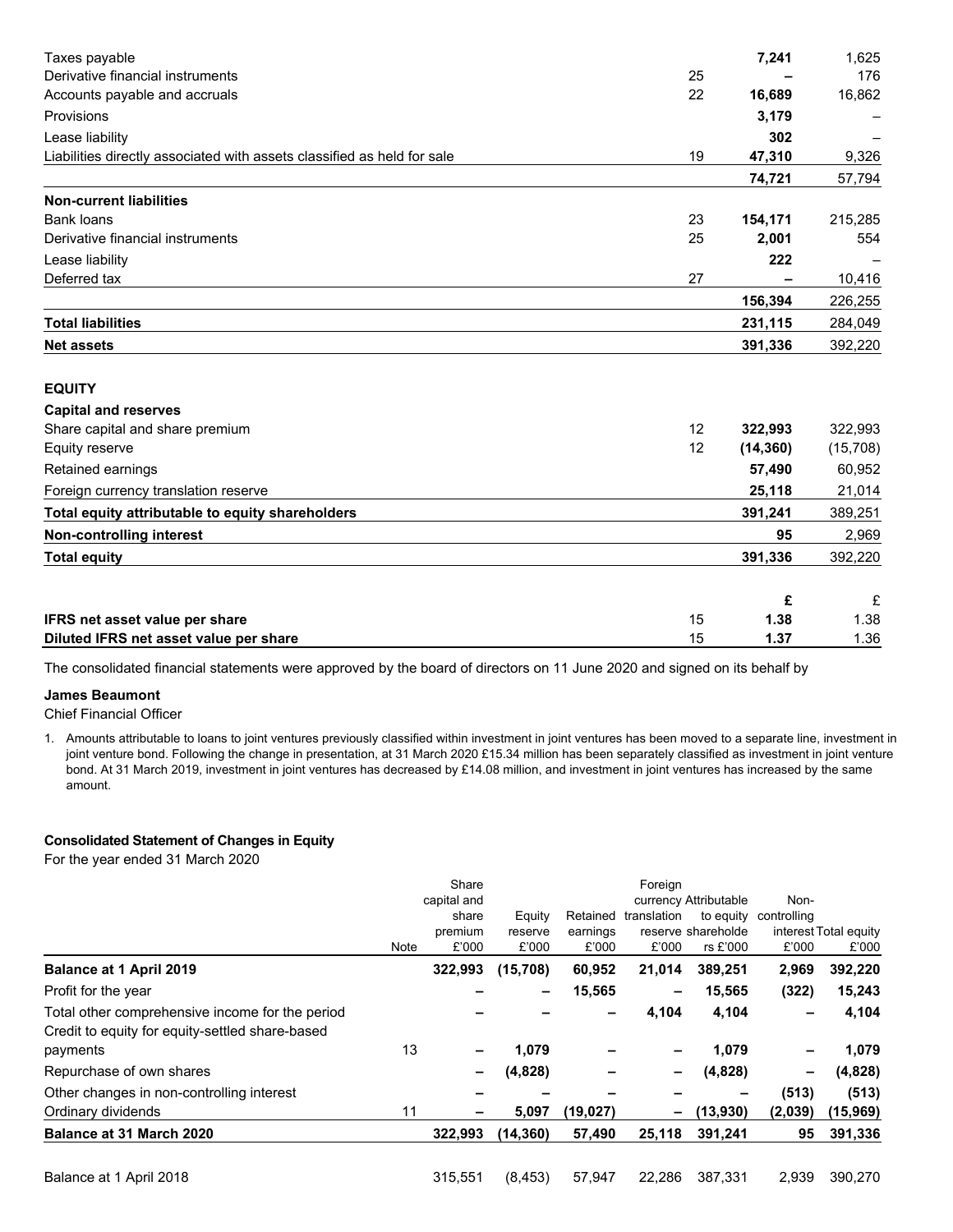| Profit for the year                             |    |                          |          | 23.828   | $\overline{\phantom{0}}$ | 23.828    | 30    | 23,858    |
|-------------------------------------------------|----|--------------------------|----------|----------|--------------------------|-----------|-------|-----------|
| Total other comprehensive income for the period |    |                          |          | -        | (1,272)                  | (1,272)   | -     | (1,272)   |
| Exercised share bonus plan                      |    | 65                       | (65)     |          |                          |           |       |           |
| Credit to equity for equity-settled share-based |    |                          |          |          |                          |           |       |           |
| payments                                        | 13 | $\overline{\phantom{0}}$ | 730      |          |                          | 730       | —     | 730       |
| Repurchase of own shares                        |    | $-$                      | (7,920)  |          | $\qquad \qquad -$        | (7,920)   | —     | (7,920)   |
| Ordinary dividends                              |    | 7.377                    |          | (20,823) | -                        | (13, 446) | -     | (13, 446) |
| Balance at 31 March 2019                        |    | 322.993                  | (15.708) | 60.952   | 21.014                   | 389.251   | 2.969 | 392,220   |

# **Consolidated Statement of Cash Flows**

For the year ended 31 March 2020

|                                                          | Note | 31 March<br>2020<br>£'000 | 31 March<br>2019<br>£'000 |
|----------------------------------------------------------|------|---------------------------|---------------------------|
| <b>Operating activities</b>                              |      |                           |                           |
| Profit from operations from continuing operations        |      | 27,831                    | 37,838                    |
| Loss from discontinued operations                        | 19   | (2,967)                   | (3,034)                   |
|                                                          |      | 24,864                    | 34,804                    |
| Income from associates                                   |      |                           | (101)                     |
| Depreciation and amortisation                            |      | 239                       |                           |
| (Increase)/decrease in fair value of investment property |      | (1,741)                   | 5,259                     |
| Loss/(gain) on disposal of property                      |      | 2,779                     | (17)                      |
| Income from joint ventures                               |      | (2, 115)                  | (1,607)                   |
| Dividends received from associates                       |      |                           | 18                        |
| Dividends received from joint ventures                   |      | 56                        | 1,367                     |
| Profit on disposal of subsidiaries                       |      |                           | (8,890)                   |
| Exchange rate gain/(loss)                                |      | (3)                       | 102                       |
| Decrease/(increase) in trade and other receivables       |      | 631                       | (1,226)                   |
| Increase in trade and other payables                     |      | 3.782                     | 3.818                     |
| Cash generated by operations                             |      | 28,492                    | 33,527                    |
| Interest paid                                            |      | (9, 224)                  | (7, 850)                  |
| Interest received                                        |      | 1,296                     | 1,149                     |
| Net tax paid                                             |      | (2,738)                   | (2, 383)                  |
| Net cash from operating activities                       |      | 17,826                    | 24,443                    |
| Contributed by: Continuing operations                    |      | 20,707                    | 25,382                    |
| Discontinued operations                                  |      | (2,881)                   | (939)                     |
| <b>Investing activities</b>                              |      |                           |                           |
| Purchase of investment property                          | 16   | (40, 829)                 | (110, 188)                |
| Capital expenditure                                      | 16   | (13, 303)                 | (9,996)                   |
| Proceeds on disposal of investment property              |      | 144,628                   | 82,590                    |
| Proceeds on disposal of investment in associate          |      |                           | 391                       |
| Proceeds on disposal of joint venture                    | 18   |                           | 22,726                    |
| Repayment of third party loans                           |      | 244                       |                           |
| Disposal of subsidiary                                   | 26   |                           | 74,094                    |
| Net cash disposed of in subsidiary                       | 26   |                           | (2, 132)                  |
| Net cash from investing activities                       |      | 90,740                    | 57,485                    |

# **Financing activities**

| New bank loans raised             |    | 24.668   | 37.051    |
|-----------------------------------|----|----------|-----------|
| New third party loans raised      | 24 | -        | 48.086    |
| Dividends paid                    |    | (13.930) | (13, 446) |
| Withholding tax on dividends paid |    | 342      | 295       |
| Repayment of borrowings           |    | (82,318) | (61,208)  |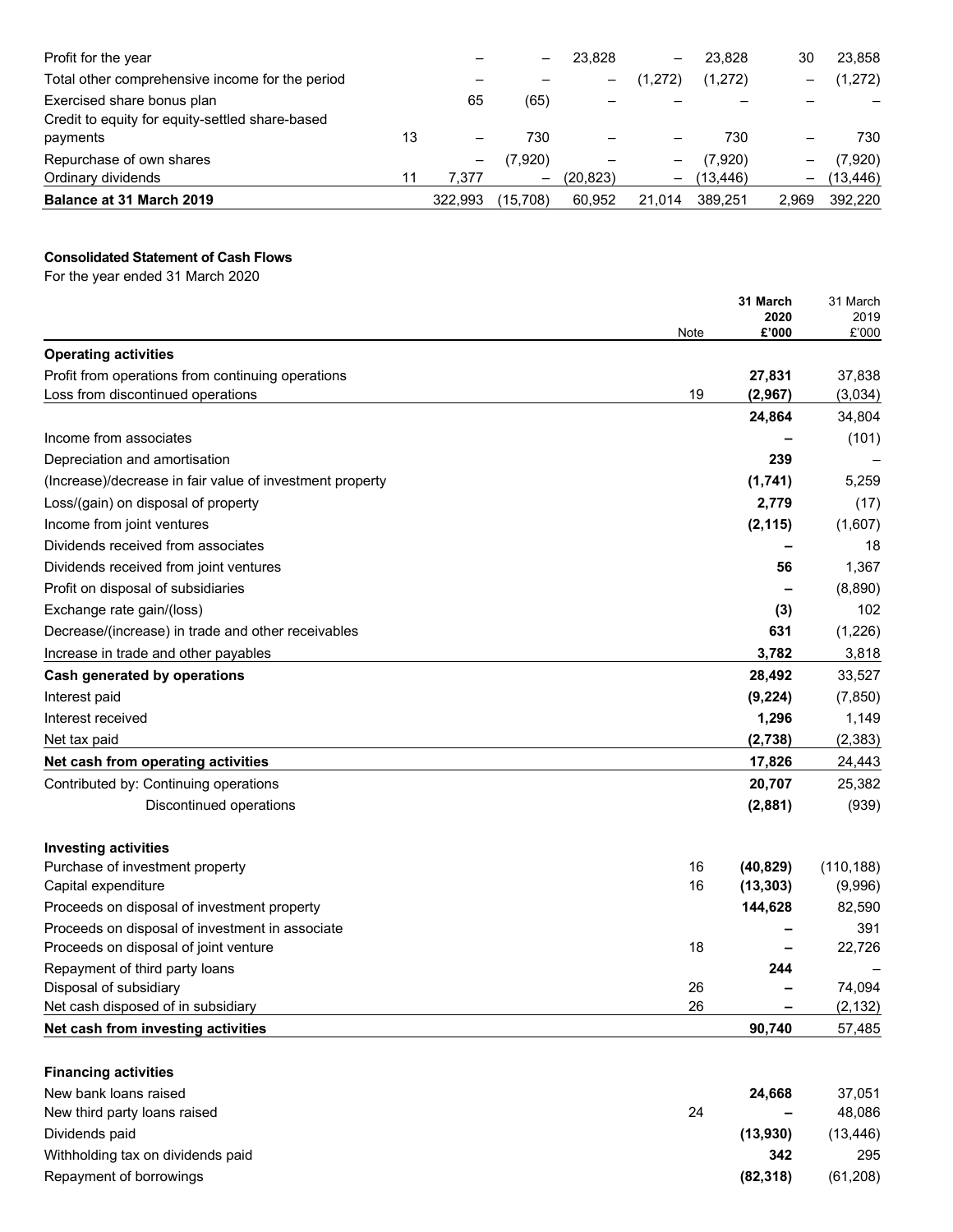| Repayment of third party loans                       | 24 |           | (48,086)  |
|------------------------------------------------------|----|-----------|-----------|
| Principal elements of lease payments                 |    | (375)     |           |
| Repurchase of shares                                 |    | (4,828)   | (7,920)   |
| Financing fees paid                                  |    | (1.062)   | (1,054)   |
| Net cash used in financing activities                |    | (77, 503) | (46, 282) |
| Net increase in cash and cash equivalents            |    | 31,063    | 35,646    |
| Effect of foreign exchange losses                    |    | (4,695)   | (1,713)   |
| Cash and cash equivalents at beginning of the period |    | 59,220    | 25,287    |
| Cash and cash equivalents at end of the period       |    | 85,588    | 59,220    |
| Contributed by: Continuing operations                | 21 | 84.453    | 57,425    |
| Discontinued operations and assets held for sale     | 21 | 1,135     | 1,795     |

# **Notes to the Consolidated Financial Statements**

# **1 General Information**

Stenprop Limited (the 'Company' and together with its subsidiaries the 'Group') is registered in Guernsey (Registration number 64865). The registered address of the Company is Kingsway House, Havilland Street, St Peter Port, GY1 2QE, Guernsey. With effect from 1 May 2018, the Company converted to a UK real estate investment trust ('REIT').

# **2 Basis of preparation**

The consolidated financial statements have been prepared in accordance with International Financial Reporting Standards ('IFRS's) as issued by the IASB, and the SAICA Financial Reporting Guides as issued by the Accounting Practices Committee and Financial Pronouncements as issued by Financial Reporting Standards Council and the Companies Act, 71 of 2008 ('Companies Act') applicable to companies reporting under IFRS and the JSE Listings Requirements, the Disclosure and Transparency Rules of the UK's FCA and applicable Guernsey law. The consolidated financial statements have been prepared on the historical cost basis, except for the revaluation of investment properties and financial instruments that are measured at fair values at the end of each reporting period, as explained in the accounting policies below. Historical cost is generally based on the fair value of the consideration given in exchange for goods and services. The principal accounting policies, which are consistent with those applied in the previous annual financial statements, except for the adoption of new and revised standards (described below), are set out below.

The consolidated financial statements are presented in GBP (Pounds Sterling).

The financial information set out in these preliminary summarised audited financial statements does not constitute the Group's statutory accounts for the years ended 2020 and 2019 but is derived from those accounts. The auditors have reported on those accounts and provided an unqualified opinion, including key audit matters within their audit report. It did not draw attention to any matters by way of emphasis without qualifying their report and did not contain statements under The Companies (Guernsey) Law, 2008. A copy is available upon written request from the Company's registered office.

The auditors' reports do not necessarily report on all of the information contained in these financial results. Shareholders are therefore advised that in order to obtain a full understanding of the nature of the auditors' engagement they should obtain a copy of the auditors' reports together with the accompanying financial information from the issuer's registered office.

# **Going concern**

At the date of signing these consolidated financial statements, the Group has positive operating cash flows and positive net assets. Management have carefully assessed the impact of the market uncertainties arising from both Brexit and the outbreak of the COVID-19 pandemic, on the entity's net assets, liquidity and ability to continue as a going concern for the foreseeable future. Given the current market conditions and negative economic outlook, management subjected the Group's cash flow forecast to a stress test scenario for the 18 months to 30 September 2021 by applying highly severe scenario assumptions, including a 75% deterioration in rental income cash receipts, and direct landlord costs of four times the current level, driven by an increase in vacancies. These assumptions were applied over the entire 18 month period of assessment and do not include cash flows for the sale or purchase of properties. The test concluded that even in these scenarios the Group would have positive liquid assets and be able to meet its obligations as they fell due.

Debt refinancing and sensitivities to loan covenants were assessed in detail, as well as the Company's REIT obligations. Despite the disruption in the economy caused by Covid-19, we do not expect the risk of default to have increased. Lenders have been guided by the Government to take a pragmatic view and consider prepayment possibilities, equity cures and waivers of covenants so that breaches with a direct link to the pandemic should not automatically trigger defaults. In addition, we maintain strong relationships with our facility providers and currently have significant headroom for both interest cover and LTV loan covenants. Notwithstanding this assumption, the Group would have cash resources available, even after considering the highly severe scenario, to be utilised to cure covenant breaches if they crystallise and the lenders take a hard stance against government advice. It is further worth noting that the loans are not cross-collateralised and accordingly if certain banks do act aggressively, the Group would continue to operate with the remaining portfolio of assets if any foreclosure events were to arise.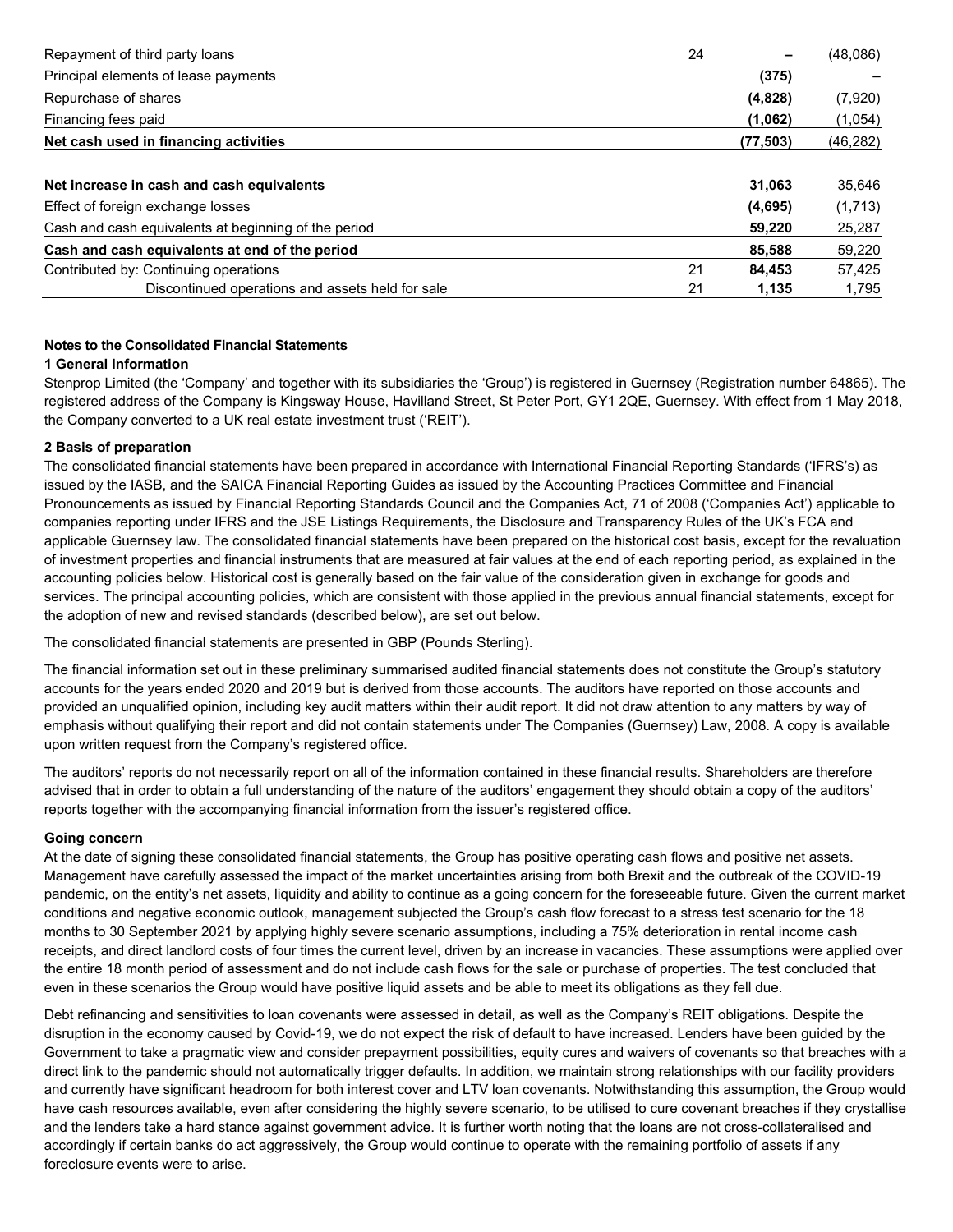In light of this review and the significant liquid assets, management are satisfied that the Group has access to adequate resources to continue in operational existence for a period of at least twelve months from the date of these financial statements. The directors believe that it is therefore appropriate to prepare the accounts on a going concern basis.

Note 28 to the consolidated financial statements includes the Group's objectives, policies and procedures for managing its market, credit, interest and liquidity risks.

# **Adoption of new and revised standards**

In the current period the following new and revised Standards and Interpretations have been adopted. Their adoption has not had any material impact on the disclosures or the amounts reported in these financial statements:

• IFRS 16 Leases

At the date of approval of these consolidated financial statements, the Group has not applied the following new standards that have been issued but are not yet effective:

- IFRS 10 and IAS 28 (amendments) Sale or Contribution of Assets between an Investor and its Associate or Joint Venture
- Amendments to IFRS 3 Definition of a business
- Amendments to IAS 1 and IAS 18 Definition of material
- Conceptual Framework **Amendments to References to the Conceptual Framework in IFRS Standards**

# **Impact assessment of adopting new accounting standards**

The directors have completed or are in the process of assessing these standards and do not expect that the adoption of the standards listed above will have a material impact on the financial statements of the Group in future periods.

IFRS 16: Leases. In the current year, the Group has applied IFRS 16 Leases (as issued by the IASB in January 2016) which is effective for annual periods that begin on or after 1 January 2019. IFRS 16 introduces new or amended requirements with respect to lease accounting. It introduces significant changes to lessee accounting by removing the distinction between operating and finance leases and requiring the recognition of a right-of-use asset and a lease liability at commencement for all leases, except for short-term leases and leases of low value assets when such recognition exemptions are adopted. In contrast to lessee accounting, the requirements for lessor accounting have remained largely unchanged. Details of these new requirements are described in Note 3. The impact of the adoption of IFRS 16 on the Group's consolidated financial statements is described below.

The date of initial application of IFRS 16 for the Group is 1 April 2019.

The Group has applied IFRS 16 using the cumulative catch-up approach which:

- requires the Group to recognise the cumulative effect of initially applying IFRS 16 as an adjustment to the opening balance of retained earnings at the date of initial application.
- does not permit restatement of comparatives, which continue to be presented under IAS 17 and IFRIC 4.

# **Impact on Lessee Accounting**

IFRS 16 changes how the Group accounts for leases previously classified as operating leases under IAS 17, which were off balance sheet.

Applying IFRS 16, for all leases, the Group:

- recognises right-of-use assets and lease liabilities in the consolidated statement of financial position, initially measured at the present value of the future lease payments, with the right-of-use asset adjusted by the amount of any prepaid or accrued lease payments in accordance with IFRS 16:C8(b)(ii);
- recognises depreciation of right-of-use assets and interest on lease liabilities in the consolidated statement of profit or loss;
- separates the total amount of cash paid into a principal portion (presented within financing activities) and interest (presented within financing activities) in the consolidated statement of cash flows.

Under IFRS 16, right-of-use assets are tested for impairment in accordance with IAS 36.

Stenpop's weighted average incremental borrowing rate applied to lease liabilities recognised in the statement of financial position on 1 April 2019 is 3.46%.

The effect of adopting IFRS 16 in the current financial year is summarised below:

| Right of                                              | Lease     |
|-------------------------------------------------------|-----------|
| use asset                                             | liability |
| £'000                                                 | £'000     |
| IFRS 16 leases entered into since 1 April 2019<br>730 | (877)     |
| Leases paid                                           | 375       |
| (239)<br>Depreciation (operating costs)               |           |
| Interest on leases (finance costs)                    | (22)      |
| At 31 March 2020<br>491                               | (524)     |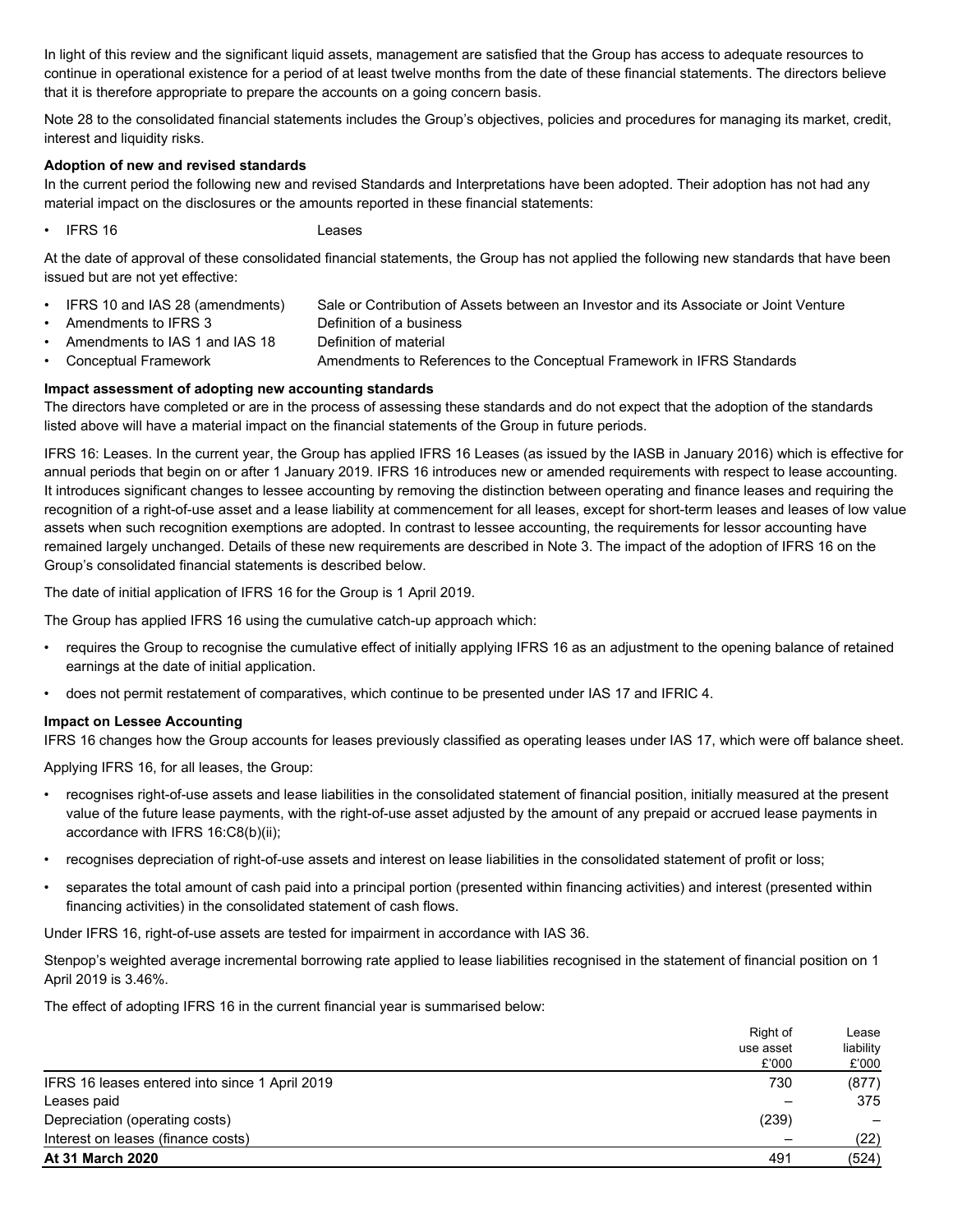In applying IFRS 16 for the first time, the Group have used the following practical expedients permitted by the standard:

- Applying a single discount rate to a portfolio of leases with reasonably similar characteristics.
- Excluding initial direct costs for the measurement of the right-of-use asset at the date of initial application.
- Using hindsight in determining the lease term where the contract contains options to extend or terminate the lease.

The Group has elected not to reassess whether contracts entered into before the transition date were leases, or contained leases, at the date of initial application and instead has relied on their initial assessment made when applying IAS 17 and IFRIC 4 'Determining whether an Arrangement Contains a Lease'.

## **Impact on Lessor Accounting**

IFRS 16 does not change substantially how a lessor accounts for leases. Under IFRS 16, a lessor continues to classify leases as either finance leases or operating leases and account for those two types of leases differently.

#### **New standards in issue but not yet effective**

IFRS 10 and IAS 28 (amendments) Sale or Contribution of Assets between an Investor and its Associate or Joint Venture. The amendments to IFRS 10 and IAS 28 deal with situations where there is a sale or contribution of assets between an investor and its associate or joint venture. Specifically, the amendments state that gains or losses resulting from the loss of control of a subsidiary that does not contain a business in a transaction with an associate or a joint venture that is accounted for using the equity method, are recognised in the parent's profit or loss only to the extent of the unrelated investors' interests in that associate or joint venture. Similarly, gains and losses resulting from the remeasurement of investments retained in any former subsidiary (that has become an associate or a joint venture that is accounted for using the equity method) to fair value are recognised in the former parent's profit or loss only to the extent of the unrelated investors' interests in the new associate or joint venture.

Amendments to IFRS 3 Definition of a business. The amendments clarify that while businesses usually have outputs, outputs are not required for an integrated set of activities and assets to qualify as a business. To be considered a business an acquired set of activities and assets must include, at a minimum, an input and a substantive process that together significantly contribute to the ability to create outputs. Additional guidance is provided that helps to determine whether a substantive process has been acquired. The amendments introduce an optional concentration test that permits a simplified assessment of whether an acquired set of activities and assets is not a business. Under the optional concentration test, the acquired set of activities and assets is not a business if substantially all of the fair value of the gross assets acquired is concentrated in a single identifiable asset or group of similar assets. The amendments are applied prospectively to all business combinations and asset acquisitions for which the acquisition date is on or after the first annual reporting period beginning on or after 1 January 2020, with early application permitted.

Amendments to IAS 1 and IAS 8 Definition of material. The amendments are intended to make the definition of material in IAS 1 easier to understand and are not intended to alter the underlying concept of materiality in IFRS Standards. The concept of 'obscuring' material information with immaterial information has been included as part of the new definition. The threshold for materiality influencing users has been changed from 'could influence' to 'could reasonably be expected to influence'. The definition of material in IAS 8 has been replaced by a reference to the definition of material in IAS 1. In addition, the IASB amended other Standards and the Conceptual Framework that contain a definition of material or refer to the term 'material' to ensure consistency. The amendments are applied prospectively for annual periods beginning on or after 1 January 2020, with earlier application permitted.

Amendments to References to the Conceptual Framework in IFRS Standards. Together with the revised Conceptual Framework, which became effective upon publication on 29 March 2018, the IASB has also issued Amendments to References to the Conceptual Framework in IFRS Standards. The document contains amendments to IFRS 2, IFRS 3, IFRS 6, IFRS 14, IAS 1, IAS 8, IAS 34, IAS 37, IAS 38, IFRIC 12, IFRIC 19, IFRIC 20, IFRIC 22, and SIC-32. Not all amendments, however, update those pronouncements with regard to references to and quotes from the framework so that they refer to the revised Conceptual Framework. Some pronouncements are only updated to indicate which version of the Framework they are referencing to (the IASC Framework adopted by the IASB in 2001, the IASB Framework of 2010, or the new revised Framework of 2018) or to indicate that definitions in the Standard have not been updated with the new definitions developed in the revised Conceptual Framework. The amendments, where they actually are updates, are effective for annual periods beginning on or after 1 January 2020, with early application permitted.

# **3 Significant accounting policies**

#### **Basis of consolidation**

Consolidation of a subsidiary begins when the Group obtains control over the subsidiary and ceases when the Group loses control of the subsidiary. Specifically, the results of the subsidiaries acquired or disposed of during the period are included in the consolidated statement of comprehensive income from the date the Company gains control until the date when the Company ceases to control the subsidiary.

Profit or loss and each component of other comprehensive income are attributed to the owners of the Company and to the non-controlling interests. Total comprehensive income of the subsidiaries is attributed to the owners of the Company and to the non-controlling interests, even if this results in the non-controlling interests having a deficit balance.

Where necessary, adjustments are made to the financial statements of subsidiaries to bring the accounting policies used in line with the Group's accounting policies.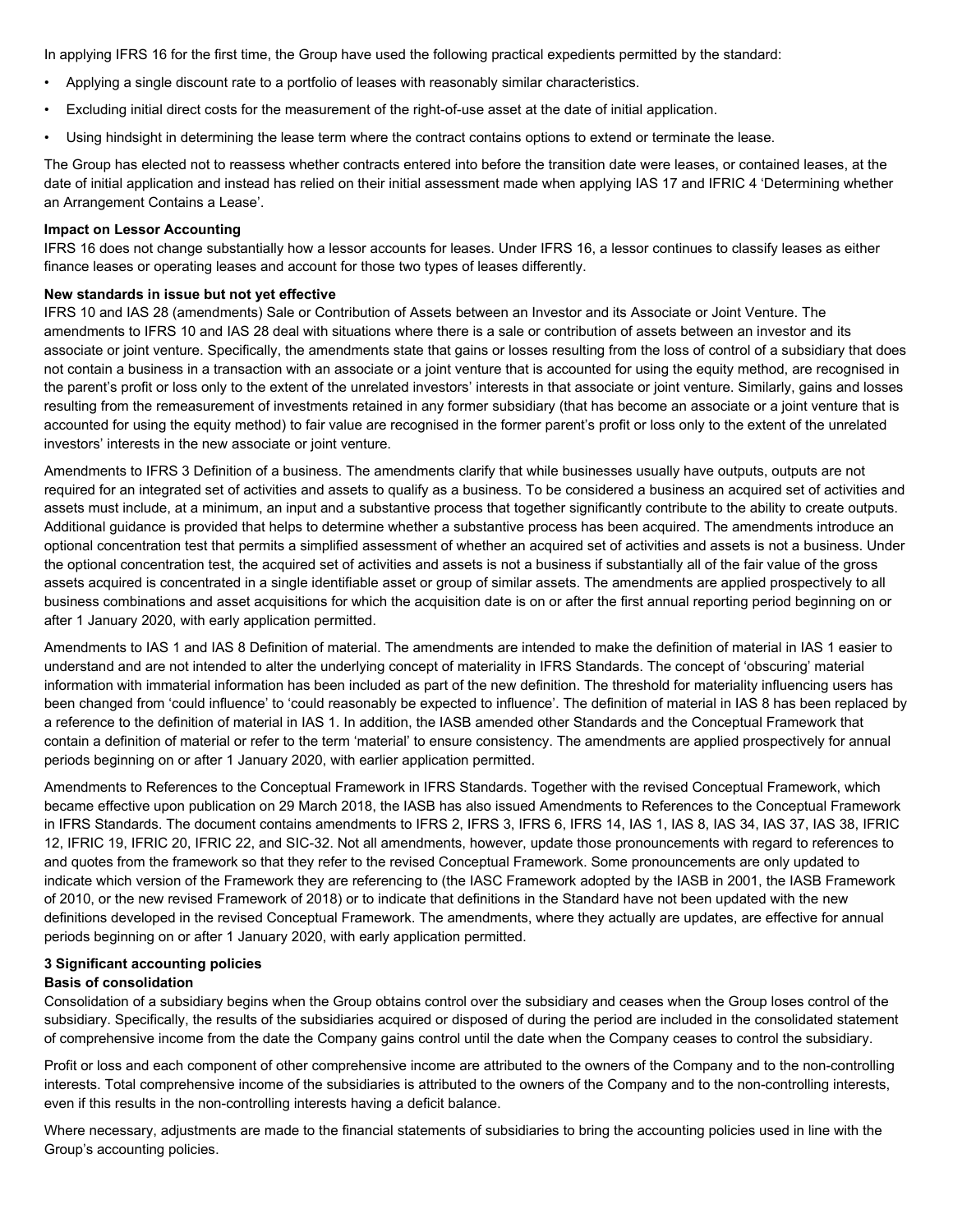All intragroup assets and liabilities, equity, income, expenses and cash flows relating to transactions between the members of the Group are eliminated on consolidation.

When the Group loses control of a subsidiary, the gain or loss on disposal recognised in profit or loss is calculated as the difference between (i) the aggregate of the fair value of the consideration received and the fair value of any retained interest, and (ii) the previous carrying amount of the assets (including goodwill), less liabilities of the subsidiary and any non-controlling interests.

All amounts previously recognised in other comprehensive income in relation to that subsidiary are accounted for as if the Group had directly disposed of the related assets or liabilities of the subsidiary (i.e. reclassified to profit or loss or transferred to another category of equity as specified/permitted by applicable IFRS). The fair value of any investment retained in the former subsidiary at the date when control is lost is regarded as the fair value on initial recognition for subsequent accounting under IFRS 9 Financial Instruments or, when applicable, the costs on initial recognition of an investment in an associate or jointly controlled entity.

## **Joint ventures**

The Group's investment properties are typically held in property-specific separate legal entities, which may be legally structured as joint ventures. In assessing whether a particular legal entity is accounted for as a subsidiary or joint venture, the Group considers all of the contractual terms of the arrangement, including the extent to which the responsibilities and parameters of the venture are determined in advance of the joint venture agreement being agreed between the two parties. The Group will then consider whether it has the power to govern the financial and operating policies of the legal entity, so as to obtain benefits from its activities, and the existence of any legal disputes or challenges to this control in order to conclude on the classification of the legal entity as a joint venture or subsidiary undertaking. In applying this policy and as detailed in note 18, the Group's investment in Elysion S.A. is classified as a joint venture as a result of the share of beneficial ownership and management of the portfolio being conducted by the joint venture partner.

The consolidated financial statements account for interests in joint ventures using the equity method of accounting per IFRS 11.

Loans to joint ventures are separately presented from equity interests in the Group's consolidated statement of financial position. The Group eliminates upstream and downstream transactions with its joint ventures, including interest and any other costs, to the extent of the Group's interest in the relevant joint venture. The classification and measurement of loans to joint ventures is determined in accordance with the Group's accounting policies for financial assets.

#### **Business combinations and asset acquisitions**

Business combinations are accounted for using the acquisition method and any excess of the purchase consideration over the fair value of the net assets acquired is initially recognised as goodwill and reviewed for impairment. Any discount received and/or acquisition costs are recognised in the consolidated statement of comprehensive income.

The Group acquires subsidiaries that own real estate. At the time of acquisition, the Group considers whether the acquisition represents the acquisition of a business. The Group accounts for an acquisition as a business combination where an integrated set of activities is acquired in addition to the property. More specifically, the following criteria are considered:

- The number of items of land and buildings owned by the subsidiary;
- The extent to which significant processes are acquired and in particular the extent of ancillary services provided by the subsidiary; and
- Whether the subsidiary has allocated its own staff to manage the property and/or to deploy any processes, including provision of all relevant administration and information to the entity's owners.

When the acquisition of subsidiaries does not represent a business, it is accounted for as an acquisition of a group of assets and liabilities.

There were no business combinations acquired during the 12 months to 31 March 2020.

# **Revenue recognition**

The Group earns returns from investments in direct property assets and management fees. Revenue is recognised when it is probable that the economic benefits associated with the transaction will flow to the Group and the amount of revenue can be measured reliably.

Rental income and lease incentives are recognised in accordance with IFRS 16 Leases. Rental income from investment property is recognised as revenue on a straight-line basis over the lease term. Lease incentives and costs associated with entering into tenant leases are amortised over the lease term, or if the probability that a break option will be exercised is considered high, over the period to the first break option. Rent reviews are recognised when such reviews have been agreed with tenants.

Service charge income, property fee income and joint venture and associate management fees are recognised in accordance with IFRS 15 Revenue from contracts with customers, which prescribes the use of a five-step model for the recognition of revenue. These income streams are recognised as revenue in the period in which they are earned.

Rental income from operating leases is recognised on an accruals basis. A rent adjustment based on open market estimated rental value is recognised from the rent review date in relation to unsettled rent reviews. Where a significant rent-free period is included in a lease, the rental income forgone is allocated evenly over the period from the date of lease commencement to the expiry date of the lease.

Rental income from fixed and minimum guaranteed rent reviews is recognised on a straight-line basis over the entire lease term. Where such rental income is recognised ahead of the related cash flow, an adjustment is made to ensure the carrying value of the investment property, including the accrued rent, does not exceed the external valuation. Initial significant direct costs incurred in negotiating and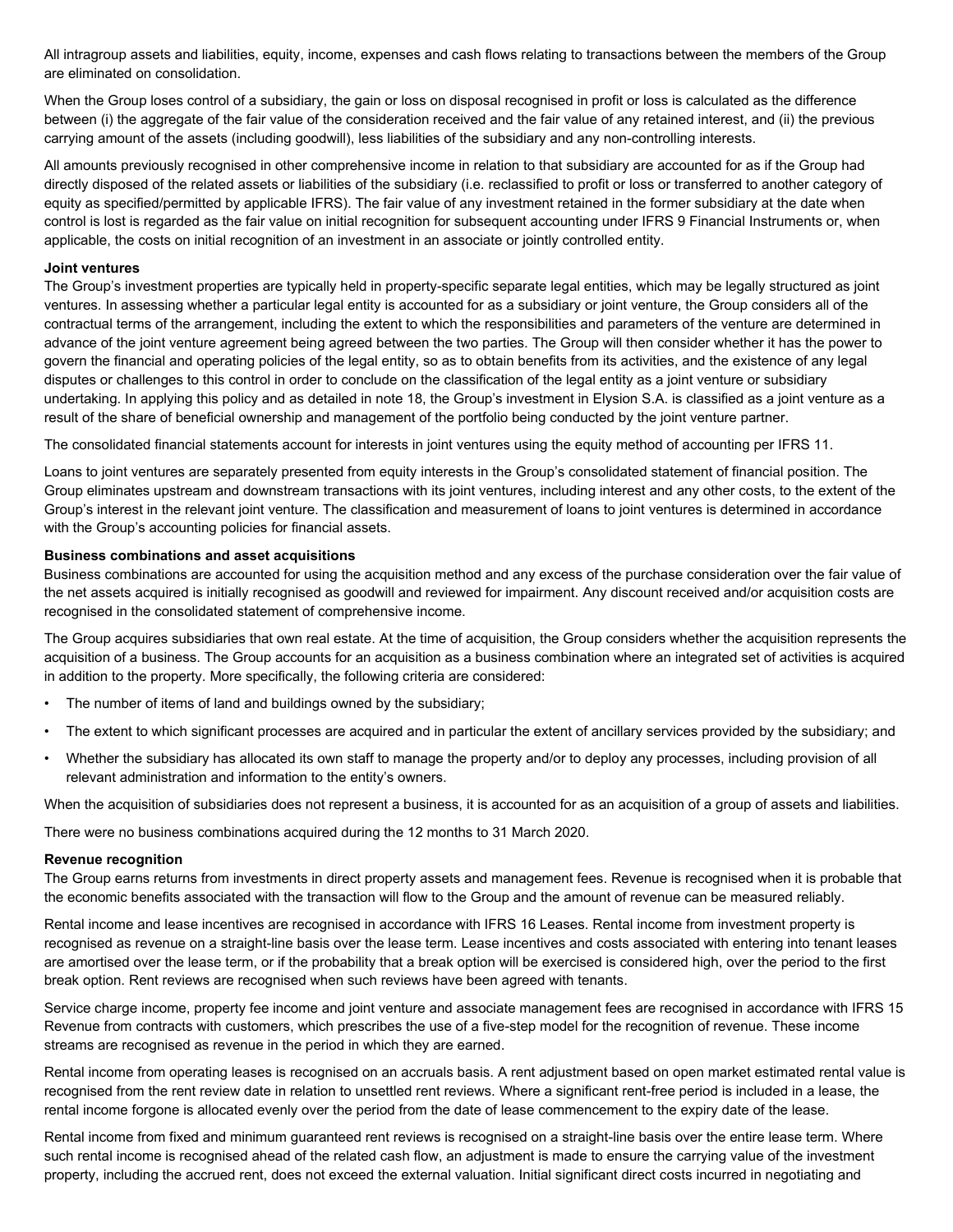arranging a new lease are amortised on a straight-line basis over the period from the date of lease commencement to the expiry date of the lease.

Where a lease incentive payment, or surrender premium is paid to enhance the value of a property, it is amortised on a straight-line basis over the period from the date of lease commencement to the expiry date of the lease. Upon receipt of a surrender premium for the early determination of a lease, the profit, net of dilapidations and non-recoverable outgoings relating to the lease concerned, is immediately reflected in income.

Contingent rents, such as turnover rents, rent reviews and indexation, are recorded as income in the periods in which they are earned.

Management fees are recognised in the statement of comprehensive income over time as performance obligations are satisfied.

Service charge income is recognised in the accounting period in which the services are rendered and the related property expenses are recognised in the period in which they are incurred.

## **Foreign currencies**

The individual financial statements of each Group company are presented in the currency of the primary economic environment in which it operates (its functional currency). For the purpose of the consolidated financial statements, the results and financial position are expressed in GBP Sterling, which is the functional currency of the Company and the presentational currency for the Group.

In preparing the financial statements of the individual companies, transactions in currencies other than the entity's functional currency (foreign currencies) are recognised at the rates of exchange prevailing on the dates of the transactions. At each statement of financial position date, monetary assets and liabilities that are denominated in foreign currencies are translated at the rates prevailing at that date. Non-monetary items carried at fair value that are denominated in foreign currencies are translated at the rates prevailing at the date when the fair value was determined. Non-monetary items that are measured in terms of historical cost in a foreign currency are not retranslated. Exchange differences are recognised in profit or loss for the period in which they arise.

For the purpose of presenting consolidated financial statements, the assets and liabilities of the Group's foreign operations are translated at exchange rates prevailing on the balance sheet date. Income and expense items are translated at the average exchange rates for the period. Exchange differences arising are recognised in other comprehensive income and accumulated in equity (attributed to noncontrolling interests as appropriate).

# **Borrowing costs**

Interest costs are recognised in the consolidated statement of comprehensive income using the effective interest rate method.

Borrowing costs directly attributable to arranging finance are amortised over the facility term in the consolidated statement of comprehensive income.

#### **Current tax**

Tax currently payable is based on taxable profit for the year. The Group's liability for current tax is calculated using tax rates that have been enacted or substantively enacted by the balance sheet date.

# **Deferred tax**

Deferred tax is recognised on temporary differences between the carrying amounts of assets and liabilities in the financial statements and the corresponding tax bases used in the computation of taxable profit.

Deferred tax assets are generally recognised for all deductible temporary differences to the extent that it is probable that taxable profits will be available against which those deductible temporary differences can be utilised. Such deferred tax assets and liabilities are not recognised if the temporary difference arises from goodwill or from the initial recognition (other than in a business combination) of other assets and liabilities in a transaction that affects neither the taxable profit nor the accounting profit.

Deferred tax liabilities are recognised for taxable temporary differences associated with investments in subsidiaries and associates, and interests in joint ventures, except where the Group is able to control the reversal of the temporary difference and it is probable that the temporary difference will not reverse in the foreseeable future. Deferred tax assets arising from deductible temporary differences associated with such investments and interests are only recognised to the extent that it is probable that there will be sufficient taxable profits against which to utilise the benefits of the temporary differences and they are expected to reverse in the foreseeable future.

The carrying amount of deferred tax assets is reviewed at the end of each reporting period and reduced to the extent that it is no longer probable that sufficient taxable profits will be available to allow all or part of the asset to be recovered. Deferred tax assets and liabilities are measured at the tax rates that are expected to apply in the period in which the liability is settled or the asset realised, based on tax rates (and tax laws) that have been enacted or substantively enacted by the end of the reporting period. The measurement of deferred tax liabilities and assets reflects the tax consequences that would follow from the manner in which the Group expects, at the end of the reporting period, to recover or settle the carrying amount of its assets and liabilities.

Deferred tax assets and liabilities are offset when there is a legally enforceable right to set off current tax assets against current tax liabilities and when they relate to income taxes levied by the same taxation authority and the Group intends to settle its current tax assets and liabilities on a net basis.

#### **Non-controlling interest**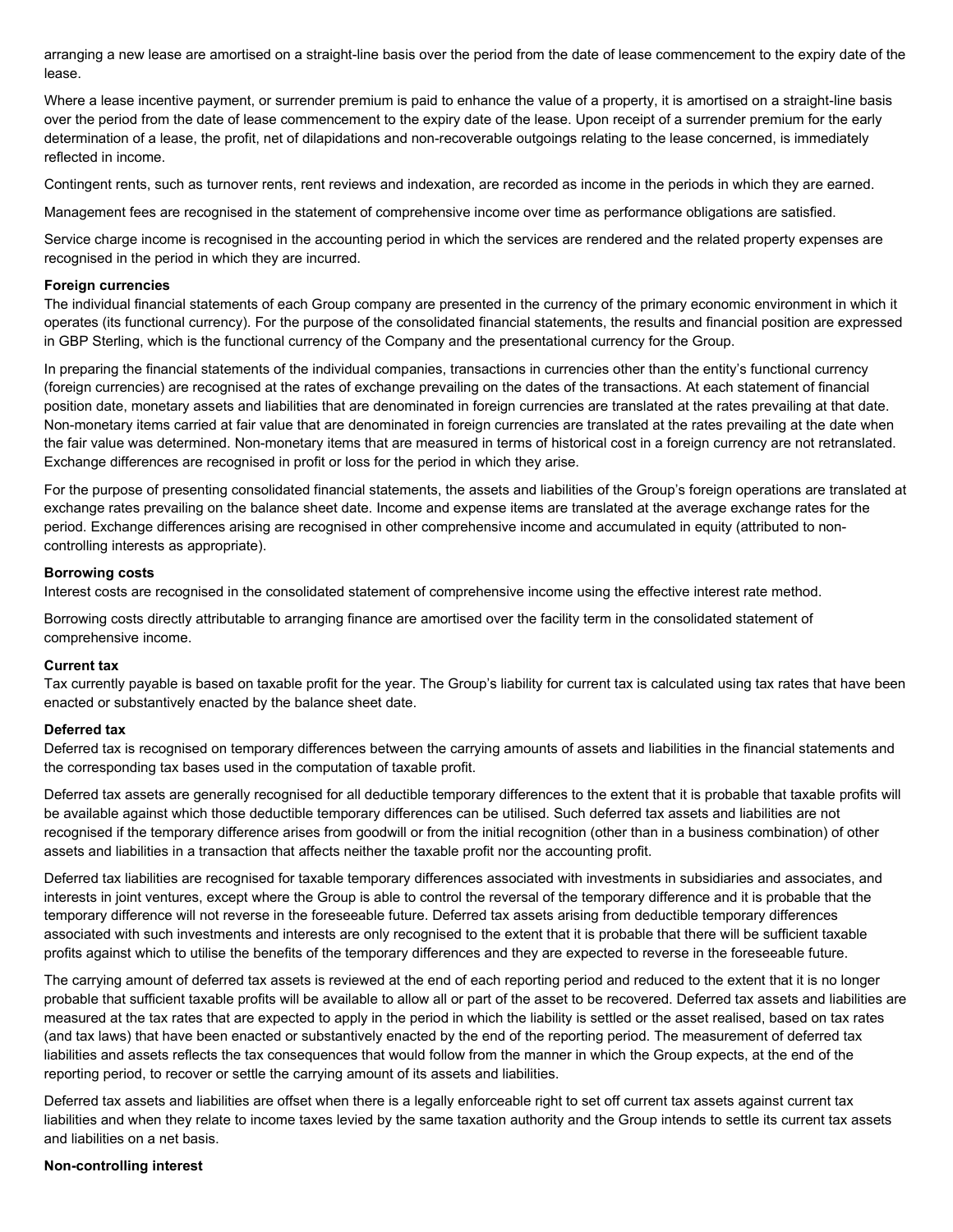Non-controlling interests in the net assets (excluding goodwill) of consolidated subsidiaries are identified separately from the Group's equity therein. Non-controlling interests consist of the amount of those interests at the date of the original business combination and the noncontrolling interests' share of the changes in equity since the date of the combination. Total comprehensive income is attributed to noncontrolling interests even if this results in the non-controlling interests having a deficit balance.

# **Investment properties**

Properties held to earn rental income and/or capital appreciation are classified as investment properties. Investment properties comprise both freehold and long leasehold land and buildings.

Investment properties are recognised as assets when:

- it is probable that the future economic benefits that are associated with the investment property will flow to the Group;
- there are no material conditions precedent which could prevent completion; and
- the cost of the investment property can be measured reliably.

Investment properties are measured initially at cost, including related transaction costs. After initial recognition, investment properties are carried at fair value, determined by the directors and/or based on independent external appraisals.

The Group uses the valuations prepared by its independent valuers as the fair value of its investment properties. These valuations are undertaken in accordance with the appropriate sections of the current Practice Statements contained in the Royal Institution of Chartered Surveyors Valuation – Professional Standards ('Red Book'). This is an internationally accepted basis of valuation. The valuations are based upon assumptions including contractual and estimated rental values, future rental income, anticipated maintenance costs, future development costs and appropriate discount rates. The valuers also make reference to market evidence of transaction prices for similar properties. The valuation techniques used are consistent with IFRS 13 fair value measurement.

The difference between the fair value of a property at the reporting date and its carrying amount prior to remeasurement is included in the consolidated statement of comprehensive income as a valuation surplus or deficit in the fair value gain/(loss) on investment properties account.

# **Cash and cash equivalents**

Cash and cash equivalents in the balance sheet comprise cash at banks with an original maturity of three months or less.

# **Expenditure**

Expenses are accounted for on an accrual basis. Property expenses include the costs of professional fees on lettings and other nonrecoverable costs. Operating costs include all professional fees incurred in operating the business in the best interests of the shareholders.

# **Financial instruments**

A financial instrument is a contract that gives rise to a financial asset to one entity and a financial liability or equity instrument to another. The classification of financial assets and financial liabilities depends on the nature and purpose of the instrument and is determined at the time of initial recognition.

Financial assets and financial liabilities are initially measured at fair value. Transaction costs that are directly attributable to the acquisition or issue of financial assets and financial liabilities (other than financial assets at fair value through profit or loss ('FVTPL')) are added to or deducted from the fair value of the financial assets or financial liabilities, as appropriate, on initial recognition.

Transaction costs directly attributable to the acquisition of financial assets or financial liabilities at FVTPL are recognised immediately in the statement of comprehensive income.

In addition, for financial reporting purposes, fair value measurements are categorised into Level 1, 2 or 3 based on the degree to which the inputs to the fair value measurements are observable and the significance of the inputs to the fair value measurement in its entirety, which are described as follows:

Level 1 – Inputs are quoted prices (unadjusted) in active markets for identical assets or liabilities that the entity can access at the measurement date.

Level 2 – Inputs other than quoted prices included within Level 1, that are observable for the asset or liability, either directly or indirectly.

Level 3 – Inputs are unobservable inputs for the asset or liability.

# **Financial assets**

The Group classifies its financial assets as either at fair value through profit and loss or amortised cost. The Group classifies its financial assets based on both the Group's business model for managing those financial assets and the contractual cash flow characteristics of the financial assets.

The Group's financial assets classified at amortised cost are non-derivative financial assets with fixed or determinable payments that are not quoted in an active market. They include current assets with maturities or terms less than 12 months after the reporting date, as well as financial assets with maturities greater than 12 months after the reporting date, which are classified as non-current assets. These assets meet the condition of being held within a business model whose objective is to hold the financial assets in order to collect contractual cash flows and the terms of which give rise, on specified dates, to cash flows that are solely payments of principal and interest.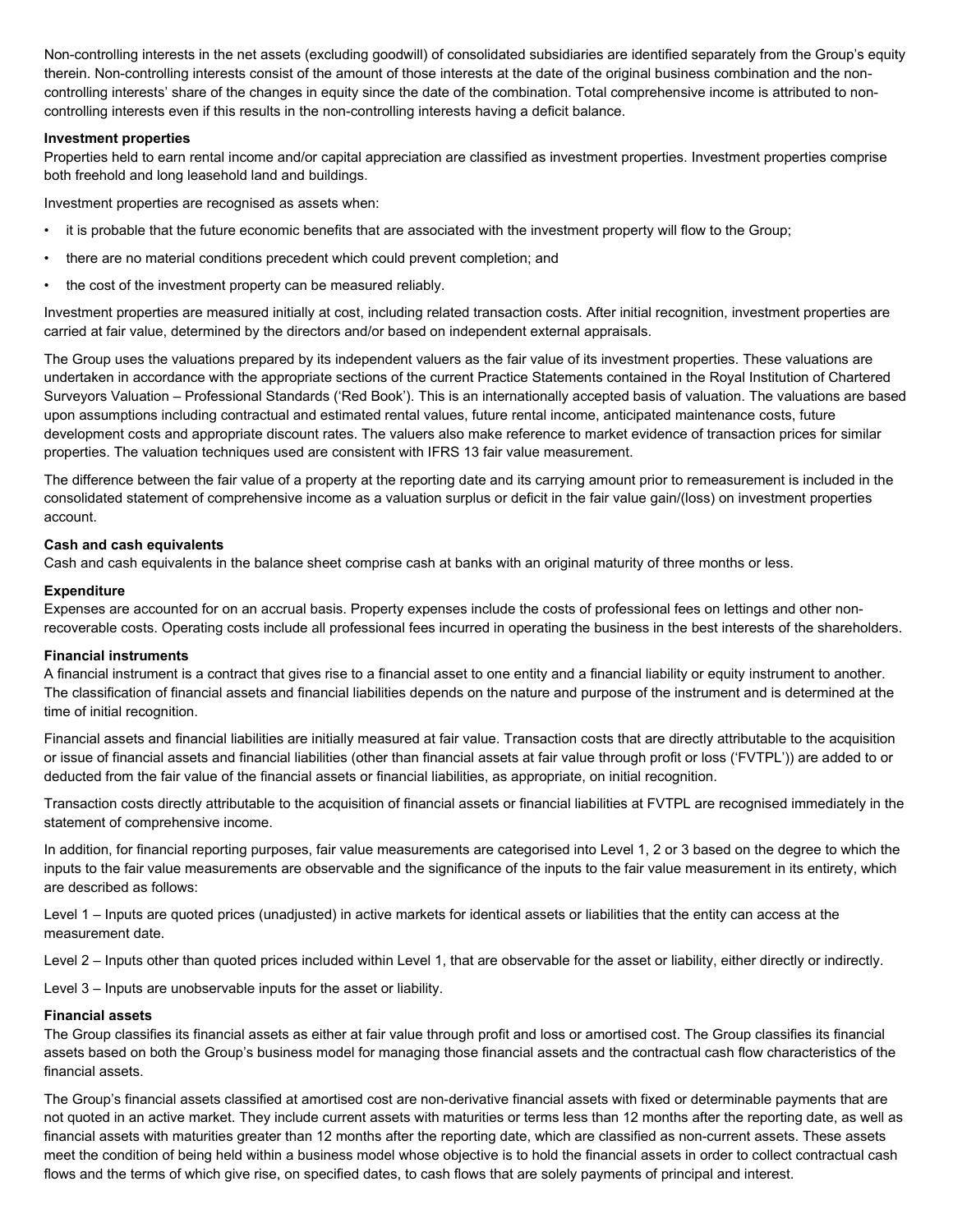Financial assets, including those relating to the purchase of Stenprop shares (note 20), are measured at amortised cost using the effective interest method, less any loss allowance for expected credit losses (ECL) which are recognised in the statement of comprehensive income. The amount of expected credit loss is updated at each reporting date to reflect changes in credit risk since initial recognition of the respective financial instrument.

The effective interest rate is the rate that exactly discounts estimated future cash receipts excluding expected credit losses, through the expected life of the financial instrument, or, where appropriate, as shorter period, to the gross carrying amount of the financial instrument on initial recognition.

In the case of short-term trade receivables and other debtors the Group recognises lifetime ECL in accordance with the simplified approach under IFRS 9 Financial Instruments. The expected credit losses on these financial assets are estimated based on the Group's historical credit loss experience, adjusted for factors that are specific to the debtors, general economic conditions and an assessment of both the current and forecast direction of conditions at the reporting date.

The carrying amount of the financial asset is reduced by the ECL directly for all financial assets. When a trade receivable is considered uncollectable, it is written off against the ECL provision account. Changes in the ECL are recognised in the statement of comprehensive income in the period.

The Group classifies its financial assets at fair value through profit or loss where it has determined that the business model for managing the financial assets and the related contractual cash flow characteristics are not consistent with the policy for classification at amortised cost or fair value through other comprehensive income (OCI). The Group has determined that the bond investment in the Elysion S.A. joint venture meet this criteria as disclosed in note 4.

There are no financial assets measured at fair value through OCI, which would be classified as such where they are held within a business model whose objective which is achieved by both collecting contractual cash flows and selling the financial assets; and cash flows relate solely to payments of principal and interest.

The Group derecognises a financial asset when the contractual rights to the cash flows from the asset have expired or have been transferred and the Group has transferred substantially all risk and rewards of ownership of the asset to another entity.

# **Financial liabilities and equity**

Debt and equity instruments are classified as either financial liabilities or as equity in accordance with the substance of the contractual agreement.

An equity instrument is any contract that evidences a residual interest in the assets of the Group after deducting all its liabilities. Ordinary shares are classed as equity. Equity instruments issued by the Group are recorded at the proceeds received, net of direct issue costs.

The Group's financial liabilities comprise interest-bearing borrowings, loans and payables and trade payables. Financial liabilities are recognised when the Group becomes party to the contractual provisions of the instrument. Financial liabilities are measured at amortised cost using the effective interest method. Trade and other payables are valued at their nominal value as the time value of money is immaterial for these current liabilities.

The Group derecognises financial liabilities when the Group's obligations are discharged, cancelled or they expire.

Interest rate swaps have been initially recognised at fair value, and subsequently remeasured at fair value through profit and loss in accordance with IFRS 9, Financial Instruments. They have been entered into in order to hedge against the exposure to variable interest rate loans as described in note 28. They have been valued by an independent valuer in line with internationally accepted practice.

A derivative with a positive fair value is recognised as a financial asset whereas a derivative with a negative fair value is recognised as a financial liability. A derivative is presented as a non-current asset or non-current liability if the remaining maturity of the instrument is more than 12 months and it is not expected to be realised or settled within 12 months. It is Group policy not to hedge account. Other derivatives are presented as current assets or current liabilities.

# **Non-current assets and disposal groups held for sale**

A non-current asset or a disposal group (comprising assets and liabilities) is classified as held for sale if their carrying amount is expected to be recovered or settled principally through sale rather than through continuing use. The asset or disposal group must be available for immediate sale, have the appropriate level of management commitment and the sale must be highly probable within one year of the reporting date. Investment properties included in the held for sale category continue to be measured in accordance with the accounting policy for investment properties.

# **Segmental reporting**

An operating segment is a component of the Group that engages in business activities from which it may earn revenues and in respect of which it may incur expenses. An operating segment's operating results are reviewed regularly by the Chief Operating Decision Makers (the executive directors) to inform decisions about resources to be allocated to the segment and to assess its performance. Segmental financial information is available as disclosed in Note 5.

# **Dividends**

Dividends to the Group's ordinary shareholders are recognised when they are declared. This is when they are approved by the Board.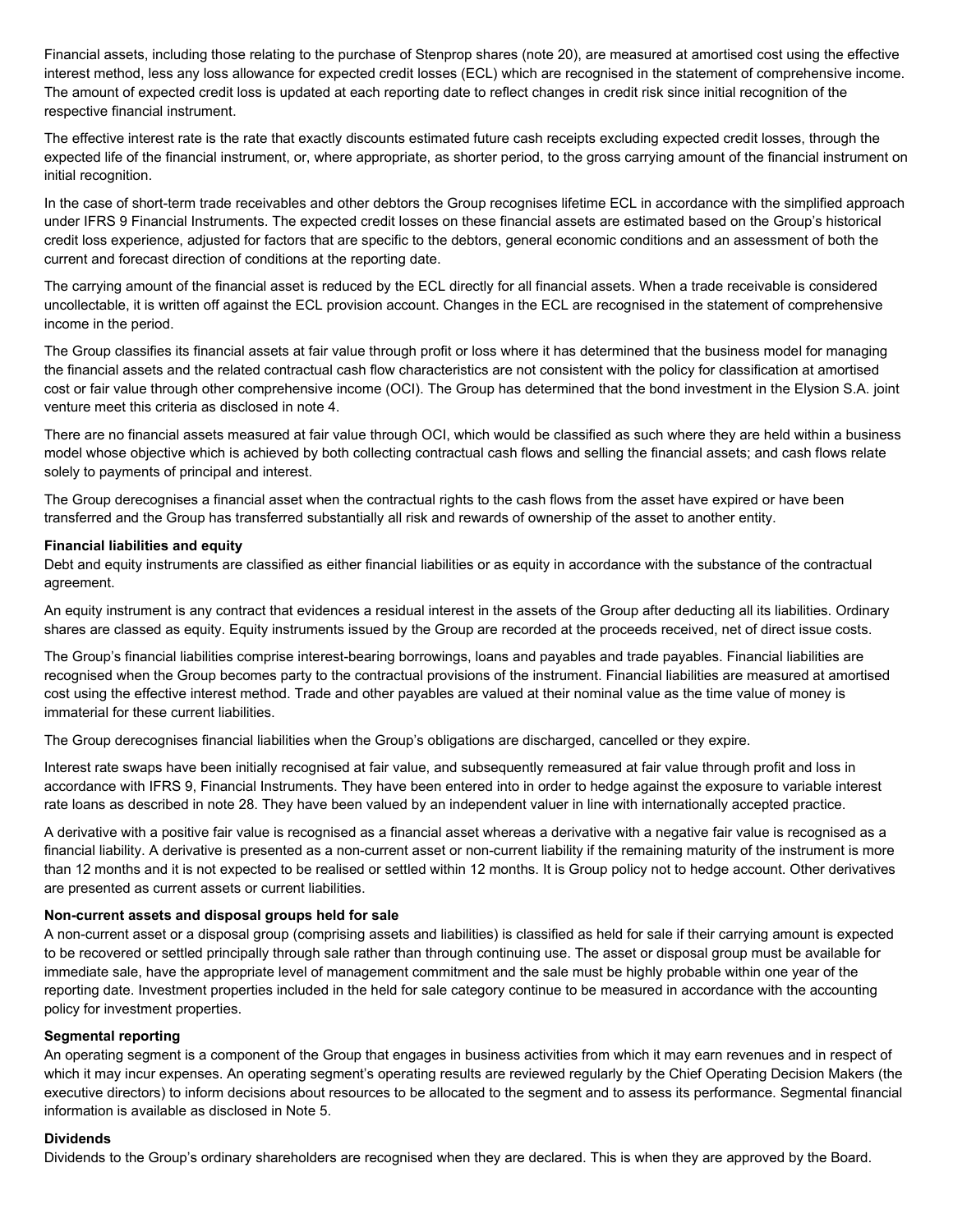# **Earnings per share**

Earnings per share is calculated on the weighted average number of shares in issue in respect of the current period and is based on the profit attributable to the ordinary shareholders.

# **Net asset value per share**

Net asset value per share is calculated on the number of shares in issue (excluding treasury shares) at the end of the current period and is based on the total equity attributable to equity shareholders.

# **Share-based payments**

# **Deferred Share Bonus Plan and Long term incentive plans**

Share options are granted to key management. The cost of equity-settled transactions is measured with reference to the fair value at the date at which they were granted. The Company accounts for the fair value of these options on a straight-line basis over the vesting period in the statement of comprehensive income, with a corresponding increase to the share-based payment reserve in equity. The cost to the Company is based on the Company's best estimate of the number of equity instruments that will ultimately vest. Readers are referred to note 13: Share-based payments, where share-based payments are further disclosed.

#### **Share Purchase Plan**

As part of the Group's previous remuneration policy, the Company awarded shares to qualifying participants, funded through the advance of loans to the participants. Loans advanced under the share purchase plan are interest-bearing at a rate equal to the average interest rate incurred by the Group from time to time. Interest is payable six monthly in arrears. Loans are repayable within 30 days of cessation of employment or loss of office (unless the participant ceases employment in circumstances beyond his or her control, in which case the loan is repayable within 12 months), and must in all circumstances be repaid in ten years. All dividends received by such employees (or his or her nominee) by virtue of their shareholding must first be utilised to discharge any interest outstanding in terms of the loan advanced in terms of the Share Purchase Plan.

The loans have full recourse to the participants and as such fall outside of the scope of IFRS 2 and are accounted for as financial instruments under IFRS 9. The participants must charge their shares by way of security for the loan and are required to waive all rights to compensation for any loss in relation to the plan. No further awards will be made under the Share Purchase Plan.

#### **Repurchase of share capital (Own Shares)**

Where share capital recognised as equity is repurchased, the amount of the consideration paid, including directly attributable costs, is recognised as a deduction from equity. Such shares may either be held as Own Shares (treasury shares) or cancelled. Where Own Shares are subsequently re-sold from treasury, the amount received is recognised as an increase in equity.

# **4 Critical accounting judgements and key sources of estimation uncertainty**

The preparation of the consolidated financial statements in accordance with IFRS requires the use of certain critical accounting estimates. It also requires management to exercise judgement in the process of applying the Group's accounting policies. Although the estimates are based on management's best knowledge of the amount, events or actions, actual results may ultimately differ from those estimates. The key assumptions concerning the future, and other key sources of estimation uncertainty at the end of the reporting year, that have a risk of causing a material adjustment to the carrying amounts of assets and liabilities within the next financial year, are discussed below.

# **Key sources of estimation uncertainty**

# **Valuation of the property portfolio**

The Group's investment properties are stated at estimated fair value, determined by directors, based on an independent external appraisal. The valuation of the Group's property portfolio is inherently subjective due to a number of factors including the individual nature of each property, its location, expectation of future rentals and the discount yield applied to those cash flows. This has been particularly relevant in light of the market uncertainty due to both Brexit and the COVID-19 crisis, both of which have been carefully considered. As a result, the valuations placed on the property portfolio are subject to a degree of uncertainty and are made on the basis of assumptions that may not prove to be accurate, particularly in years of volatility or low transaction flow in the market. Due to the current economic uncertainty in the market due to COVID-19, the valuers have issued their valuation reports with a material valuation uncertainty clause attached to their valuations. They have advised there is less certainty attached to their valuations in comparison to the prior year, but that does not mean the valuations cannot be relied upon. The estimated market value may differ from the price at which the Group's assets could be sold at a particular time, since actual selling prices are negotiated between willing buyers and sellers. As a result, if the assumptions prove to be false, actual results of operations and realisation of net assets could differ from the estimates set forth in these financial statements, and the difference could be significant. Further details as well as the key sensitivity variables, can be found in note 16.

The Group currently has a number of continental European investment properties as assets held for sale. Due to the same reasons mentioned above that the COVID-19 crisis has caused, the assets held for sale valuations are also subject to a degree of valuation uncertainty and as such a key source of estimation uncertainty. Further information on assets held for sale can be found in note 19.

# **Critical judgements**

# **Assets held for sale and discontinued operations**

The directors have disclosed nine (2019: one) properties which meet the criteria defined in IFRS 5: Assets held for sale and discontinued operations. Stenprop is committed to the disposal of these assets in line with its strategy to exit the Swiss market, dispose of its German assets and acquire multi-let industrial properties in the United Kingdom. The directors have classified the Swiss property as a discontinued operation as this is the only property that remains in the Swiss market. Stenprop is committed to exit the Swiss market and as such have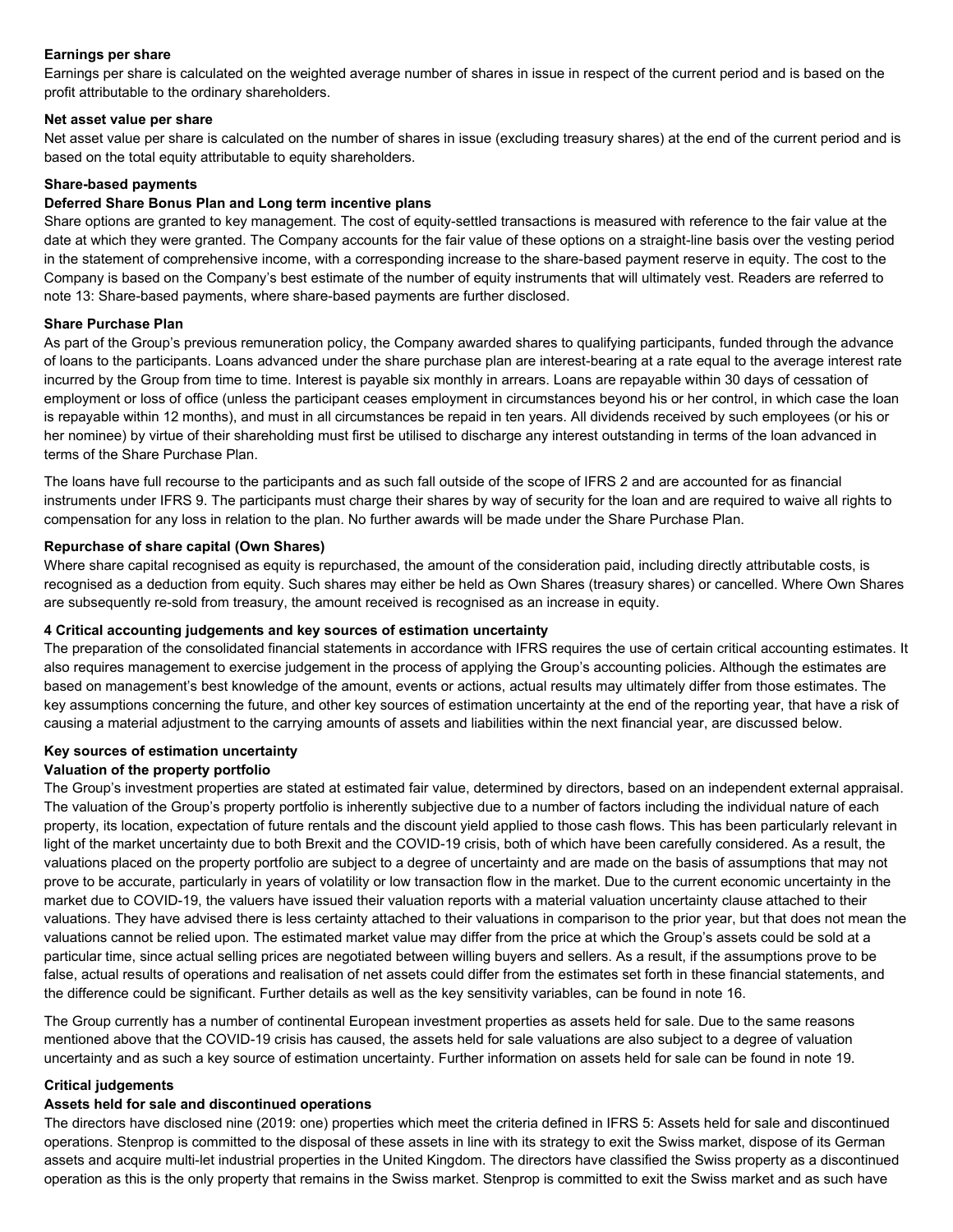classified the Swiss segment as a discontinued operation. The remaining eight properties classified as held for sale are located in Germany, but they are not classified as a discontinued operation as Stenprop still has a material interest in the German market due to its holdings in the care homes joint venture, which is currently not held for sale. In respect of the Swiss property at Lugano, the directors consider the exceptions permitted by IFRS 5:9 to apply in respect to the one-year requirement within which a sale should complete. This is due to the fact that during the one-year period, circumstances arose that were previously considered unlikely. The circumstances were that the sole tenant of the property queried the validity of some of the conditions of the lease, particularly the requirement to pay the running costs of the building i.e. utilities. As a result, the property which was previously classified as held for sale was not sold; however:

- i. during the initial one-year period the entity took action necessary to respond to the change in circumstances insofar as a new lease, remedying the deficiencies of the existing lease, was entered into with the tenant with effect from 1 January 2020;
- ii. the property was still being marketed at a price that is reasonable, given the change in circumstances;
- iii. all other criteria in paragraphs 7 and 8 of IFRS 5 are met; and
- iv. the sale will now complete within one year.

If the judgement that the Swiss property had not continued to be held for sale, this would have resulted in a restatement of the comparative period and presentation of the Swiss operating segment in continuing operations. This would not have had any impact on net assets or total comprehensive income as the fair value of the investment property has been determined by the directors, based on an independent external appraisal.

# **Classification of investment in joint venture bond**

Classification and measurement of financial assets under IFRS 9 are driven by the entity's business model for managing financial assets and the contractual cash flow characteristics of those financial assets. The directors have determined that the contractual cash flow characteristics for bond investments into Elysion S.A. (a joint venture) are not solely payments of principal and interest. The Group instead receives the return for each underlying loan net of additional fees and expenses in Elysion S.A. ('JV') and so it is not considered to be a basic lending arrangement under the standard. Further details on the structure are included in note 18. As such, these bond investments are required to be measured at fair value through profit or loss. In making this judgement, the Directors have considered the power the Group has to influence the investment decisions of the JV housing the underlying loans,

which are managed at the discretion of the JV partner, and were the Group to hold the majority interest it has been determined that the contractual cash flow characteristics for a basic lending arrangement would have been met and therefore accounted for at amortised cost.

# **5 Operating segments**

The Group is focused on real estate investment in well-developed, large economies with established real estate markets. The investment portfolio is geographically distributed across Germany, the United Kingdom and Switzerland, with a further sub-division within the UK between multi-let industrial and non multi-let industrial. Each segment derives its revenue from the rental of investment properties in the respective geographical regions.

Relevant financial information is set out below:

# **i) Information about reportable segments**

|                                                          |                   | Continuing<br>operations |          | <b>Discontinued</b> |          |
|----------------------------------------------------------|-------------------|--------------------------|----------|---------------------|----------|
|                                                          | <b>UK</b>         | <b>UK Non</b>            |          | operations          |          |
|                                                          | <b>Multi-let</b>  | <b>Multi-let</b>         |          |                     |          |
|                                                          | <b>Industrial</b> | <b>Industrial</b>        | Germany  | Switzerland         | Total    |
|                                                          | £'000             | £'000                    | £'000    | £'000               | £'000    |
| For the year ended 31 March 2020                         |                   |                          |          |                     |          |
| Net rental income                                        | 17,932            | 6,343                    | 8,708    |                     | 32,983   |
| Fair value movement on investment properties             | 3,828             | (395)                    | 1,505    |                     | 4,938    |
| Net (loss)/gain from fair value of financial liabilities | (1, 573)          | 152                      | 34       | -                   | (1, 387) |
| Loss on disposal of property                             |                   | (114)                    | (3,688)  | -                   | (3,802)  |
| Income from joint ventures                               |                   |                          | 2,114    |                     | 2,114    |
| Net finance costs                                        | (3,759)           | (1, 464)                 | (4, 103) | -                   | (9,326)  |
| Operating costs                                          | (397)             | 29                       | (790)    |                     | (1, 158) |
| Net foreign exchange loss                                |                   |                          | (60)     |                     | (60)     |
| Loss from discontinued operations                        |                   |                          |          |                     |          |
| (see note 19)                                            |                   |                          |          | (2, 197)            | (2, 197) |
| Tax (expense)/credit                                     | (16)              | (198)                    | 1,327    |                     | 1,113    |
| Total profit/(loss) per reportable segment               | 16,015            | 4,353                    | 5,047    | (2, 197)            | 23,218   |
| As at 31 March 2020                                      |                   |                          |          |                     |          |
| Investment properties                                    | 308,951           | 78,810                   |          |                     | 387,761  |

Investment in joint ventures **– – 16,116 – 16,116**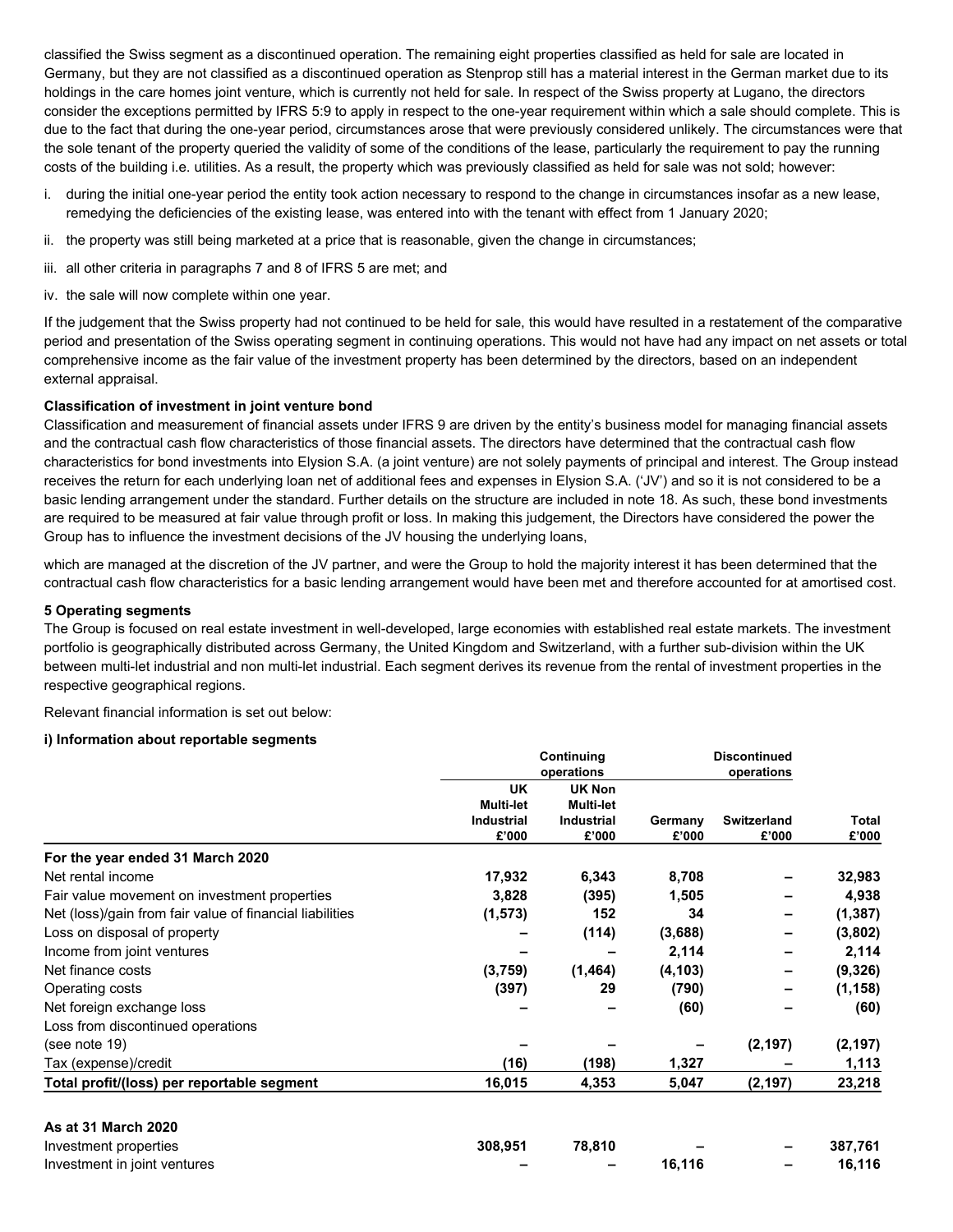| Cash and cash equivalents                                          | 13,585          | 3,078                    | 11,815  | -                        | 28,478  |
|--------------------------------------------------------------------|-----------------|--------------------------|---------|--------------------------|---------|
| Other                                                              | 5,855           | 792                      | 14,305  | $\overline{\phantom{0}}$ | 20,952  |
| Assets classified as held for sale                                 | $\qquad \qquad$ | $\overline{\phantom{m}}$ | 96.605  | 15,252                   | 111,857 |
| <b>Total assets</b>                                                | 328.391         | 82,680                   | 138,841 | 15,252                   | 565,164 |
| Borrowings - bank loans                                            | 121.841         | 32,330                   | -       | -                        | 154.171 |
| Other                                                              | 12.946          | 2,801                    | 9,600   | -                        | 25,347  |
| Liabilities directly associated with assets classified as held for |                 |                          |         |                          |         |
| sale                                                               |                 | $\overline{\phantom{m}}$ | 41.039  | 6,271                    | 47,310  |
| <b>Total liabilities</b>                                           | 134,787         | 35,131                   | 50,639  | 6,271                    | 226,828 |

|                                                                    | Continuing<br>operations                                    |                                                                 | <b>Discontinued</b><br>operations |                             |                  |
|--------------------------------------------------------------------|-------------------------------------------------------------|-----------------------------------------------------------------|-----------------------------------|-----------------------------|------------------|
|                                                                    | <b>UK</b><br><b>Multi-let</b><br><b>Industrial</b><br>£'000 | <b>UK Non</b><br><b>Multi-let</b><br><b>Industrial</b><br>£'000 | Germany<br>£'000                  | <b>Switzerland</b><br>£'000 | Total<br>£'000   |
| For the year ended 31 March 2019                                   |                                                             |                                                                 |                                   |                             |                  |
| Net rental income                                                  | 12,101                                                      | 10,591                                                          | 11,038                            |                             | 33,730           |
| Fair value movement on investment properties                       | (517)                                                       | (2,045)                                                         | (841)                             |                             | (3,403)          |
| Net (loss)/gain from fair value of financial liabilities           | (1, 113)                                                    | 64                                                              | (43)                              |                             | (1,092)          |
| Income from associates                                             |                                                             |                                                                 | 101                               |                             | 101              |
| Income from joint ventures                                         |                                                             | 231                                                             | 1,044                             |                             | 1,275            |
| Profit on disposal of subsidiaries                                 |                                                             | 11,126                                                          |                                   |                             | 11,126           |
| Net finance costs                                                  | (3, 363)                                                    | (2,830)                                                         | (1,719)                           |                             | (7, 912)         |
| Operating costs                                                    | (605)                                                       | (314)                                                           | (722)                             |                             | (1,641)          |
| Net foreign exchange gain                                          |                                                             |                                                                 | 46                                |                             | 46               |
| Other (losses)/gains                                               | (56)                                                        |                                                                 | 63                                |                             | 7                |
| Loss from discontinued operations                                  |                                                             |                                                                 |                                   |                             |                  |
| (see note 19)                                                      |                                                             |                                                                 |                                   | (2,323)                     | (2, 323)         |
| Tax expense                                                        | (149)                                                       | (223)                                                           | (2, 345)                          |                             | (2,717)          |
| Total profit/(loss) per reportable segment                         | 6,298                                                       | 16.600                                                          | 6,622                             | (2, 323)                    | 27,197           |
| As at 31 March 2019                                                |                                                             |                                                                 |                                   |                             |                  |
| Investment properties                                              | 261,530                                                     | 83,855                                                          | 217,429                           |                             | 562,814          |
| Investment in joint ventures                                       |                                                             | $\overline{\phantom{0}}$                                        | 14,485                            |                             | 14,485           |
| Cash and cash equivalents                                          | 8,701                                                       | 36,612                                                          | 10,524                            |                             | 55,837           |
| Other                                                              | 4,401                                                       | 517                                                             | 14,762                            |                             | 19,680           |
| Assets classified as held for sale                                 |                                                             |                                                                 |                                   | 21,423                      | 21,423           |
| <b>Total assets</b>                                                | 274,632                                                     | 120,984                                                         | 257,200                           | 21,423                      | 674,239          |
| Borrowings - bank loans                                            | 97,601                                                      | 38,910                                                          | 108,579                           |                             | 245,090          |
| Other                                                              | 9,417                                                       | 3,711                                                           | 14,813                            |                             | 27,941           |
| Liabilities directly associated with assets classified as held for |                                                             |                                                                 |                                   |                             |                  |
| sale                                                               |                                                             |                                                                 |                                   | 9,326                       | 9,326            |
| <b>Total liabilities</b>                                           | 107,018                                                     | 42,621                                                          | 123,392                           | 9,326                       | 282,357          |
| ii) Reconciliation of reportable segment profit or loss            |                                                             |                                                                 |                                   | 31 March<br>2020            | 31 March<br>2019 |

|                                                   | £'000    | £'000    |
|---------------------------------------------------|----------|----------|
| <b>Rental income</b>                              |          |          |
| Net rental income for reported segments           | 32.983   | 33,730   |
| <b>Profit or loss</b>                             |          |          |
| Fair value movement of investment properties      | 4,938    | (3, 403) |
| Net loss from fair value of financial liabilities | (1, 387) | (1,092)  |
| Loss on disposal of property                      | (3,802)  |          |
| Income from associates                            |          | 101      |
| Income from joint ventures                        | 2,114    | 1.275    |
| Profit on disposal of subsidiaries                |          | 11.126   |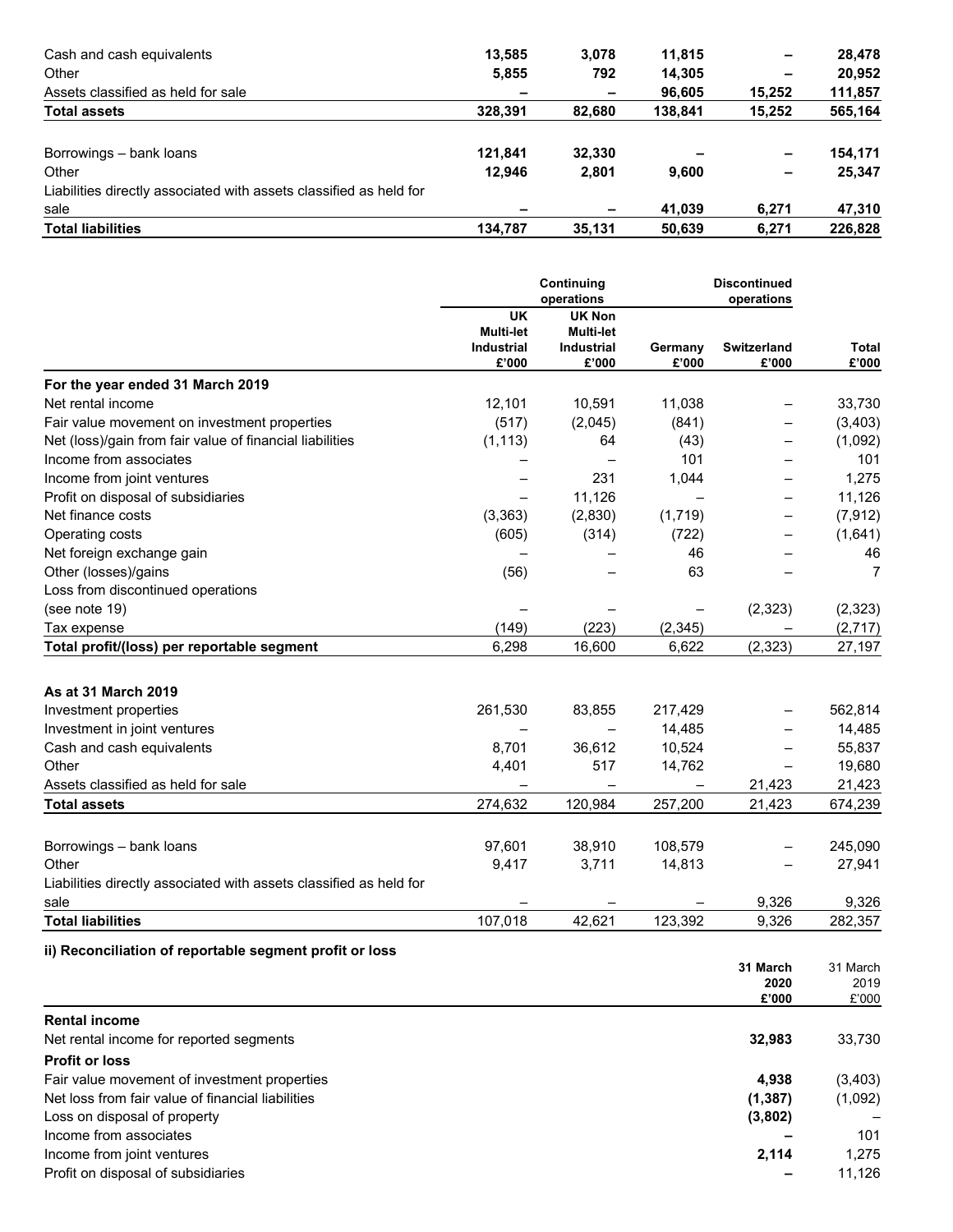| Finance costs                                                | (9,326)                  | (7, 912) |
|--------------------------------------------------------------|--------------------------|----------|
| Operating costs                                              | (1, 158)                 | (1,641)  |
| Net foreign exchange (loss)/gain                             | (60)                     | 46       |
| Other gains                                                  | $\overline{\phantom{a}}$ |          |
| Loss for the year from discontinued operations (see note 19) | (2, 197)                 | (2,323)  |
| Tax credit/(expense)                                         | 1.113                    | (2,717)  |
| Total profit per reportable segments                         | 23.218                   | 27.197   |

# **Other profit or loss – unallocated amounts**

| Net management fee income                 | 558      | 5,846   |
|-------------------------------------------|----------|---------|
| Other income                              | 66       | 75      |
| Income from joint ventures                | 1        | 331     |
| Interest received                         |          | 17      |
| Finance costs                             | 41       |         |
| Tax, legal and professional fees          | (952)    | (2,740) |
| Audit fees                                | (266)    | (261)   |
| Administration fees                       | (200)    | (226)   |
| Non-executive directors' costs            | (233)    | (203)   |
| Staff remuneration costs                  | (4, 576) | (4,275) |
| Other operating costs                     | (2,670)  | (1,862) |
| Net foreign exchange gain/(loss)          | 63       | (148)   |
| Tax credit                                | 109      | 273     |
| <b>Consolidated profit after taxation</b> | 15,159   | 24,024  |

Unallocated profit or loss amounts relate to management fee income and central costs incurred by the Group.

# **iii) Reconciliation of reportable segment financial position**

|                                                                         | 31 March      | 31 March      |
|-------------------------------------------------------------------------|---------------|---------------|
|                                                                         | 2020<br>£'000 | 2019<br>£'000 |
| <b>ASSETS</b>                                                           |               |               |
| Investment properties                                                   | 387,761       | 562,814       |
| Investment in joint venture                                             | 16,116        | 14,485        |
| Cash and cash equivalents                                               | 28,478        | 55,837        |
| Other                                                                   | 20,952        | 19,680        |
| Assets classified as held for sale                                      | 111,857       | 21,423        |
| Total assets per reportable segments                                    | 565,164       | 674,239       |
| Other assets - unallocated amounts                                      |               |               |
| Investment in joint ventures                                            | 1             | 57            |
| Cash and cash equivalents                                               | 55,976        | 1,588         |
| Other                                                                   | 1,310         | 385           |
| Total assets per consolidated statement of financial position           | 622,451       | 676,269       |
| <b>LIABILITIES</b>                                                      |               |               |
| Borrowings - bank loans                                                 | 154,171       | 245,090       |
| Other                                                                   | 25,347        | 27,941        |
| Liabilities directly associated with assets classified as held for sale | 47,310        | 9,326         |
| Total liabilities per reportable segments                               | 226,828       | 282,357       |
| Other liabilities - unallocated amounts                                 |               |               |
| Other                                                                   | 4,287         | 1,692         |
| Total liabilities per consolidated statement of financial position      | 231,115       | 284,049       |
| 6 Net rental income                                                     |               |               |
|                                                                         | 31 March      | 31 March      |
|                                                                         | 2020<br>£'000 | 2019<br>£'000 |
| Rental income                                                           | 38,220        | 38,428        |
| Tenant recharges                                                        | 5,836         | 7,064         |
| Other income                                                            | 806           | 1,078         |
|                                                                         |               |               |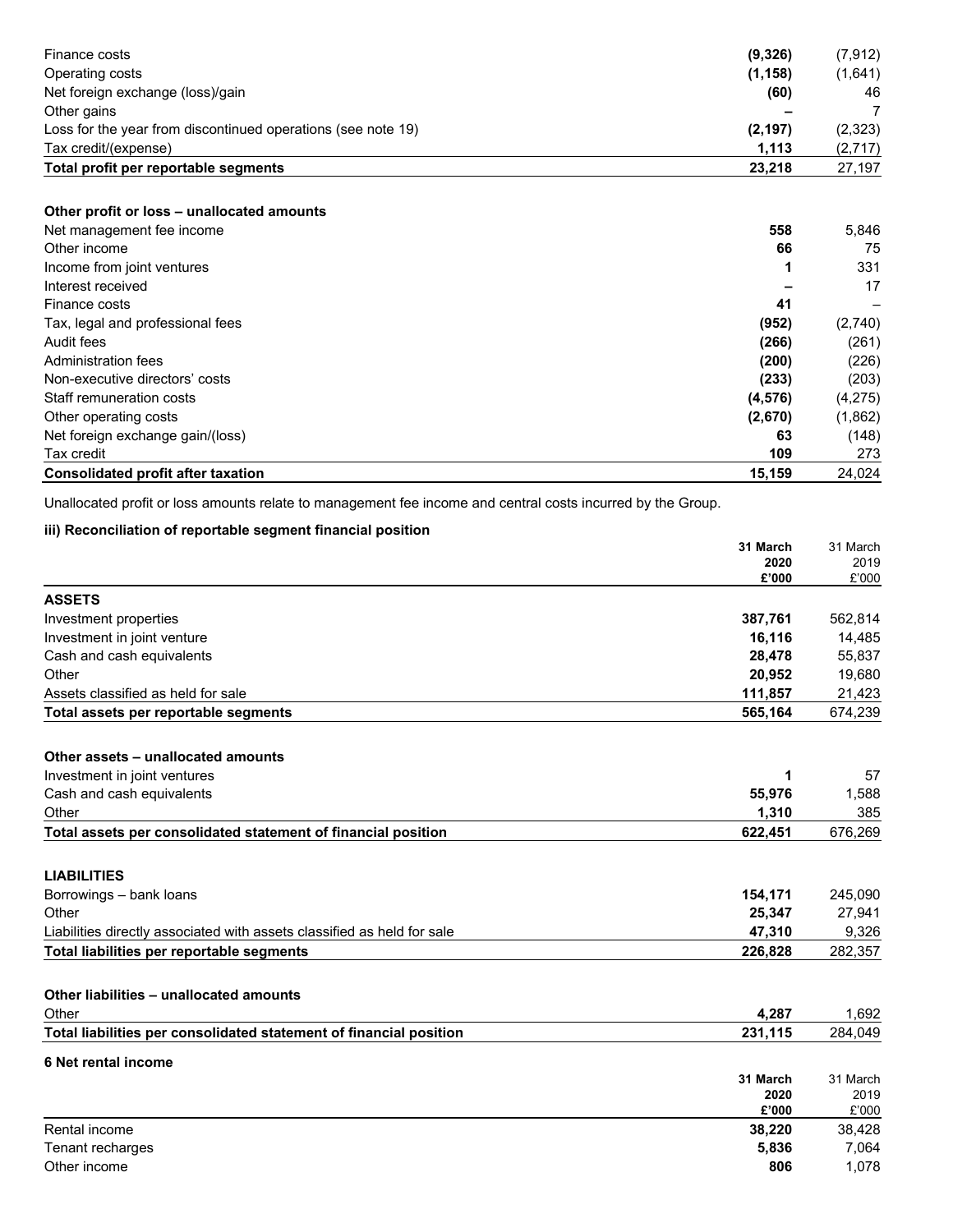| Discontinued operations adjustment (note 19) | (764)         | (2,068)       |
|----------------------------------------------|---------------|---------------|
| <b>Revenue</b>                               | 44,098        | 44,502        |
| Direct property costs                        | (11, 378)     | (11, 383)     |
| Discontinued operations adjustment (note 19) | 329           | 786           |
| <b>Property expenses</b>                     | (11, 049)     | (10, 597)     |
| <b>Total net rental income</b>               | 33,049        | 33,905        |
| <b>7 Operating costs</b>                     |               |               |
|                                              | 31 March      | 31 March      |
|                                              | 2020<br>£'000 | 2019<br>£'000 |
| Tax, legal and professional fees             | 1,778         | 3,986         |
| Audit fees                                   | 238           | 263           |
| Interim review fees                          | 30            | 30            |
| Administration fees                          | 495           | 531           |
| Investment advisory fees                     | 273           | 319           |
| Non-executive directors costs                | 233           | 203           |
| Staff remuneration costs                     | 3,509         | 3,545         |
| Share-based payments                         | 1,079         | 730           |
| ERP project expenses                         | 974           |               |
| Depreciation                                 | 239           |               |
| Corporate costs                              | 700           | 892           |
| IT costs                                     | 389           | 556           |
| Other operating costs                        | 330           | 428           |
| Discontinued Operations Adjustment (note 19) | (214)         | (225)         |
|                                              | 10.053        | 11,258        |

In the prior year the increase in tax, legal and professional fees was driven by the costs associated with London listing and conversion to REIT status of £0.9 million and costs of £1.2 million associated with the aborted acquisition of a material multi-let industrials portfolio.

Share-based payments of £1,079,000 (2019: £730,000) relate to the equity-settled incentive schemes operated by the Group. As at 31 March 2020 the Group's equity reserve held £2.7 million (2019: £1.8 million) in relation to the schemes after the exercise of options at fair value of £220,000 (2019: £65,000) during the period.

# **8 Employees' and directors' emoluments**

The Group had 28 employees at 31 March 2020 (2019: 23). The aggregate remuneration paid to employees during the period, including that to executive directors, was:

|                                               | 31 March | 31 March |
|-----------------------------------------------|----------|----------|
|                                               | 2020     | 2019     |
|                                               | £'000    | £'000    |
| Wages and salaries (including key management) | 2,949    | 3,158    |
| Social security costs                         | 419      | 218      |
| Pension costs                                 | 141      | 169      |
| Share-based payments                          | 1,079    | 730      |
|                                               | 4,588    | 4.275    |

As at 31 March 2020, the Group had eight directors (2019: seven). The directors of the Company during the financial year and at the date of this report were as follows:

|                          |           | Change in   |
|--------------------------|-----------|-------------|
| Non-executive directors  | Appointed | appointment |
| Paul Miller              | 14/9/2016 |             |
| Warren Lawlor            | 5/4/2017  |             |
| Richard Grant (chairman) | 1/5/2018  |             |
| Patsy Watson             | 5/6/2019  |             |
| <b>Philip Holland</b>    | 1/5/2018  |             |

|                     |           | Change in   |
|---------------------|-----------|-------------|
| Executive directors | Appointed | appointment |
| Paul Arenson (CEO)  | 2/10/2014 |             |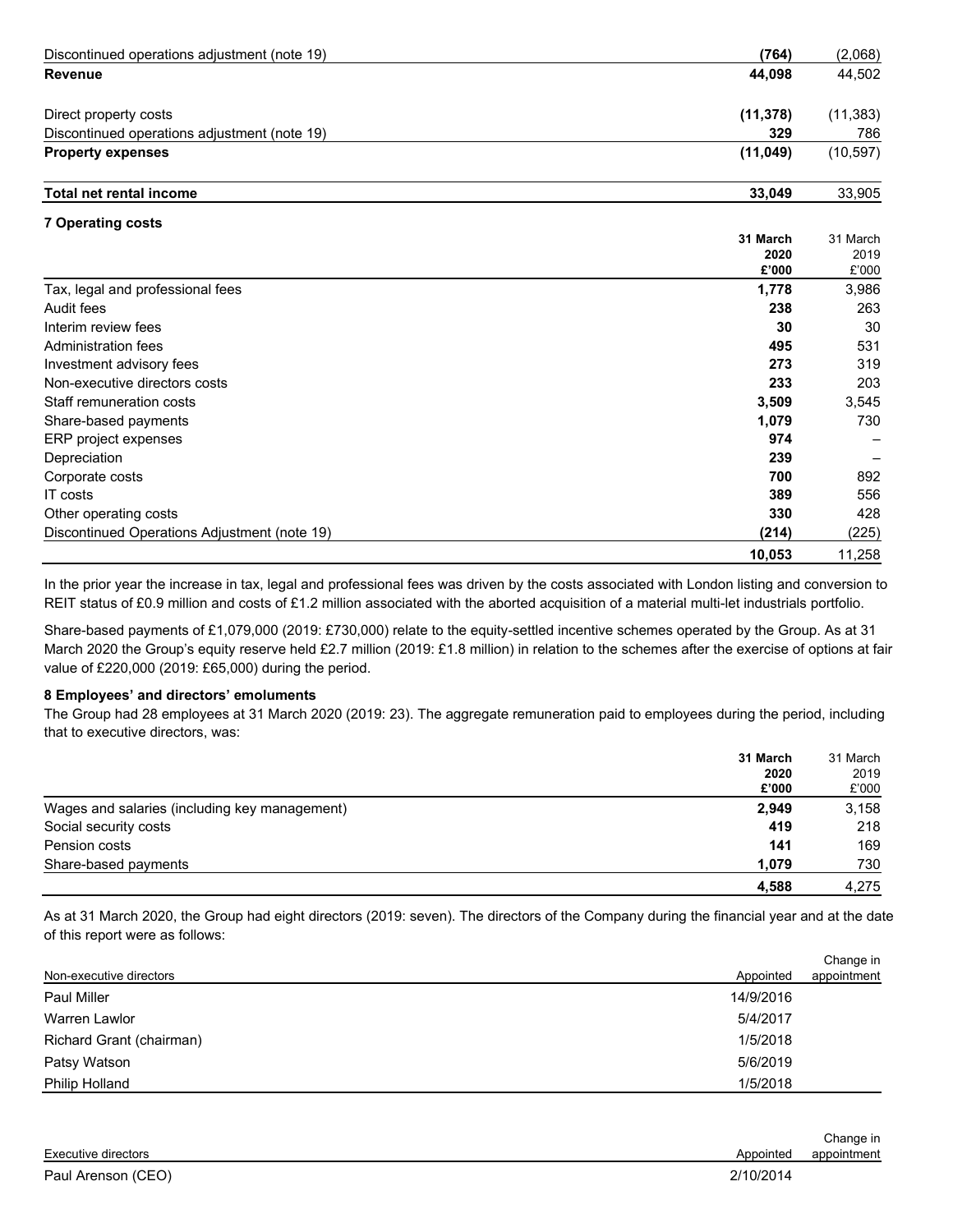| James Beaumont (CFO)                                              | 5/6/2019  |          |
|-------------------------------------------------------------------|-----------|----------|
| Patsy Watson (retired as CFO and became a non-executive director) | 2/10/2014 | 5/6/2019 |
| Julian Carev                                                      | 1/5/2018  |          |

Emoluments paid to executive and non-executive directors are summarised below:

|                            |        |         |                          |       |         | Total        |
|----------------------------|--------|---------|--------------------------|-------|---------|--------------|
|                            |        |         |                          |       | Vested  | remuneration |
|                            | Basic  |         | Other                    | Cash  | share   | 31 March     |
|                            | salary | Pension | benefits <sup>^</sup>    | bonus | options | 2020         |
|                            | £'000  | £'000   | £'000                    | £'000 | £'000   | £'000        |
| <b>Executive directors</b> |        |         |                          |       |         |              |
| Paul Arenson               | 275    | 14      | 13                       | 161   | 148     | 611          |
| James Beaumont*            | 146    | 11      | 2                        | 31    | 19      | 209          |
| Patsy Watson*              | 44     | 4       | $\overline{\phantom{0}}$ | 155   | 142     | 345          |
| Julian Carey               | 264    | 18      | 8                        | 155   | 132     | 577          |
|                            | 729    | 47      | 23                       | 502   | 441     | 1,742        |

|                            | Basic<br>salary<br>£'000 | Pension<br>£'000 | Other<br>benefits <sup>^</sup><br>£'000 | Cash<br>bonus<br>£'000 | Vested<br>share<br>options<br>£'000 | Total<br>remuneration<br>31 March<br>2019<br>£'000 |
|----------------------------|--------------------------|------------------|-----------------------------------------|------------------------|-------------------------------------|----------------------------------------------------|
| <b>Executive directors</b> |                          |                  |                                         |                        |                                     |                                                    |
| Paul Arenson               | 268                      | 27               | 2                                       | 156                    | 83                                  | 536                                                |
| Neil Marais*               | 11                       |                  |                                         | 3                      | 6                                   | 21                                                 |
| Patsy Watson               | 258                      | 26               | $\overline{\phantom{0}}$                | 150                    | 80                                  | 514                                                |
| Julian Carey*              | 236                      | 24               |                                         | 103                    | 55                                  | 419                                                |
|                            | 773                      | 78               | 3                                       | 412                    | 224                                 | 1,490                                              |

^ Other benefits relates to pension cash alternatives and the provision of private medical insurance.

\* Remuneration covers the period of directorship.

|                                                                 | 31 March | 31 March       |
|-----------------------------------------------------------------|----------|----------------|
|                                                                 | 2020     | 2019           |
|                                                                 | £'000    | £'000          |
| Non-executive directors                                         |          |                |
| Stephen Ball – paid to Sphere Management Limited                |          | $\overline{4}$ |
| Patsy Watson*                                                   | 29       |                |
| <b>Richard Grant</b>                                            | 58       | 53             |
| <b>Philip Holland</b>                                           | 43       | 39             |
| <b>Paul Miller</b>                                              | 40       | 40             |
| Warren Lawlor – paid to Ferryman Capital Partners (Pty) Limited | 40       | 39             |
|                                                                 | 210      | 175            |

The above non-executive fees include all management, consulting, technical or other fees paid for such services rendered, including payments to management companies.

The Group's share-based payments comprise the Deferred Share Bonus Plan ('STIP') and the Long-Term Incentive Plan ('LTIP') for executive directors and senior management respectively, and various share option schemes.

The Company measures the fair value of the equity-based share options at grant date and accounts for the cost over the vesting period in the statement of comprehensive income, with a corresponding increase to the share-based payment reserve. The cost is based on the quantity of shares that are likely to vest, taking into account expected performance against the relevant performance targets where applicable, and service periods. Share-based awards and the respective vesting dates are further detailed in note 13.

Remuneration covers the period of directorship.

On 10 June 2020, the board of directors, on the recommendation of the remuneration committee, approved the following:

|                     |            | Bonuses in respect of the year ended 31 March 2020 |               |           |               |  |
|---------------------|------------|----------------------------------------------------|---------------|-----------|---------------|--|
|                     |            | Deferred                                           |               | LTIP for  |               |  |
|                     |            | Share Bonus                                        | Number of     | executive | Number of     |  |
|                     | Cash bonus | Plan                                               | share options | directors | share options |  |
| Executive directors | £'000      | £'000                                              | (estimated)   | £'000     | (estimated)   |  |
| Paul Arenson        | 165        | 31                                                 | 29.700        | 563       | 536,200       |  |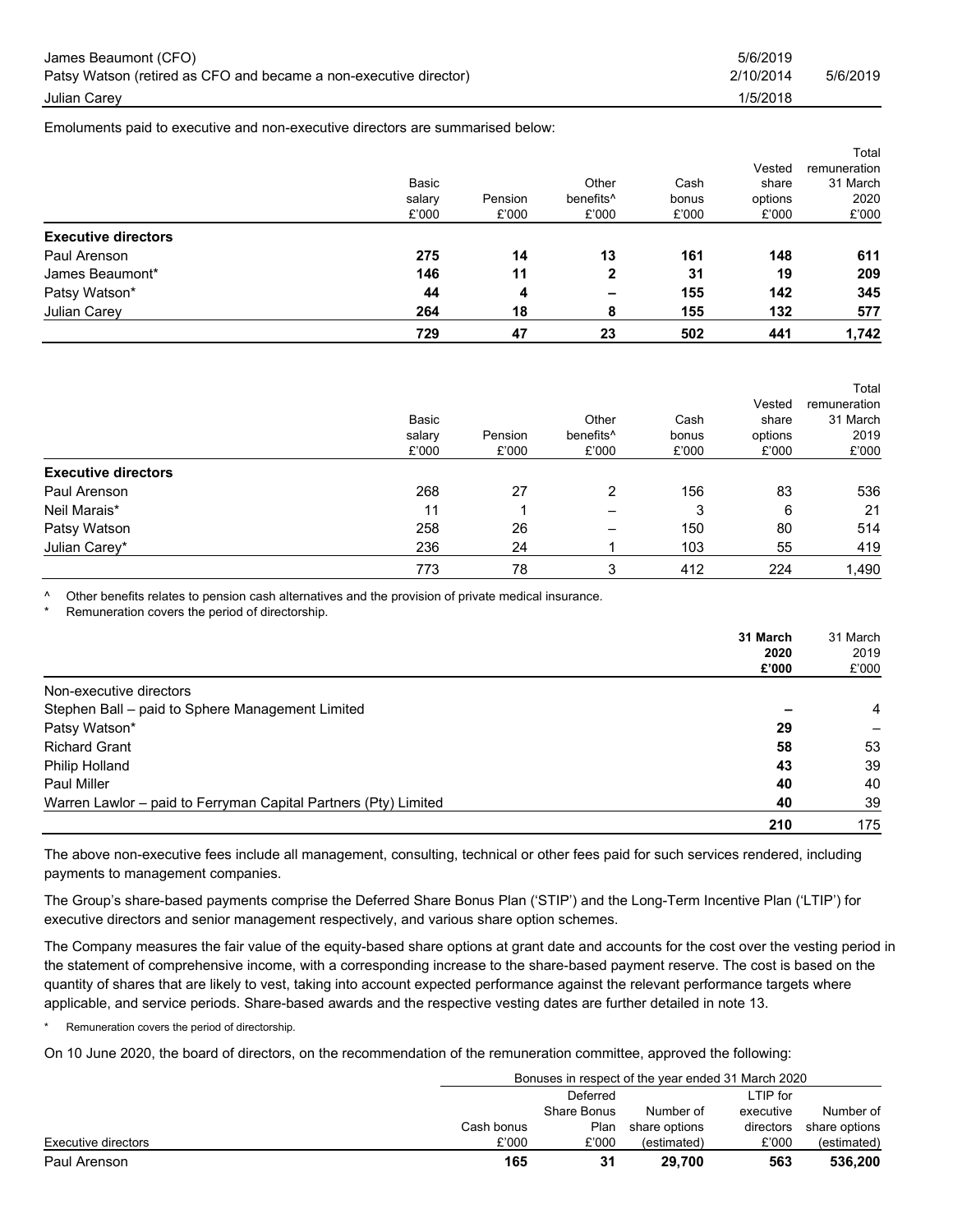| <b>Julian Carey</b>          | 158 | 30 | 28,500 | 541  | 515,200       |
|------------------------------|-----|----|--------|------|---------------|
| James Beaumont <sup>*^</sup> | 36  |    | .100   | 90   | 85,700        |
|                              | 359 | 70 | 66,300 | .194 | .100<br>.137. |

\* Remuneration covers the period of directorship.<br>A Market value LTIP

Market value LTIP

On 5 June 2019, the board of directors, on the recommendation of the remuneration committee, approved the following:

|                     | Bonuses in respect of the year ended 31 March 2019 |             |               |           |               |
|---------------------|----------------------------------------------------|-------------|---------------|-----------|---------------|
|                     |                                                    | Deferred    |               | LTIP for  |               |
|                     |                                                    | Share Bonus | Number of     | executive | Number of     |
|                     | Cash bonus                                         | Plan        | share options | directors | share options |
| Executive directors | £'000                                              | £'000       | (estimated)   | £'000     | (estimated)   |
| Paul Arenson        | 161                                                | 159         | 140.500       | 549       | 486,000       |
| Patsy Watson        | 155                                                | 153         | 135.100       |           |               |
| Julian Carey*       | 142                                                | 140         | 123.800       | 528       | 467,100       |
|                     | 458                                                | 452         | 399,400       | 1.077     | 953.100       |

# **Directors' interests – beneficial direct and indirect holdings in the Company**

As at 31 March 2020:

|                          | <b>Direct</b> |                                               |            |       | Number of     |                      |
|--------------------------|---------------|-----------------------------------------------|------------|-------|---------------|----------------------|
|                          | number        | % of shares in Indirect number % of shares in |            |       | share options | % of diluted         |
|                          | of shares     | issue                                         | of shares  | issue |               | held shares in issue |
| Paul Arenson (CEO)       |               | $\overline{\phantom{m}}$                      | 14,102,005 | 4.72% | 2,307,327     | $0.77\%$             |
| Patsy Watson             |               | $\overline{\phantom{m}}$                      | 4,674,929  | 1.56% | 1,691,482     | 0.57%                |
| <b>Julian Carey</b>      | 3,363,103     | 1.13%                                         | 15.751     | 0.01% | 1,524,951     | 0.51%                |
| Warren Lawlor            |               | $\overline{\phantom{a}}$                      | 1,208,669  | 0.40% | 2,000,000     | 0.67%                |
| James Beaumont           | 50,320        | $0.02\%$                                      |            | -     | 238,049       | $0.08\%$             |
| <b>Paul Miller</b>       | 21,898        | 0.01%                                         |            |       |               |                      |
| Richard Grant (chairman) |               | $\overline{\phantom{a}}$                      | 100.000    | 0.03% |               |                      |
| <b>Philip Holland</b>    | 24.999        | 0.01%                                         |            |       |               |                      |

On 31 March 2020 James Beaumont exercised 7,569 nil cost options under the Deferred Share Bonus Plan. The Company utilised treasury shares to settle the exercise. The share transfer occurred on 14 April 2020 and is therefore not included in the above.

There were no further changes in the above directors' interests from 31 March 2020 to the date of the signing of these financial statements.

|                          | Direct    |                                                      |            |       | Number of |                              |
|--------------------------|-----------|------------------------------------------------------|------------|-------|-----------|------------------------------|
|                          |           | number % of shares in Indirect number % of shares in |            |       |           | share options % of shares in |
|                          | of shares | issue                                                | of shares  | issue | held      | issue                        |
| Paul Arenson (CEO)       |           | $\overline{\phantom{0}}$                             | 13,387,114 | 4.48% | 1.601.293 | 0.54%                        |
| Patsy Watson             |           | $\overline{\phantom{m}}$                             | 4.548.618  | 1.52% | 1.491.330 | $0.50\%$                     |
| <b>Julian Carey</b>      | 3,271,923 | 1.10%                                                |            | -     | 1,016,973 | 0.34%                        |
| Warren Lawlor            |           | $\overline{\phantom{m}}$                             | 1.208.669  | 0.40% | 2.000.000 | 0.67%                        |
| <b>Paul Miller</b>       | 21.898    | 0.01%                                                |            |       |           |                              |
| Richard Grant (chairman) |           |                                                      | 100.000    | 0.03% |           |                              |
| <b>Philip Holland</b>    | 24,999    | 0.01%                                                |            |       |           |                              |

# **9 Finance costs**

| 31 March                                           | 31 March |
|----------------------------------------------------|----------|
| 2020                                               | 2019     |
| £'000                                              | £'000    |
| (9,000)<br><b>Bank interest</b>                    | (7,898)  |
| (789)<br>Amortisation of facility costs            | (609)    |
| Discontinued Operations Adjustment (note 19)<br>70 | 256      |
| Net finance costs<br>(9,719)                       | (8, 251) |

Included in the 31 March 2020 bank interest amount of £9 million is £2.6 million (2019: nil) of bank interest costs in relation to the early repayment of the Bleichenhof bank loan upon sale of the property.

# **10 Taxation**

# **Real Estate Investment Trust regime (REIT regime)**

The Company converted to UK REIT status on 1 May 2018. As a member of the REIT regime, profits from its UK property rental business are tax exempt. The REIT regime only applies to certain property-related profits and has several criteria which have to be met. The main criteria are: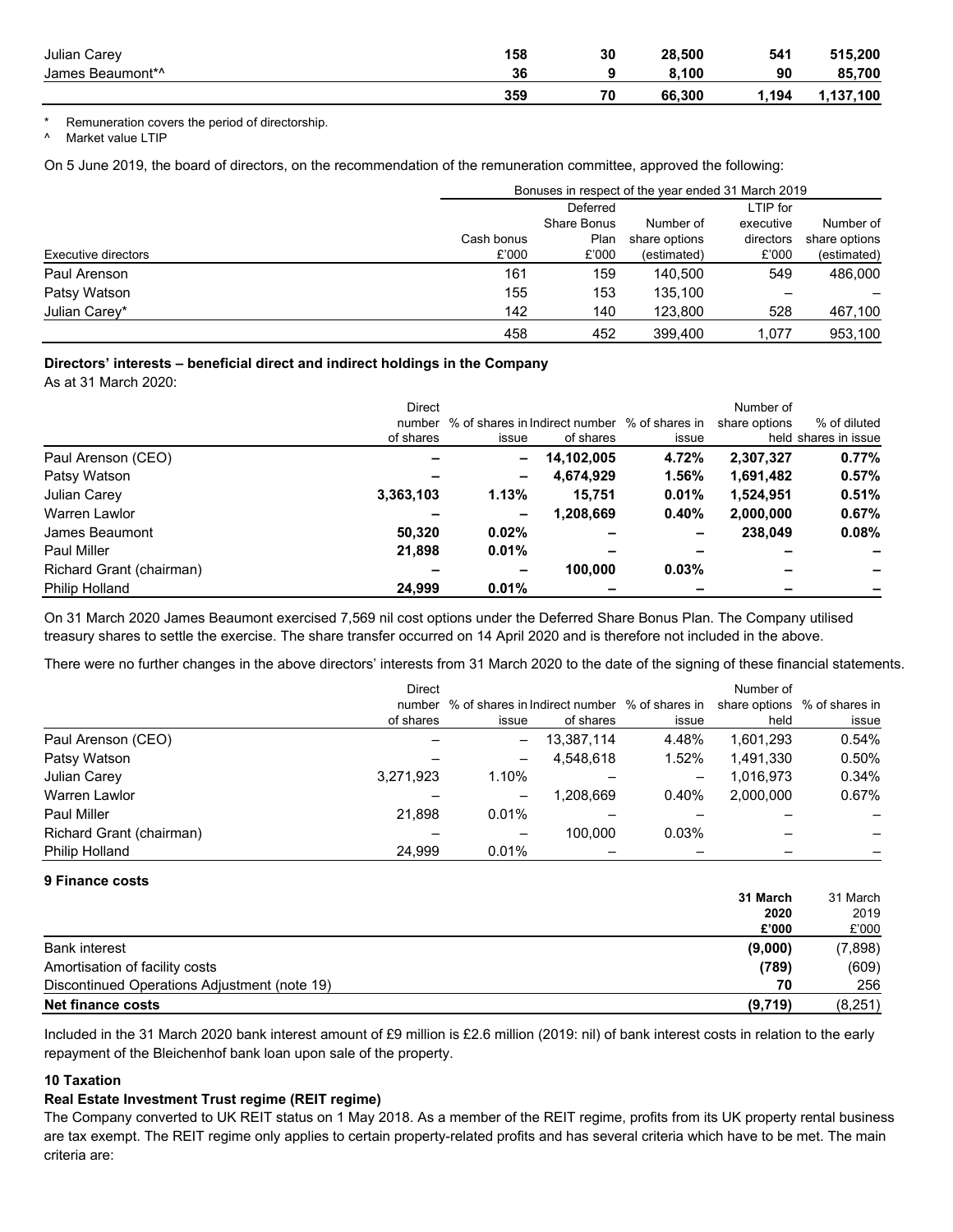- the assets of the property rental business must be at least 75% of the Group's assets;
- the profit from the tax-exempt property rental business must exceed 75% of the Group's total profit; and
- at least 90% of the Group's profit from the UK property rental business must be paid as dividends.

The Company continues to meet these conditions and management intends that Stenprop should continue as a REIT for the foreseeable future.

# **(i) Tax recognised in statement of comprehensive income**

|                                                  | 31 March | 31 March |
|--------------------------------------------------|----------|----------|
|                                                  | 2020     | 2019     |
|                                                  | £'000    | £'000    |
| Current tax $- UK$                               |          |          |
| On net income for the year                       | (93)     | 458      |
| Current tax - Foreign                            |          |          |
| On net income for the year                       | 5,769    | 3,194    |
| Discontinued Operations Adjustment (see note 19) | 198      | 429      |
| <b>Total current tax</b>                         | 5,874    | 3,652    |
| Deferred tax (see note 27)                       | (7,096)  | (1,638)  |
| Total tax (credit)/expense                       | (1, 222) | 2,443    |

No tax was recognised on other comprehensive income during the period (2019: Nil). Tax rates applicable in the jurisdictions which the Company operates in are:

- Germany: 15.825%
- United Kingdom: 19%
- Switzerland: 20%.

# **(ii) Reconciliation of tax charge for the year**

|                                                                                                | 31 March | 31 March |
|------------------------------------------------------------------------------------------------|----------|----------|
|                                                                                                | 2020     | 2019     |
|                                                                                                | £'000    | £'000    |
| Profit before taxation on continuing operations                                                | 16.134   | 28,790   |
| Expected tax charge on ordinary activities at the standard rate of taxation of 19% (2019: 19%) | 3,065    | 5,470    |
| Revaluation (gain)/loss not taxable                                                            | (410)    | 854      |
| Gains on disposal of subsidiary not taxable                                                    |          | (2, 114) |
| Income not taxable                                                                             | (58)     | (946)    |
| UK REIT tax exemption                                                                          | (1, 977) | (2,621)  |
| Expenditure not allowed for income tax purposes                                                | 217      | 165      |
| Tax losses                                                                                     |          | 723      |
| Income from joint ventures                                                                     | 402      | 305      |
| Effect of tax rates in other jurisdictions                                                     | (643)    | (452)    |
| Foreign withholding tax provision (release)/charge                                             | (1,880)  | 1,742    |
| Other                                                                                          | 62       | (683)    |
| Total income tax (credit)/expense                                                              | (1,222)  | 2,443    |

# **11 Dividends**

|                                                                                    | For the year ended<br>31 March 2020 |        |
|------------------------------------------------------------------------------------|-------------------------------------|--------|
|                                                                                    | Pence per<br>share                  | £'000  |
| Amounts recognised as distributions to equity holders in the period:               |                                     |        |
| Final dividend for the year ended 31 March 2019 paid on 16 August 2019             | 3.375                               | 9,478  |
| Interim dividend for the year ended 31 March 2020 paid on 14 February 2020         | 3.375                               | 9,549  |
| <b>Total dividends distributed</b>                                                 | 6.750                               | 19,027 |
| Scrip dividends issued during the period:                                          |                                     |        |
| Final scrip dividend for the year ended 31 March 2019 issued on 16 August 2019     | 3.375                               | 2,819  |
| Interim scrip dividend for the year ended 31 March 2020 issued on 14 February 2020 | 3.375                               | 2,278  |
| <b>Total scrip dividends issued</b>                                                | 6.750                               | 5,097  |
| Dividends paid as reported in the consolidated statement of cash flows             |                                     | 13,930 |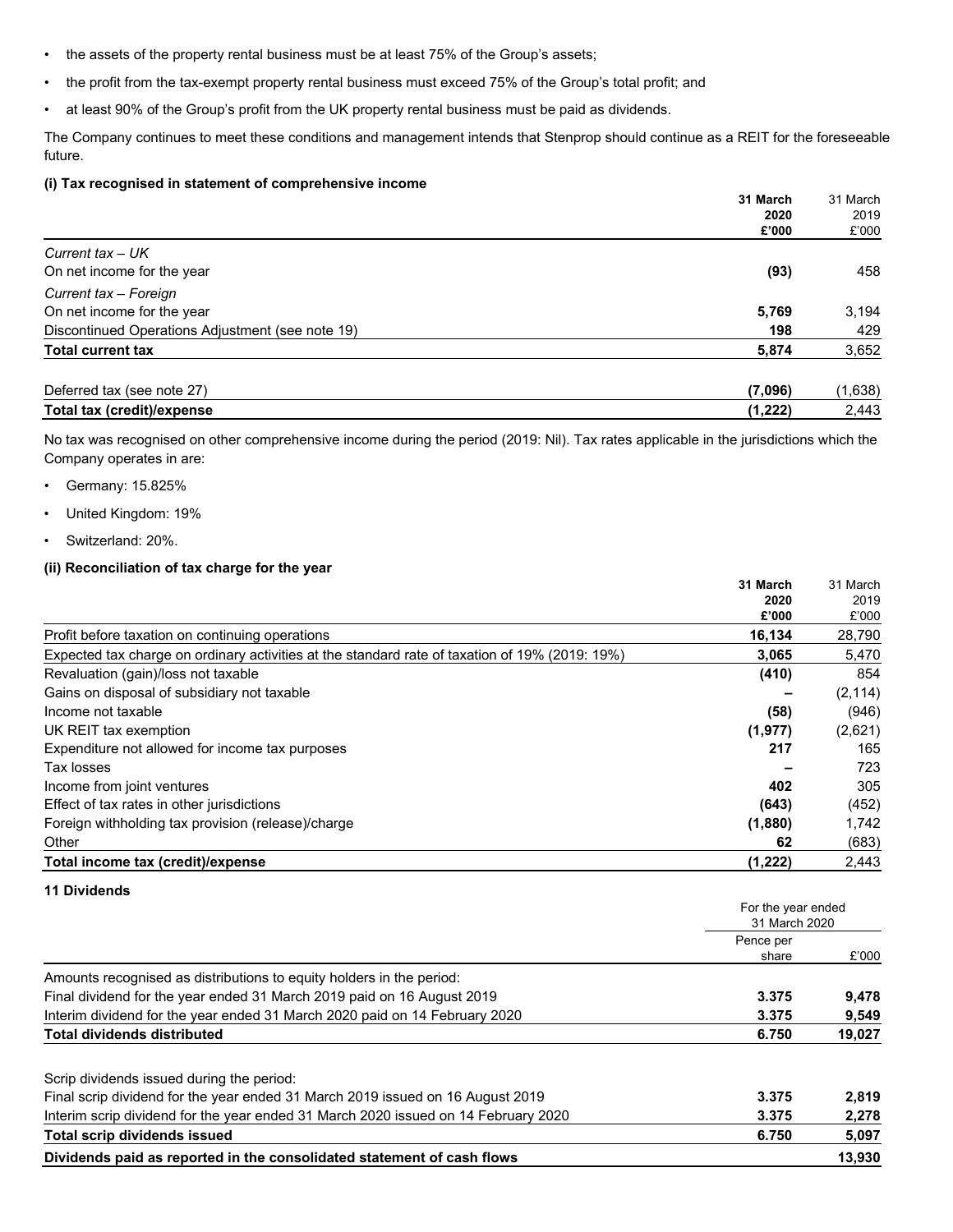|                                                                                   | For the year ended<br>31 March 2019 |        |
|-----------------------------------------------------------------------------------|-------------------------------------|--------|
|                                                                                   | Pence per<br>share                  | £'000  |
| Amounts recognised as distributions to equity holders in the period:              |                                     |        |
| Final dividend for the year ended 31 March 2018 paid on 17 August 2018            | 4.000                               | 11,281 |
| Interim dividend for the year ended 31 March 2019 paid on 8 February 2019         | 3.375                               | 9,542  |
| <b>Total dividends distributed</b>                                                | 7.375                               | 20,823 |
| Scrip dividends issued during the period:                                         |                                     |        |
| Final scrip dividend for the year ended 31 March 2018 issued on 17 August 2018    | 4.000                               | 2,987  |
| Interim scrip dividend for the year ended 31 March 2019 issued on 8 February 2019 | 3.375                               | 4,390  |
| <b>Total scrip dividends issued</b>                                               | 7.375                               | 7,377  |
| Dividends paid as reported in the consolidated statement of cash flows            |                                     | 13.446 |

In the prior year, scrip dividends were settled by issuing new shares to shareholders who elected to receive the scrip dividend. For scrip dividends received by shareholders in the current financial year, these shares were issued out of treasury shares. Please see note 12 for further details.

The directors declared a final dividend on 11 June 2020, for the year ended 31 March 2020, of 3.375 pence per share, which is detailed in note 31.

# **12 Share capital**

# **Authorised**

1,000,000,000 ordinary shares with a par value of €0.000001258 each:

|                                   | 31 March                 | 31 March     |
|-----------------------------------|--------------------------|--------------|
|                                   | 2020                     | 2019         |
| <b>Issued share capital</b>       | (no. shares)             | (no. shares) |
| Opening balance                   | 298,775,175 291,718,476  |              |
| Issue of new shares               | $\overline{\phantom{0}}$ | 7.056.699    |
| Closing number of shares in issue | 298,775,175 298,775,175  |              |

| Authorised share capital              | £'000    | £'000   |
|---------------------------------------|----------|---------|
| Share capital                         |          |         |
| Share premium                         | 325.223  | 325.223 |
| Less: Acquisition/transaction costs   | (2, 231) | (2,231) |
| Total share capital and share premium | 322.993  | 322.993 |

There were no changes made to the number of authorised shares of the Company during the period under review. Stenprop Limited has one class of share. All shares rank equally and are fully paid.

The Company has 298,775,175 (2019: 298,775,175) ordinary shares in issue at the reporting date, including treasury shares. During the period 3 April 2019 to 2 July 2019 the Company utilised treasury shares to settle the exercise of nil cost options to participants of the Deferred Bonus Plan. 198,010 options were exercised at an average issue price of £1.08 per share. As at 31 March 2020, the Company held 15,830,040 treasury shares (2019: 16,028,050). On 31 March 2020 a further 23,289 nil cost options were exercised under the Deferred Share Bonus Plan. The share transfer from treasury shares occurred on 14 April 2020 at a deemed value of GBP 0.94 per nil cost option.

On 6 June 2019, the Company announced a final dividend of 3.375 pence per share in respect of the six months to 31 March 2019. On 15 August 2019, the Company announced a take up of the scrip dividend and 2,491,772 shares were subsequently issued on 16 August 2019 from treasury shares.

On 22 November 2018, the Company announced an interim dividend of 3.375 pence per share in respect of the six months to 30 September 2019. On 13 February 2020, the Company announced a take up of the scrip dividend and 1,662,173 shares were subsequently issued on 14 February 2020.

In the period the shareholders were offered the option to receive either a scrip dividend by way of an issue of Stenprop treasury shares, or a cash dividend. Given the Company's share price, which is at a discount relative to NAV, the directors matched the scrip alternative through share purchases to mitigate the dilutive effect that would otherwise have occurred through the issuance of new ordinary shares. During the period 17 July 2019 to 8 August 2019 the Company repurchased 2,491,772 shares at an average price of £1.071 per share. During the period 4 February 2020 to 6 March 2020 the Company repurchased 1,662,173 shares at an average price of £1.273 per share.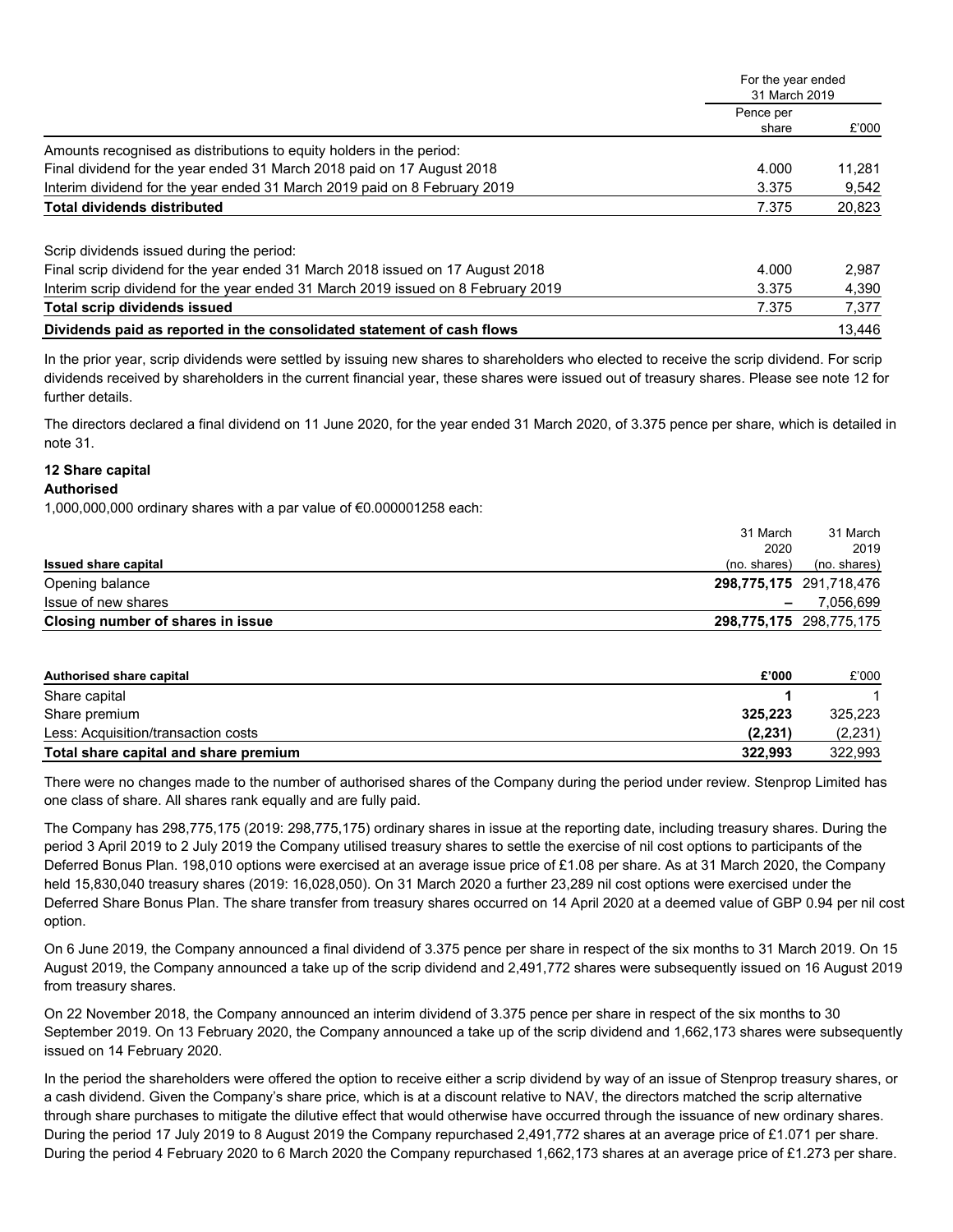The equity reserve account within equity holds all the Company's treasury shares from which all scrip dividends and equity settled share based payments are credited to and issued from on exercise (see note 13).

# **13 Share-based payments**

The Group operates share incentive plans which are used to attract and retain high-calibre employees to help grow the business. All awards are considered by the remuneration committee and are subject to board approval.

The Group recognised a total share-based expense of £1,079,000 in the year (2019: £730,000) in relation to the share option schemes. As at 31 March 2020, the equity reserve held £2,657,000 in relation to share-based payment transactions (2019: £1,798,000).

The incentive plans are discussed in more detail below.

# **Deferred Share Bonus Plan**

The board may grant an award to an eligible employee following a recommendation from the remuneration committee over such number of shares that have an aggregate value equal to the deferred bonus. Such share options vest in three equal tranches; the first tranche vests on the date of grant with subsequent tranches vesting at the first and second anniversaries of the relevant year end. Share options may be exercised until the tenth anniversary of the grant date, after which time they will lapse.

The fair value of this nil-cost option is determined using the Black–Scholes model. The key inputs used in determining the award granted on 6 June 2019 are shown below:

| Share price at date of grant    | £1.12         |
|---------------------------------|---------------|
| Expected option life in years   | $\mathcal{P}$ |
| Risk-free rate                  | 0.82%         |
| Standard deviation (annualised) | 22%           |
| Value per option                | £1.12         |

Movement in options granted in terms of this plan are detailed below:

|               | At      |                          |             |                   |                                                        |         | Fair value at | Exercise dates    |                                 |
|---------------|---------|--------------------------|-------------|-------------------|--------------------------------------------------------|---------|---------------|-------------------|---------------------------------|
|               | 1 April |                          | Dividend    |                   | Exercised/ Outstanding at Exercisable at grant date in |         |               |                   |                                 |
| Date of grant | 2019    | Granted                  | equivalents |                   | Other 31 March 2020 31 March 2020                      |         | <b>GBP</b>    | From              | To.                             |
| 10 June 2015  | 393.564 | -                        | 34.256      | $\qquad \qquad -$ | 427.820                                                | 427.820 |               |                   | £1.08 10 June 2015 10 June 2025 |
| 8 June 2016   | 284.688 | $\overline{\phantom{m}}$ | 12.844      | (23,883)          | 273.649                                                | 273.649 |               | £1.05 8 June 2016 | 8 June 2026                     |
| 7 June 2017   | 29.748  |                          | 684         | (16,712)          | 13.720                                                 | 13.720  | £1.08         | 7 June 2017       | 7 June 2027                     |
| 7 June 2018   | 381.644 | -                        | 21.988      | (91,796)          | 311.836                                                | 311.836 | £1.13         | 7 June 2018       | 7 June 2028                     |
| 6 June 2019   |         | 556.536                  | 20.230      | (75,923)          | 500,843                                                | 321,113 |               |                   | £1.12 6 June 2019 6 June 2029   |

|                                                                            | Al                          |       |
|----------------------------------------------------------------------------|-----------------------------|-------|
| Weighted average exercise price of deferred share bonus plan share options | 31 March 2020 31 March 2019 |       |
| Exercisable                                                                | £1.10                       | £1.09 |
| Non-exercisable                                                            | £1.12                       | £1.13 |

|                                                                                       | At                          | At        |
|---------------------------------------------------------------------------------------|-----------------------------|-----------|
| Weighted average remaining contracted life of deferred share bonus plan share options | 31 March 2020 31 March 2019 |           |
| Exercisable                                                                           | 7.1 Years                   | 7.3 Years |
| Non-exercisable                                                                       | 9.1 Years                   | 9.2 Years |

# **LTIP for senior management**

Such share options vest in three equal tranches; the first tranche vests on the first anniversary of year end, with subsequent tranches vesting at the second and third anniversaries of the relevant year ends. Share options may be exercised until the tenth anniversary of the grant date, after which time they will lapse. The fair value of this award is determined using the Black–Scholes model. The key inputs used in determining the award granted on 6 June 2019 are shown below:

| Share price at date of grant  | £1.12 |
|-------------------------------|-------|
| Exercise price at grant date  | £1.12 |
| Expected option life in years | 10    |
| Risk-free rate                | 0.51% |
| Expected volatility           | 26%   |
| Value per option              | £0.26 |

|               | મા    |         |             |            |                                   |                                             | Fair value at | Exercise dates |          |
|---------------|-------|---------|-------------|------------|-----------------------------------|---------------------------------------------|---------------|----------------|----------|
|               | April |         | Dividend    | Exercised/ |                                   | Outstanding at Exercisable at grant date in |               |                |          |
| Date of grant | 2019  | Granted | equivalents |            | Other 31 March 2020 31 March 2020 |                                             | GBP           | From           | $\Omega$ |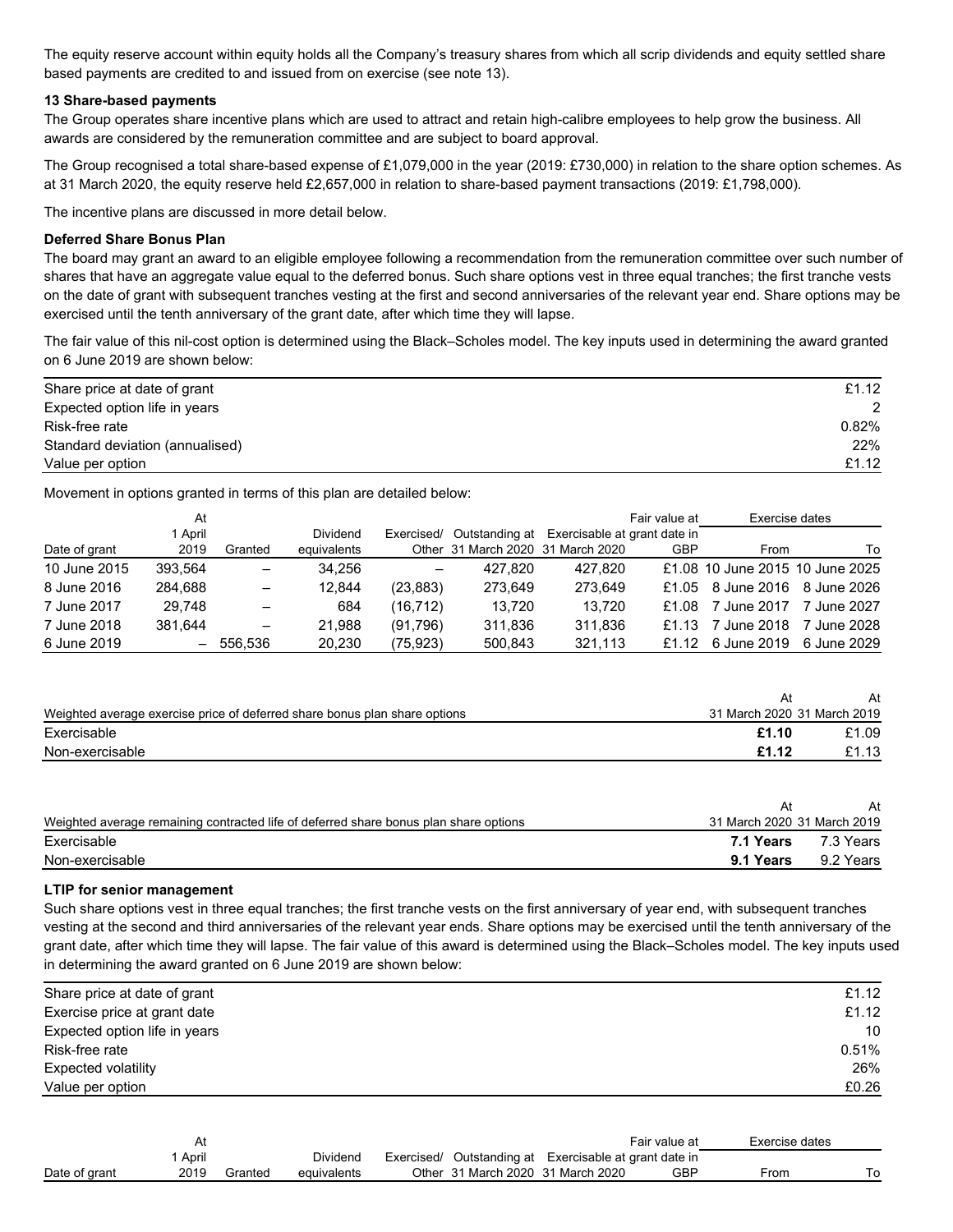| 24 January |         |                          |        |                          |         |         |       | 31 March | 24 January |
|------------|---------|--------------------------|--------|--------------------------|---------|---------|-------|----------|------------|
| 2018       | 84,089  | $\overline{\phantom{m}}$ | 10.439 | -                        | 94.528  | 94.528  | £0.47 | 2018     | 2028       |
| 7 June     |         |                          |        |                          |         |         |       | 31 March | 7 June_    |
| 2018       | 341.435 | $\overline{\phantom{0}}$ | 51.054 | 69.835                   | 462.324 | 308.216 | £0.27 | 2019     | 2028       |
| 6 June     |         |                          |        |                          |         |         |       | 31 March | 7 June     |
| 2019       |         | 486.758                  | 29.020 | $\overline{\phantom{0}}$ | 515.778 | 171.926 | £0.26 | 2020     | 2029       |

|                                                                                        | At                          | At        |
|----------------------------------------------------------------------------------------|-----------------------------|-----------|
| Weighted average exercise price of LTIP for senior management share options            | 31 March 2020 31 March 2019 |           |
| Exercisable                                                                            | £1.13                       | £1.13     |
| Non-exercisable                                                                        | £1.12                       | £1.13     |
|                                                                                        |                             |           |
|                                                                                        | At                          | At        |
| Weighted average remaining contracted life of LTIP for senior management share options | 31 March 2020 31 March 2019 |           |
| Exercisable                                                                            | 8.4 Years                   | 9.1 Years |

Non-exercisable **8.9 Years** 9.2 Years

# **LTIP for executive directors**

Such share options vest on the third anniversary of grant date subject to pre-determined vesting conditions being met. All options not vesting on the vesting date will automatically lapse. All vested options and shares received upon the exercise of vested options are subject to a further two-year lock-in period during which they cannot be sold. The fair value of these nil-cost options is determined by external valuers using an intrinsic model. The key inputs used in determining the award granted on 6 June 2019 are shown below:

| Share price                                  | £1.12 |
|----------------------------------------------|-------|
| Exercise price at grant date                 | £0.00 |
| Expected option life in years                | $3+2$ |
| Discount applied for two-year lock-in period | 10%   |
| Value per option                             | £0.52 |

|               | At       |            |                 |                     |                                   |                                                        | Fair value at | Exercise dates     |             |
|---------------|----------|------------|-----------------|---------------------|-----------------------------------|--------------------------------------------------------|---------------|--------------------|-------------|
|               | l April  |            | <b>Dividend</b> |                     |                                   | Exercised/ Outstanding at Exercisable at grant date in |               |                    |             |
| Date of grant | 2019     | Granted    | equivalents     |                     | Other 31 March 2020 31 March 2020 |                                                        | <b>GBP</b>    | From               | To          |
| 24 January    | 1,450,49 |            |                 |                     |                                   |                                                        |               |                    |             |
| 2018          |          |            |                 | 244,352 (1,227,124) | 467.720                           | -                                                      |               | £0.68 8 June 2020* | 8 June 2027 |
| 7 June        | 1.469.38 |            |                 |                     |                                   |                                                        |               | 7 June             |             |
| 2018          | 0        |            | 72.665          | $(468, 182)^{A}$    | 1.073.863                         |                                                        | £0.52         | $2021*$            | June 2028   |
| 6 June        |          |            |                 |                     |                                   |                                                        |               |                    |             |
| 2019          |          | $-964.172$ | 57.482          |                     | 1.021.654                         |                                                        |               | £0.52 6 June 2022* | 6 June 2029 |

Lock-in period of two years applies after vesting.

Patsy Watson agreed to forfeit any rights she may have under the terms of the LTIP to the conditional awards made to her on 6 June 2018 in respect of the three-year period ending 31 March 2021 when she retired on 5 June 2019.

|                                                                                          | At                          | At        |
|------------------------------------------------------------------------------------------|-----------------------------|-----------|
| Weighted average exercise price of LTIP for executive directors share options            | 31 March 2020 31 March 2019 |           |
| Exercisable                                                                              |                             |           |
| Non-exercisable                                                                          |                             |           |
|                                                                                          |                             |           |
|                                                                                          | At                          | At        |
| Weighted average remaining contracted life of LTIP for executive directors share options | 31 March 2020 31 March 2019 |           |
| Exercisable                                                                              |                             |           |
| Non-exercisable                                                                          | 8.0 Years                   | 8.7 Years |

#### **Other share options**

On 30 March 2017, the Company agreed to grant to Ferryman Capital Partners Limited, a company in which Warren Lawlor, a nonexecutive director, has a one-third beneficial interest, an option to subscribe for 2,000,000 Stenprop shares. The exercise price was £1.31 (€1.53), with a seven-month vesting period. The full cost of this option was therefore recognised in the year ended 31 March 2018. The option lapses should the individual cease to be a director, or at the discretion of the Board, after five years. The option only has a dilutive effect when the average market price of ordinary shares exceeds the exercise price of the options. The share price at year end was £0.94, which was below the exercise price. The fair value of this award is determined using the Black–Scholes model. The key inputs used in determining the award granted on 30 March 2017 are shown below: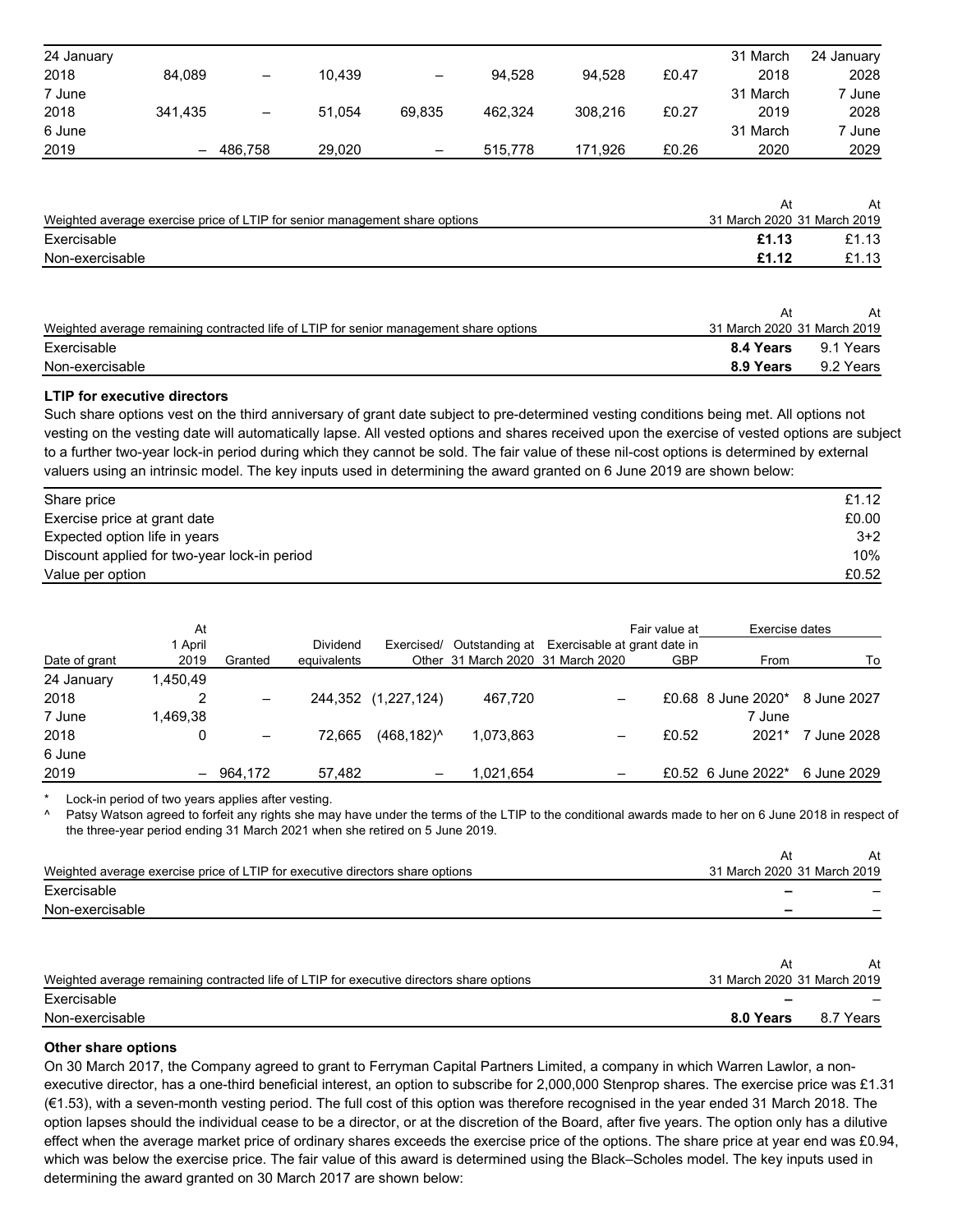| Share price                   | £1.08  |
|-------------------------------|--------|
| Exercise price at grant date  | £1.31  |
| Expected option life in years | -5     |
| Risk-free rate                | 1.50%  |
| Expected volatility           | 31.31% |
| Expected dividend yield       | 5%     |
| Value per option              | £0.13  |

|               |            |         |                          |                                       |                                             | Fair value at | Exercise dates |         |
|---------------|------------|---------|--------------------------|---------------------------------------|---------------------------------------------|---------------|----------------|---------|
|               | At         |         |                          |                                       | Outstanding at Exercisable at grant date in |               |                |         |
| Date of grant | April 2019 | Granted |                          | Exercised 31 March 2020 31 March 2020 |                                             | GBP           | From           | To      |
|               |            |         |                          |                                       |                                             |               | 30 March       | 7 June_ |
| 30 March 2017 | 2.000.000  |         | $\overline{\phantom{m}}$ | 2.000.000                             | 2.000.000                                   | £0.13         | 2022           | 2029    |

# **Share Purchase Plan**

Loans advanced under the share purchase plan are interest-bearing at a rate equal to the average interest rate incurred by the Group from time to time. Interest is payable six-monthly in arrears. Loans are repayable within 30 days of cessation of employment or loss of office (unless the participant ceases employment in circumstances beyond his or her control, in which case the loan is repayable within 12 months), and must in all circumstances be repaid in 10 years. All dividends received by such employees (or his or her nominee) by virtue of their shareholding must first be utilised to discharge any interest outstanding in terms of the loan advanced in terms of the Share Purchase Plan. The loans have full recourse to the participants who must charge their shares by way of security for the loans.

The table below summarises the position at year end in terms of loans advanced and the number of shares to which they relate. Loans relating to the Share Purchase Plan issued to executive directors are disclosed in more detail in note 8.

|                                                                 |                    | 31 March<br>2020<br>£'000 | 31 March<br>2019<br>£'000 |
|-----------------------------------------------------------------|--------------------|---------------------------|---------------------------|
| Brought forward at start of year                                | (number of shares) | 10,211,145                | 10,211,145                |
| Share Purchase Plan shares issued in year                       | (number of shares) |                           |                           |
| Share Purchase Plan shares redeemed                             | (number of shares) | (173, 983)                |                           |
| Carried forward at end of year                                  | (number of shares) | 10,037,162                | 10,211,145                |
| Stock price at advancement                                      | (€)                | N/A                       | N/A                       |
| Share Purchase Plan Ioans advanced (including accrued interest) | (E'000)            | 12.265                    | 12,304                    |

# **Other share purchase loan**

On 30 March 2017, a €1.22 million loan was advanced from Stenprop (Germany) Limited to Ferryman Capital Partners Limited, a company in which Warren Lawlor, a non-executive director, has a one-third beneficial interest, to purchase 1,000,000 Stenprop shares in the market. The loan advanced is interest-bearing at a rate equal to the average interest rate incurred by the Group from time to time. Interest is payable six-monthly in arrears. The loan has full recourse to the borrower and the shares are charged as security for the loans.

|                                                                                                |                    | 31 March<br>2020 | 31 March      |
|------------------------------------------------------------------------------------------------|--------------------|------------------|---------------|
|                                                                                                |                    | £'000            | 2019<br>£'000 |
| Brought forward at start of year                                                               | (number of shares) | 1,000,000        | 1,000,000     |
| Shares issued in year                                                                          | (number of shares) |                  |               |
| Shares redeemed                                                                                | (number of shares) |                  |               |
| Carried forward at end of year                                                                 | (number of shares) | 1,000,000        | 1,000,000     |
| Loan advanced (including accrued interest)                                                     | (E'000)            | 1,028            | 1,056         |
| 14 Earnings per ordinary share                                                                 |                    |                  |               |
|                                                                                                |                    | 31 March         | 31 March      |
|                                                                                                |                    | 2020             | 2019          |
|                                                                                                |                    | £'000            | £'000         |
| Reconciliation of profit for the period to adjusted EPRA <sup>1</sup> earnings                 |                    |                  |               |
| Earnings per IFRS statement of comprehensive income attributable to shareholders               |                    | 15,565           | 23,828        |
| Adjustment to exclude loss from discontinued operations                                        |                    | 2,197            | 2,323         |
| Earnings per IFRS statement of comprehensive income from continuing operations attributable to |                    |                  |               |
| shareholders                                                                                   |                    | 17,762           | 26,151        |
| Earnings per IFRS statement of comprehensive income attributable to shareholders               |                    | 15,565           | 23,828        |
| Adjustments to calculate EPRA earnings, exclude:                                               |                    |                  |               |
| Changes in fair value of investment properties                                                 |                    | (1,741)          | 5,259         |
| Changes in fair value of financial instruments                                                 |                    | 2,410            | 1,092         |
| Deferred tax in respect of EPRA adjustments                                                    |                    | (6, 843)         | (1, 137)      |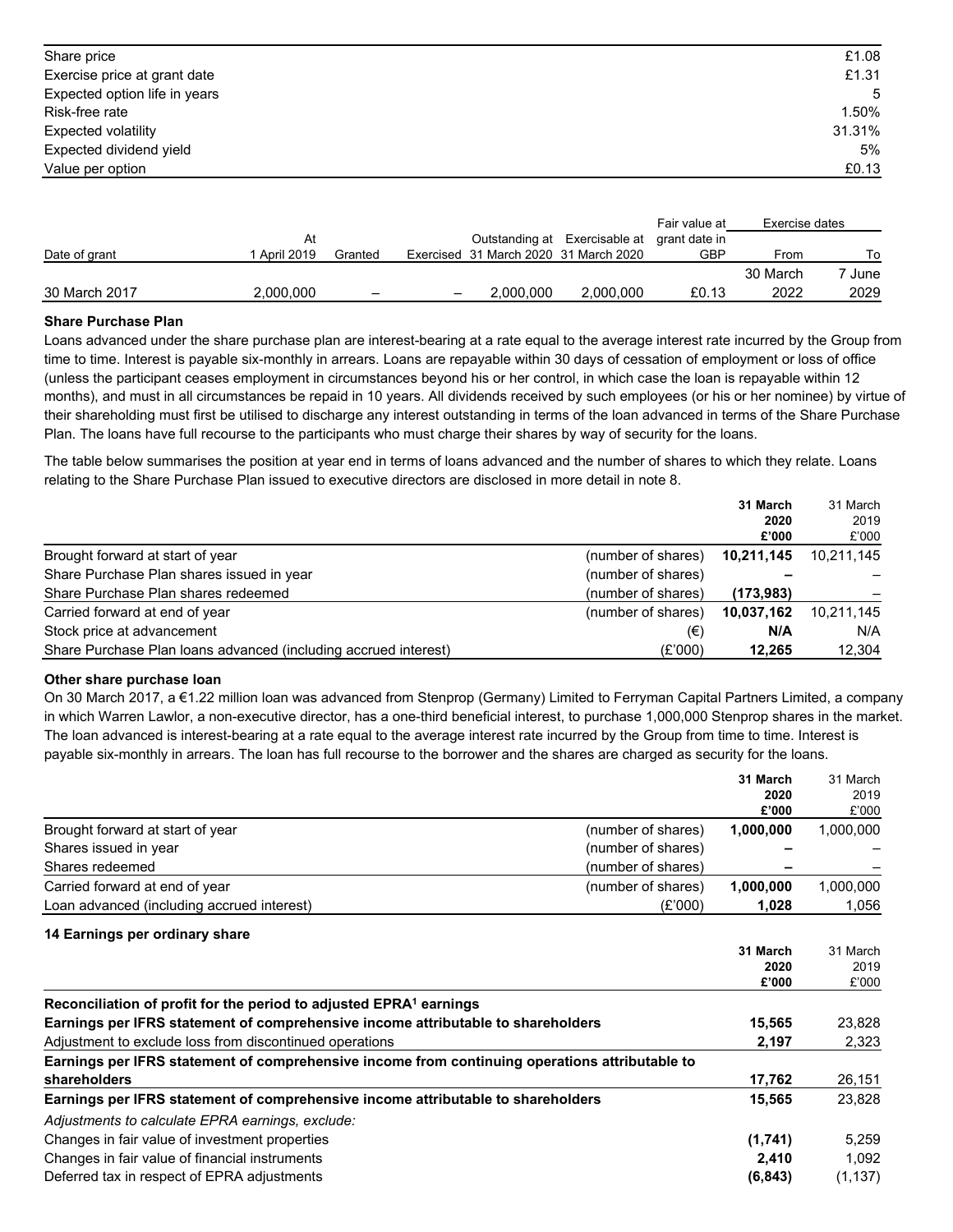| Impairment of intangibles<br>305                                                      |             |
|---------------------------------------------------------------------------------------|-------------|
| Loss on disposal of properties<br>9,817                                               | 2,514       |
| Profit on disposal of subsidiaries                                                    | (8,890)     |
| Adjustments above in respect of joint ventures and associates:                        |             |
| Changes in fair value<br>(674)                                                        | 386         |
| Deferred tax in respect of EPRA adjustments<br>194                                    | (9)         |
| 19,033<br><b>EPRA earnings attributable to shareholders</b>                           | 23,043      |
| Further adjustments to arrive at adjusted EPRA earnings:                              |             |
| 669<br>Costs associated with ERP implementation                                       |             |
| Straight-line unwind of purchased swaps                                               | 40          |
| Cost associated with Group listing and REIT conversion                                | 905         |
| Costs associated with significant aborted portfolio acquisition                       | 1,248       |
| Adjusted EPRA earnings attributable to shareholders <sup>2</sup><br>19,702            | 25,236      |
| Weighted average number of shares in issue (excluding treasury shares)<br>282,777,020 | 282,555,942 |
| Share-based payment award<br>3,522,208                                                | 2,852,255   |
| Diluted weighted average number of shares in issue<br>286,299,228                     | 285.408.197 |

| Earnings per share from continuing operations | pence | pence |
|-----------------------------------------------|-------|-------|
| <b>IFRS EPS</b>                               | 6.28  | 9.26  |
| Diluted IFRS EPS                              | 6.20  | 9.16  |
| <b>Earnings per share</b>                     | pence | pence |
| <b>IFRS EPS</b>                               | 5.50  | 8.43  |
| Diluted IFRS EPS                              | 5.44  | 8.35  |
| <b>EPRA EPS</b>                               | 6.73  | 8.16  |
| <b>Diluted EPRA EPS</b>                       | 6.65  | 8.07  |
| Adjusted EPRA EPS                             | 6.97  | 8.93  |
| Diluted adjusted EPRA EPS                     | 6.88  | 8.84  |

1. The European Public Real Estate Association (EPRA) issued the Best Practices Recommendations policy in October 2019, which provides guidelines for performance measures relevant to real estate companies. Their recommended reporting standards are widely applied across this market, aiming to bring consistency and transparency to the sector. The EPRA earnings measure is intended to show the level of recurring earnings from core operational activities with the purpose of highlighting the Group's underlying operating results from its property rental business and an indication of the extent to which current dividend payments are supported by earnings. The measure excludes unrealised changes in the value of investment properties, gains or losses on the disposal of properties and other items to provide additional information on the Group's underlying operational performance. The measure is considered to accurately capture the long-term strategy of the Group, and is an indication of the sustainability of dividend payments.

2. As described in the EPRA Best Practice Recommendations policy issued in October 2019, should companies wish to make other adjustments to arrive at an underlying performance measure, they should do that below 'EPRA earnings' and use a different name for that measure. Stenprop highlight that 'adjusted EPRA earnings' is a company-specific earnings measure and it therefore includes company-specific adjustments to 'EPRA earnings' which have been described within this note and which are principally those items considered by management to be non-recurring items that are not directly associated with the operations or performance of the underlying investment property portfolio. Diluted adjusted EPRA earnings is a measure that excludes items considered not to be in the ordinary course of business or other exceptional items that do not necessarily provide an accurate picture of the Group's underlying operational performance.

As at 31 March 2020, the Company held 15,830,040 treasury shares (2019: 16,028,050).

# **Costs associated with ERP implementation**

Stenprop is implementing a new enterprise resource planning (ERP) and customer engagement (CE) software program to help streamline and grow the business. Significant non-recurring costs will be incurred during the implementation phase before the systems go live.

The ERP implementation expense is related to a one-off project and is anticipated to complete over approximately 12 months and accordingly has been adjusted for as a 'company-specific adjustment'.

# **Prior year straight-line unwind of purchased swaps**

In the prior year an adjustment was made to the EPRA earnings attributable to shareholders relating to the straight-line unwind of the value as at 1 April 2014 of the swap contracts in the property companies acquired. When the property companies were acquired by Stenprop with effect from 1 April 2014, it also acquired the bank loans and swap contracts which were in place within these property companies. As a result, Stenprop took over loans with higher swap interest rates than would have been the case had new loans and swaps been put in place at 1 April 2014. To compensate for this, the value of the swap break costs was calculated at 1 April 2014 and the purchase consideration for the property companies was reduced accordingly to reflect this liability.

# **Prior year costs associated with Group listing and REIT conversion**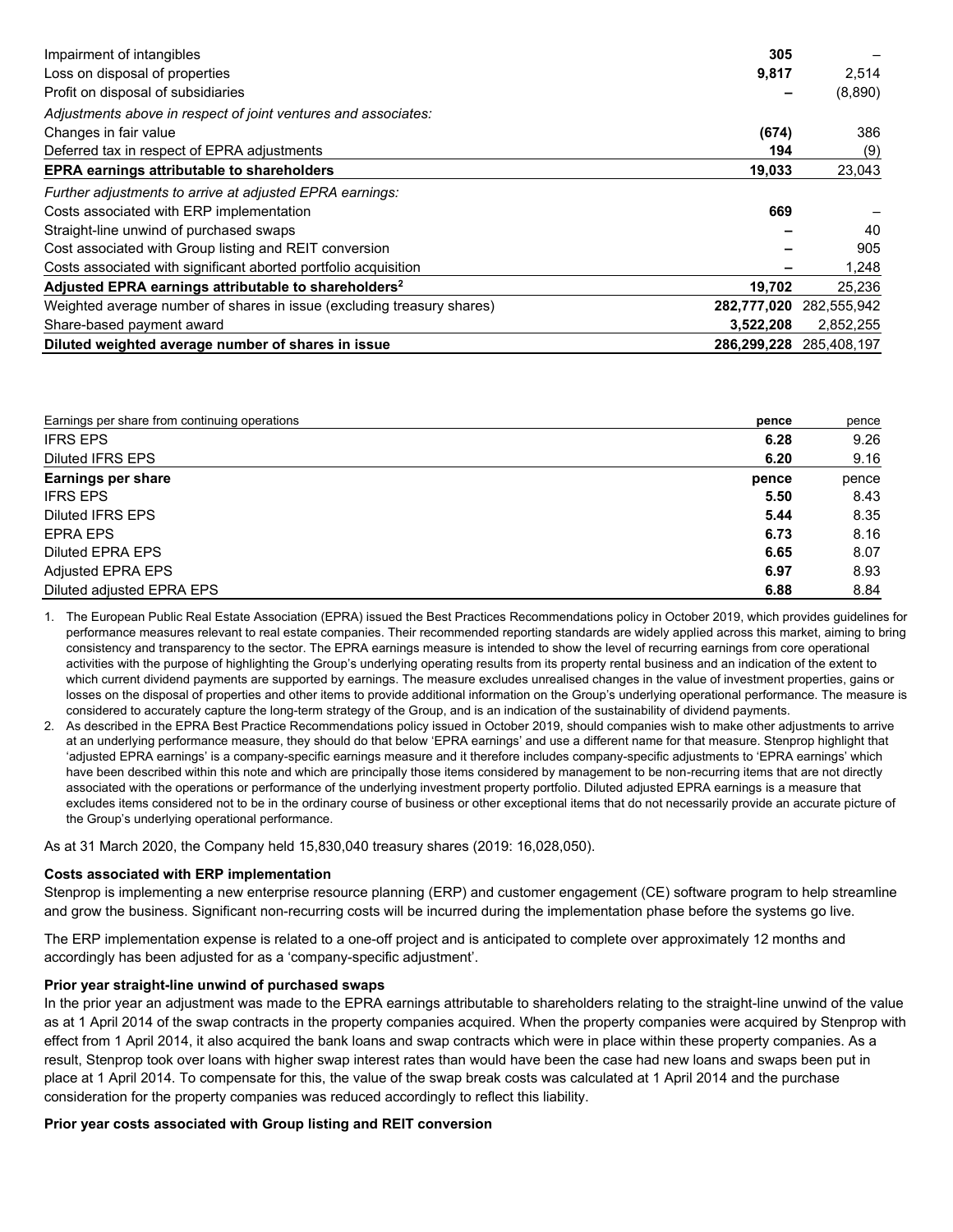In the prior year a further adjustment was made to the EPRA earnings attributable to shareholders relating to the costs associated with converting to REIT status and the planned listing on the Special Funds Segment of the London Stock Exchange. Both costs are specific to non-recurring activities and are not relevant to the underlying net income performance of the Group.

# **Prior year costs associated with significant aborted portfolio acquisition**

In the prior year, Stenprop explored and advanced a material transaction pertaining to the acquisition of a large portfolio of multi-let industrial estates. At the end of the process, and following extensive due diligence, it was decided not to progress the transaction to completion. While EPRA earnings are not adjusted for one-off costs for a failed acquisition, the amount was material and accordingly has been adjusted for as a 'company-specific adjustment'.

| Reconciliation of profit for the period to headline earnings                     | 31 March<br>2020<br>£'000 | 31 March<br>2019<br>£'000 |
|----------------------------------------------------------------------------------|---------------------------|---------------------------|
| Earnings per IFRS statement of comprehensive income attributable to shareholders | 15,565                    | 23,828                    |
| Adjustments to calculate headline earnings, exclude:                             |                           |                           |
| Changes in fair value of investment properties                                   | (1,741)                   | 5,259                     |
| Deferred tax in respect of headline earnings adjustments                         | (6, 848)                  | (1, 145)                  |
| Impairment of intangibles                                                        | 305                       |                           |
| Loss on disposal of properties                                                   | 9,817                     | 2,514                     |
| Profit on disposal of subsidiaries                                               |                           | (8,890)                   |
| Adjustments above in respect of joint ventures and associates:                   |                           |                           |
| Changes in fair value of investment properties                                   | (729)                     | (55)                      |
| Deferred tax                                                                     | 199                       | 58                        |
| Headline earnings attributable to shareholders                                   | 16,568                    | 21,569                    |
| Earnings per share                                                               | pence                     | pence                     |
| <b>Headline EPS</b>                                                              | 5.86                      | 7.63                      |
| Diluted headline EPS                                                             | 5.79                      | 7.56                      |
| 15 Net asset value per ordinary share                                            |                           |                           |
|                                                                                  | 31 March<br>2020          | 31 March<br>2019          |
|                                                                                  | £'000                     | £'000                     |
| Net assets attributable to equity shareholders                                   | 391,241                   | 389,251                   |
| Adjustments to arrive at EPRA net asset value:                                   |                           |                           |
| Derivative financial instruments                                                 | 2,001                     | 730                       |
| Deferred tax                                                                     | 3,782                     | 10,416                    |
| Adjustments above in respect of joint ventures                                   | 1,921                     | 1,649                     |
| EPRA net assets attributable to shareholders                                     | 398,945                   | 402,046                   |
| Number of shares in issue (excluding treasury shares)                            |                           | 282,945,135 282,747,125   |
| Share-based payment award                                                        | 3,522,208                 | 2,852,255                 |
| Diluted number of shares in issue                                                |                           | 286,467,343 285,599,380   |
|                                                                                  |                           |                           |
| Net asset value per share (basic and diluted)                                    | £                         | £                         |
| IFRS net asset value per share                                                   | 1.38                      | 1.38                      |
| Diluted IFRS net asset value per share                                           | 1.37                      | 1.36                      |
| EPRA net asset value per share                                                   | 1.41                      | 1.42                      |
| Diluted EPRA net asset value per share                                           | 1.39                      | 1.41                      |

As at 31 March 2020, the Company held 15,830,040 treasury shares (2019: 16,028,050). On 31 March 2020 a further 23,289 nil cost options were exercised under the Deferred Share Bonus Plan. The share transfer from treasury shares occurred on 14 April 2020 at a deemed value of GBP 0.94 per nil cost option.

# **16 Investment property**

The fair value of the consolidated investment properties at 31 March 2020 was £387.8 million (2019: £562.8 million). This excludes an amount of £14.3 million (2019: £16.2 million) for the last remaining Swiss property (2019: one Swiss property) and £94.8 million (2019: nil) for the remaining eight German properties which has been classified as Held for Sale. The carrying amount of the investment properties are stated at estimated fair value, determined by directors, based on an independent external appraisal. The registered independent appraisers have an appropriate recognised professional qualification and recent experience in the location and category of the property being valued ('valuers').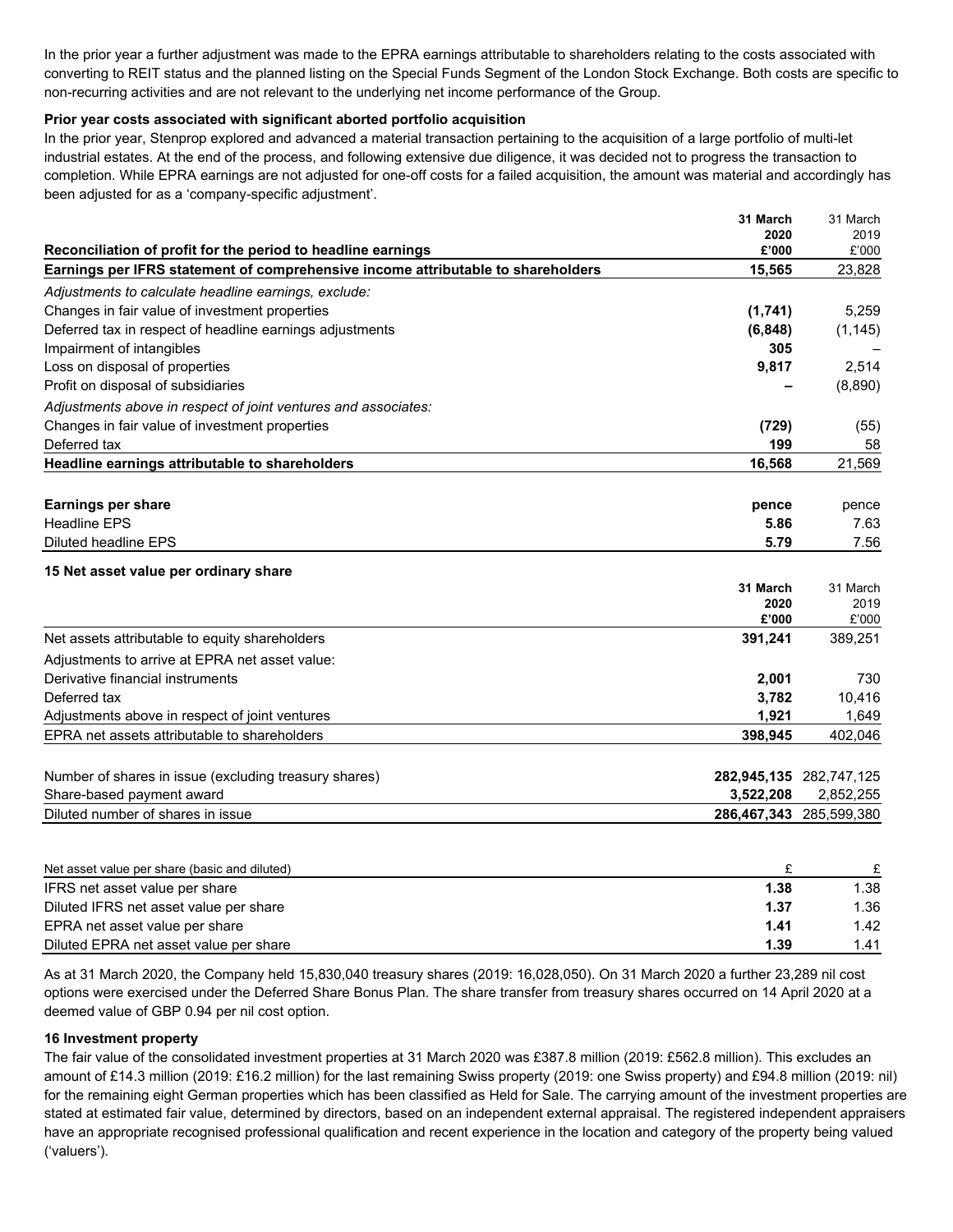The fair value of each of the properties for the period ended 31 March 2020, was assessed by the valuers in accordance with the Royal Institution of Chartered Surveyors ('RICS') standards and IFRS 13. Valuers are qualified for purposes of providing valuations in accordance with the 'Appraisal and Valuation Manual' published by RICS.

The valuation of the Group's property portfolio is inherently subjective due to a number of factors including the individual nature of each property, its location, expectation of future rentals and the discount yield applied to those cash flows. As a result, the valuations placed on the property portfolio are subject to a degree of uncertainty and are made on the basis of assumptions that may not prove to be accurate, particularly in years of volatility or low transaction flow in the market. Due to the current economic uncertainty in the market due to the outbreak of the Novel COVID-19 the valuers have issued their valuation reports with a material valuation uncertainty clause attached to their valuations. They have advised there is less certainty attached to their valuations in comparison to the prior year, but that does not mean the valuations cannot be relied upon. The estimated market value may differ from the price at which the Group's assets could be sold at a particular time, since actual selling prices are negotiated between willing buyers and sellers. As a result, if the assumptions prove to be different, actual results of operations and realisation of net assets could differ from the estimates set forth in these financial statements, and the difference could be significant.

The valuations performed by the independent valuers are reviewed internally by senior management. This includes discussions of the assumptions used by the external valuers, as well as a review of the resulting valuations.

Discussions of the valuations process and results are held between the senior management and the external valuers on a biannual basis. The audit and risk committee reviews the valuation results and, provided the committee is satisfied with the results, recommends them to the board for approval.

The valuation techniques used are consistent with IFRS 13 and use significant 'unobservable' inputs. Investment properties are all at level 3 in the fair value hierarchy and valuations represent the highest and best use of the properties. There have been no changes in valuation techniques since the prior year and no transfers between the fair value hierarchy levels in the current or prior year.

There are interrelationships between all these unobservable inputs as they are determined by market conditions. An increase in more than one unobservable input would magnify the impact on the valuation. The impact on the valuation would be mitigated by the interrelationship of two unobservable inputs moving in opposite directions e.g. an increase in rent may be offset by an increase in yield, resulting in no net impact on the valuation. Expected vacancy rates may impact the yield with higher vacancy rates resulting in higher yield. All revenue is derived from the underlying tenancies given on the investment properties.

With the exception of two (2019: five) recently acquired MLI properties, all investment properties are mortgaged, details of which can be seen in note 23. As at the date of signing this report, there are no restrictions on the realisability of any of the underlying investment properties, nor on the remittance of income and disposal proceeds.

The key unobservable inputs used in the valuation of the Group's investment properties at 31 March 2020 are detailed in the table below:

| <b>Combined Portfolio</b><br>(including share of joint ventures) | Market<br>value<br>31 March<br>2020<br>(£'000) | Portfolio<br>by market<br>value<br>(%) | Properties<br>(number) | Area<br>$(sq \, m)$ | Annualised<br>gross<br>rental<br>income<br>(E'000) | Net initial<br>yield<br>(Weighted<br>average)<br>(% ) | Voids<br>by<br>area<br>$(\% )$ | Market<br>rent range<br>per month<br>$(E/\text{sq } m)$ |
|------------------------------------------------------------------|------------------------------------------------|----------------------------------------|------------------------|---------------------|----------------------------------------------------|-------------------------------------------------------|--------------------------------|---------------------------------------------------------|
| Investment properties                                            |                                                |                                        |                        |                     |                                                    |                                                       |                                |                                                         |
| UK multi-let industrial                                          | 308,951                                        | 58.0                                   | 70                     | 420,483             | 22,701                                             | 6.47                                                  | 8.90                           | $2.6 - 8.6$                                             |
| UK non multi-let industrial                                      | 78,810                                         | 14.8                                   | 6                      | 32,399              | 6,044                                              | 7.17                                                  | 0.05                           | $3.0 - 34.2$                                            |
| Sub-total                                                        | 387,761                                        | 72.8                                   | 76                     | 452,882             | 28,745                                             | 6.62                                                  | 8.27                           |                                                         |
| Assets Held for Sale:                                            |                                                |                                        |                        |                     |                                                    |                                                       |                                |                                                         |
| Germany                                                          | 94,799                                         | 17.8                                   | 8                      | 52,122              | 5,736                                              | 5.10                                                  | 0.82                           | 4.9-12.7                                                |
| Switzerland                                                      | 14,277                                         | 2.7                                    | 1                      | 5,974               | 1,038                                              | 5.81                                                  | $\overline{\phantom{0}}$       | 14.5                                                    |
| Total – wholly owned                                             | 496,837                                        | 93.3                                   | 85                     | 510,978             | 35,519                                             | 5.19                                                  | 7.41                           |                                                         |
| Share of joint ventures                                          | 35,737                                         | 6.7                                    | 4                      | 19,330              | 2,429                                              | 5.94                                                  | $\overline{\phantom{0}}$       | $7.6 - 13.5$                                            |
| Total                                                            | 532,574                                        | 100                                    | 89                     | 530.308             | 37,948                                             | 6.28                                                  | 7.14                           |                                                         |

|                         |            | 31 March 2020            |                         |  |
|-------------------------|------------|--------------------------|-------------------------|--|
|                         | Investment | Assets held              |                         |  |
|                         | property   |                          | for sale Total - wholly |  |
|                         | £'000      | £'000                    | owned £'000             |  |
| Opening balance         | 562,815    | 16.160                   | 578,975                 |  |
| Acquisitions            | 41,160     | $\overline{\phantom{a}}$ | 41.160                  |  |
| Capitalised expenditure | 6,456      | 6,847                    | 13,303                  |  |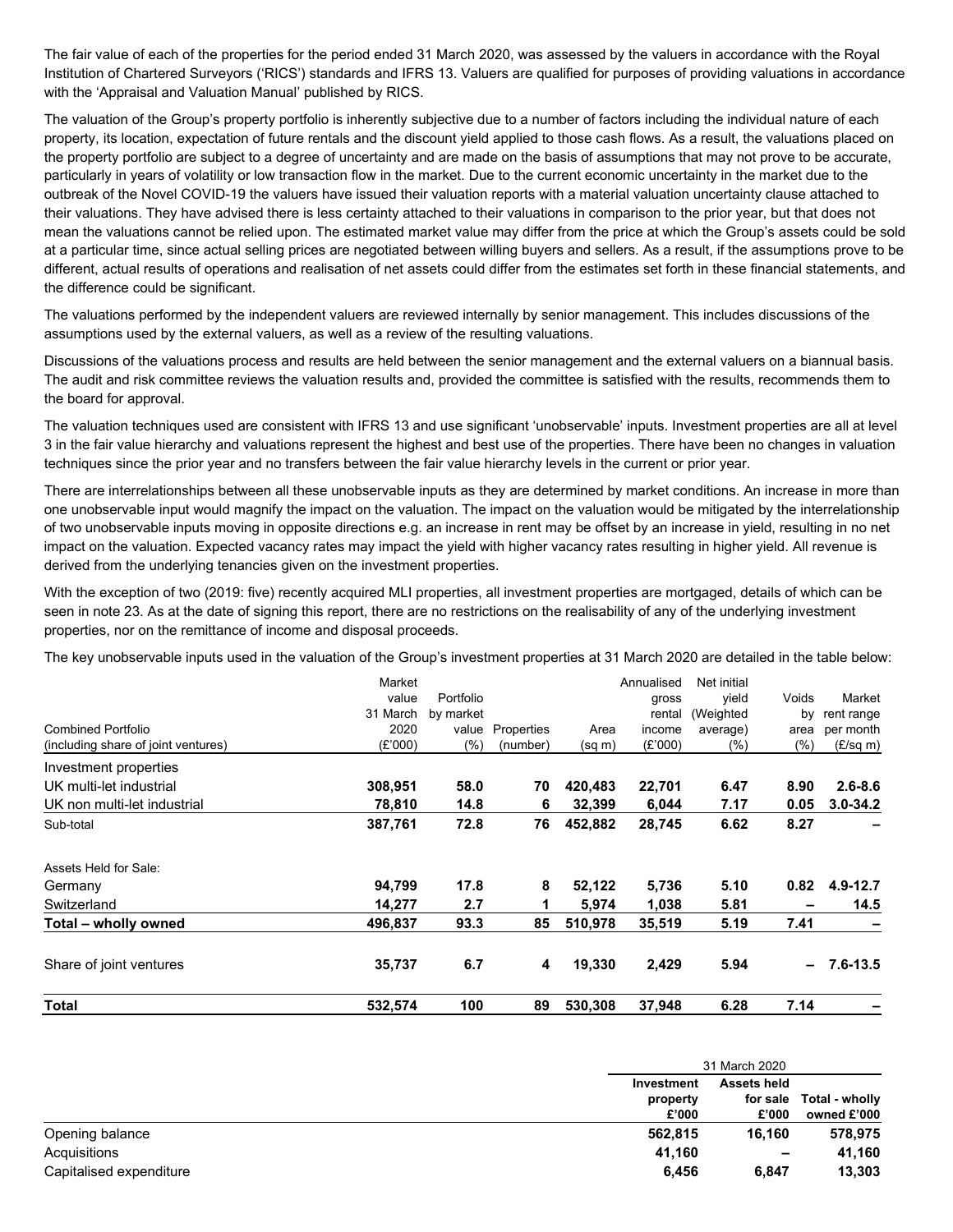| Transfers to assets held for sale                 | (230, 467) | 230.467   | $\overline{\phantom{a}}$ |
|---------------------------------------------------|------------|-----------|--------------------------|
| <b>Disposals</b>                                  | (3,650)    | (142.661) | (146, 311)               |
| Net fair value gain/(loss) on investment property | 4.937      | (6, 678)  | (1,741)                  |
| Foreign exchange movement in foreign operations   | 6.510      | 4.941     | 11.451                   |
| <b>Closing balance</b>                            | 387.761    | 109.076   | 496.837                  |

|                                                   | 31 March 2019 |             |                |
|---------------------------------------------------|---------------|-------------|----------------|
|                                                   | Investment    | Assets held |                |
|                                                   | property      | for sale    | Total - wholly |
|                                                   | £'000         | £'000       | owned          |
| Opening balance                                   | 535,509       | 121,764     | 657,273        |
| Acquisitions                                      | 110,188       |             | 110,188        |
| Capitalised expenditure                           | 8.080         | 1.916       | 9,996          |
| Transfers to assets held for sale                 | (80, 500)     | 80,500      |                |
| <b>Disposals</b>                                  | (409)         | (81, 637)   | (82,046)       |
| Disposals through sale of subsidiary              |               | (110, 419)  | (110, 419)     |
| Net fair value (loss)/gain on investment property | (5, 325)      | 67          | (5,258)        |
| Foreign exchange movement in foreign operations   | (4, 728)      | 3,969       | (759)          |
| <b>Closing balance</b>                            | 562.815       | 16.160      | 578.975        |

Included within the transferred to assets held for sale amount of £239.7 million is the 31 March 2019 fair value of Bleichenhof of £126.9 million. Bleichenhof was subsequently sold for £136.2 million on 28 February 2020.

Future revenue streams comprise contracted rent and Estimated Rental Value ('ERV') after the contract period. In calculating ERV, the potential impact of future lease incentives to be granted to secure new contracts is taken into consideration. An increase/decrease in ERV will increase/decrease valuations. The table below sets out the indicative fair value impact when applying the sensitivity of the unobservable inputs (Level 3) valuations to a 10% change in ERV.

|                                    | Fair value at | Impact on valuations |           | Fair value at          | Impact on valuations |             |
|------------------------------------|---------------|----------------------|-----------|------------------------|----------------------|-------------|
|                                    | 31 March 2020 | +10% ERV             |           | -10% ERV 31 March 2019 | +10% ERV             | $-10\%$ ERV |
| Investment property                | £'000         | £'000                | £'000     | £'000                  | £'000                | £'000       |
| UK multi-let industrial            | 308.951       | 19.977               | (31, 119) | 255,355                | 18.479               | (17, 663)   |
| UK non multi-let industrial        | 78.810        | 8,248                | (4,820)   | 84,630                 | 6.466                | (6, 584)    |
| Germany                            | 94,799        | 4,259                | (4, 240)  | 224,544                | 16.375               | (16,641)    |
| Switzerland                        | 14.277        | 470                  | (461)     | 16.160                 | 439                  | (439)       |
| Joint ventures                     | 35,737        | 1,617                | (1,672)   | 35,025                 | 1,449                | (1,546)     |
| Group property portfolio valuation | 532.574       | 34,571               | (42, 312) | 615.714                | 43.208               | (42, 873)   |

Net Initial Yield ('NIY') is the contracted rent on investment properties at the balance sheet date, expressed as a percentage of the investment property valuation, plus purchaser's costs. An increase/decrease in NIY will decrease/increase valuations. The table below sets out the indicative fair value impact when applying the sensitivity of the unobservable inputs (Level 3) valuations to a 50 basis point change in yield.

|                                    | Fair value at | Impact on valuations |        | Fair value at         | Impact on valuations |           |
|------------------------------------|---------------|----------------------|--------|-----------------------|----------------------|-----------|
|                                    | 31 March 2020 | $+50$ bps            |        | -50 bps 31 March 2019 | $+50$ bps            | $-50$ bps |
| Investment property                | £'000         | £'000                | £'000  | £'000                 | £'000                | £'000     |
| UK multi-let industrial            | 308,951       | (21, 677)            | 25.216 | 255,355               | (19,053)             | 22,395    |
| UK non multi-let industrial        | 78.810        | (5, 129)             | 5,897  | 84.630                | (5,243)              | 5,985     |
| Germany                            | 94,799        | (9,636)              | 12.455 | 224.544               | (24, 731)            | 33,159    |
| Switzerland                        | 14.277        | (906)                | 1,041  | 16.160                | (1,056)              | 1,210     |
| Joint ventures                     | 35,737        | (2,836)              | 3,351  | 35,025                | (2,738)              | 3,174     |
| Group property portfolio valuation | 532.574       | (40, 184)            | 47.960 | 615.714               | (52,821)             | 65.923    |

# **17 Group companies**

Details of the Group's subsidiaries as at 31 March 2020 are as follows:

|                                                              | Principal            |                            | % equity owned by |            |
|--------------------------------------------------------------|----------------------|----------------------------|-------------------|------------|
| Name                                                         | place of<br>business | <b>Principal activity</b>  | Company           | Subsidiary |
| BVI incorporated entities with registered address:           |                      |                            |                   |            |
| Craigmuir Chambers, P.O. Box 71, Road Town, Tortola, VG1110, |                      |                            |                   |            |
| <b>British Virgin Islands</b>                                |                      |                            |                   |            |
| Davemount Properties Limited                                 | England              | <b>Property Investment</b> |                   | 100.00     |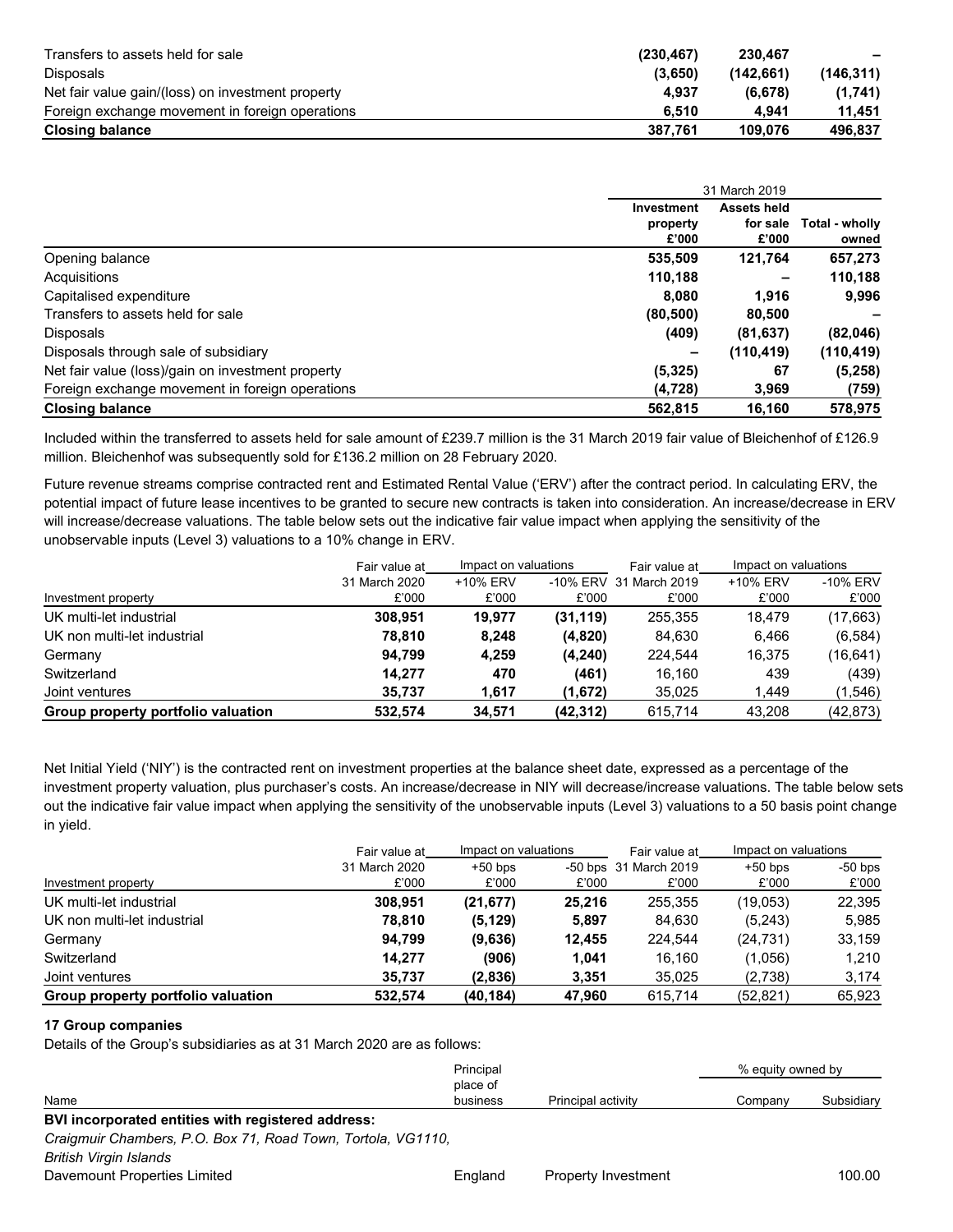| Leatherback Property Holdings Limited                                                                     | Guernsey    | <b>Holding Company</b>     |        | 100.00 |
|-----------------------------------------------------------------------------------------------------------|-------------|----------------------------|--------|--------|
| Ruby Red Holdings Limited                                                                                 | Guernsey    | Management                 |        | 100.00 |
| SP Corporate Services Limited                                                                             | Guernsey    | Management                 |        | 100.00 |
| <b>SP Nominees Limited</b>                                                                                | Guernsey    | Management                 |        | 100.00 |
| <b>SP Secretaries Limited</b>                                                                             | Guernsey    | Management                 |        | 100.00 |
| Stenprop Management Holdings Limited                                                                      | Guernsey    | <b>Holding Company</b>     | 100.00 |        |
| Stenprop Hermann Limited                                                                                  | Guernsey    | Property Investment        |        | 100.00 |
| Stenprop Victoria Limited                                                                                 | Guernsey    | <b>Property Investment</b> |        | 100.00 |
| Stenprop Industrials 1 Limited                                                                            | Guernsey    | <b>Holding Company</b>     |        | 100.00 |
| Stenprop Industrials 3 Limited                                                                            | Guernsey    | Property Investment        |        | 100.00 |
| Stenprop Industrials 4 Limited                                                                            | Guernsey    | Property Investment        |        | 100.00 |
| Stenprop Industrials 5 Limited                                                                            | Guernsey    | Dormant                    |        | 100.00 |
| Stenprop (UK) Limited                                                                                     | England     | <b>Holding Company</b>     | 100.00 |        |
| Curacao incorporated entities with registered address:                                                    |             |                            |        |        |
| Wilhelminalaan 13, Curaçao                                                                                |             |                            |        |        |
| Anarosa Holdings N.V.                                                                                     | England     | <b>Holding Company</b>     |        | 94.90  |
| C.S. Property Holding N.V.                                                                                | England     | <b>Holding Company</b>     |        | 94.90  |
| Lakewood International N.V.                                                                               | England     | <b>Holding Company</b>     |        | 89.00  |
| T.B. Property Holdings N.V.                                                                               | England     | <b>Holding Company</b>     |        | 100.00 |
| Germany incorporated entity with registered address:                                                      |             |                            |        |        |
| Dornbusch 4, 20095 Hamburg, Germany<br>KG Bleichenhof Grundtuscksverwaaltung GmbH & Co. KG                | Germany     | <b>Property Investment</b> |        | 94.90  |
|                                                                                                           |             |                            |        |        |
| Guernsey incorporated entities with registered address:                                                   |             |                            |        |        |
| Kingsway House; Havilland Street; St Peter Port;                                                          |             |                            |        |        |
| Guernsey GY1 2QE                                                                                          |             |                            |        |        |
| Bernina Property Holdings Limited                                                                         | England     | <b>Holding Company</b>     |        | 100.00 |
| <b>GGP1 Limited</b>                                                                                       | England     | Property Investment        |        | 100.00 |
| Kantone Holdings Limited                                                                                  | Guernsey    | <b>Property Investment</b> |        | 100.00 |
| <b>LPE Limited</b>                                                                                        | Guernsey    | Property Investment        |        | 100.00 |
| <b>Stenprop Advisers Limited</b>                                                                          | Guernsey    | Management                 | 10.00  | 90.00  |
| <b>Stenprop Arsenal Limited</b>                                                                           | Guernsey    | Dormant                    |        | 100.00 |
| Stenprop Industrials Holdings Limited                                                                     | England     | <b>Holding Company</b>     | 100.00 |        |
| Stenprop Industrials 6 Limited                                                                            | England     | Property Investment        |        | 100.00 |
| Stenprop Industrials 7 Limited                                                                            | England     | Dormant                    |        | 100.00 |
| Stenprop Industrials 8 Limited                                                                            | England     | Dormant                    |        | 100.00 |
| Stenprop Trafalgar Limited                                                                                | Guernsey    | <b>Holding Company</b>     |        | 100.00 |
| Stenprop (Germany) Limited                                                                                | England     | <b>Holding Company</b>     | 100.00 |        |
| Stenprop (Guernsey) Limited                                                                               | Guernsey    | Dormant                    |        | 100.00 |
| Stenprop (Swiss) Limited                                                                                  | Guernsey    | <b>Holding Company</b>     | 100.00 |        |
|                                                                                                           |             |                            |        |        |
| Luxembourg incorporated entities with registered address:<br>231, Val des Bons Malades, L-2121 Luxembourg |             |                            |        |        |
| Jimmy Investments S.a.r.l.                                                                                | Luxembourg  | <b>Holding Company</b>     |        | 100.00 |
| Spike Investments S.A.                                                                                    | Luxembourg  | <b>Holding Company</b>     |        | 100.00 |
| Netherlands incorporated entities with registered address:                                                |             |                            |        |        |
| Fascinatio Boulevard 764, 2909 VA Capelle aan den IJssel,                                                 |             |                            |        |        |
| Netherlands                                                                                               |             |                            |        |        |
| Century 2 BV                                                                                              | Netherlands | <b>Property Investment</b> |        | 94.90  |
| Century BV                                                                                                | Netherlands | Property Investment        |        | 94.90  |
| Isabel Properties BV                                                                                      | Netherlands | Property Investment        |        | 94.90  |
| Mindel Properties BV                                                                                      | Netherlands | <b>Holding Company</b>     |        | 94.50  |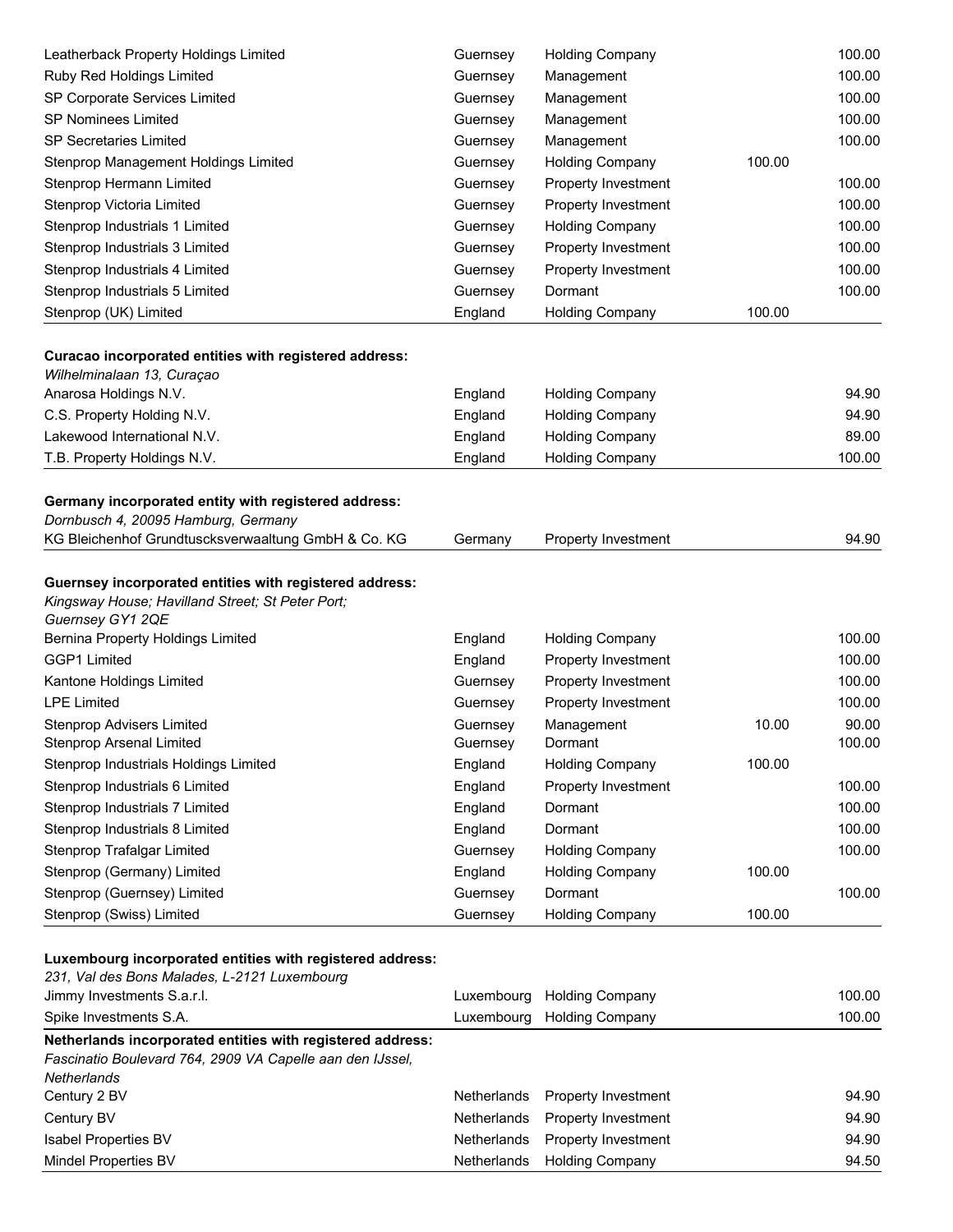| Isle of Man incorporated entities with registered address:                                                                                   |               |                            |                |
|----------------------------------------------------------------------------------------------------------------------------------------------|---------------|----------------------------|----------------|
| First Names House, Victoria Road, Douglas, Isle of Man IM2 4DF                                                                               |               |                            |                |
| Stenham Beryl Limited                                                                                                                        | Guernsey      | <b>Property Investment</b> | 100.00         |
| Stenham Crystal Limited                                                                                                                      | Guernsey      | <b>Property Investment</b> | 100.00         |
| Stenham Jasper Limited                                                                                                                       | Guernsey      | <b>Property Investment</b> | 100.00         |
| <b>Gemstone Properties Limited</b>                                                                                                           | Guernsey      | <b>Holding Company</b>     | 100.00         |
| England incorporated entities with registered address:                                                                                       |               |                            |                |
| 180 Great Portland Street, London, W1W 5QZ                                                                                                   |               |                            |                |
| C2 Capital Limited                                                                                                                           | England       | Management                 | 100.00         |
| Stenprop Management Limited                                                                                                                  | England       | Management                 | 100.00         |
| <b>Stenprop Limited</b>                                                                                                                      | England       | Dormant                    | 100.00         |
| United States incorporated entities with registered address:<br>1209 Orange Street, Wilmington, Delaware 19801, USA<br>Industrials UK GP LLC | England       | <b>Holding Company</b>     | 100.00         |
| Industrials UK LP                                                                                                                            | England       | Property Investment        | 100.00         |
| Details of the Group's investments in joint ventures are disclosed in note 18.                                                               |               |                            |                |
| 18 Investment in joint ventures<br>Details of the Group's joint ventures at the end of the reporting period are as follows:                  |               |                            |                |
|                                                                                                                                              | Place of      |                            | % equity owned |
| Name                                                                                                                                         | incorporation | Principal activity         | by subsidiary  |
| Luxembourg incorporated entities with registered address:                                                                                    |               |                            |                |
| 231, Val des Bons Malades, L-2121 Luxembourg                                                                                                 |               |                            |                |
| Elysion S.A.                                                                                                                                 | Luxembourg    | Holding company            | 50.00          |
| Elysion Braunschweig S.a.r.l                                                                                                                 | Luxembourg    | Property company           | 50.00          |
| Elysion Dessau S.a.r.l                                                                                                                       | Luxembourg    | Property company           | 50.00          |

# **Republic of Ireland incorporated entity with registered address:**

| 18f Main Street, Dundrum, Dublin 14 |                     |                    |       |
|-------------------------------------|---------------------|--------------------|-------|
| Ardale Industrials Limited          | Republic of Ireland | Management company | 50.00 |
|                                     |                     |                    |       |

Elysion Kappeln S.a.r.l Luxembourg Property company 50.00 Elysion Winzlar S.a.r.l **Elysion Winzlar S.a.r.l Elysion Winzlar S.a.r.l** 50.00

On 25 February 2020, Stenpark Management Limited was voluntarily struck off the Register of Companies in Guernsey.

Summarised consolidated financial information in respect of the Group's joint ventures is set out below. Where applicable, these represent the consolidated results of the respective holding companies.

|                                          | Elysion   |              |           |
|------------------------------------------|-----------|--------------|-----------|
|                                          | S.A.      | Other        | Total     |
| 31 March 2020                            | £'000     | £'000        | £'000     |
| Investment property                      | 35,737    |              | 35,737    |
| Fixed assets                             | 227       |              | 227       |
| Cash and cash equivalents                | 543       | 10           | 543       |
| <b>Current assets</b>                    | 42        | $\mathbf{2}$ | 44        |
| <b>Assets</b>                            | 36,549    | 12           | 36,561    |
| <b>Bank loans</b>                        | (18, 364) |              | (18, 364) |
| Bond                                     | (14, 557) | -            | (14, 557) |
| Deferred tax                             | (1, 330)  | -            | (1, 330)  |
| <b>Financial liability</b>               | (591)     |              | (591)     |
| <b>Current liabilities</b>               | (148)     | (9)          | (157)     |
| <b>Liabilities</b>                       | (34,990)  | (9)          | (34, 999) |
| Net assets of joint ventures             | 1,559     | 3            | 1,562     |
| Group's investment in joint venture bond | 15,336    | -            | 15,336    |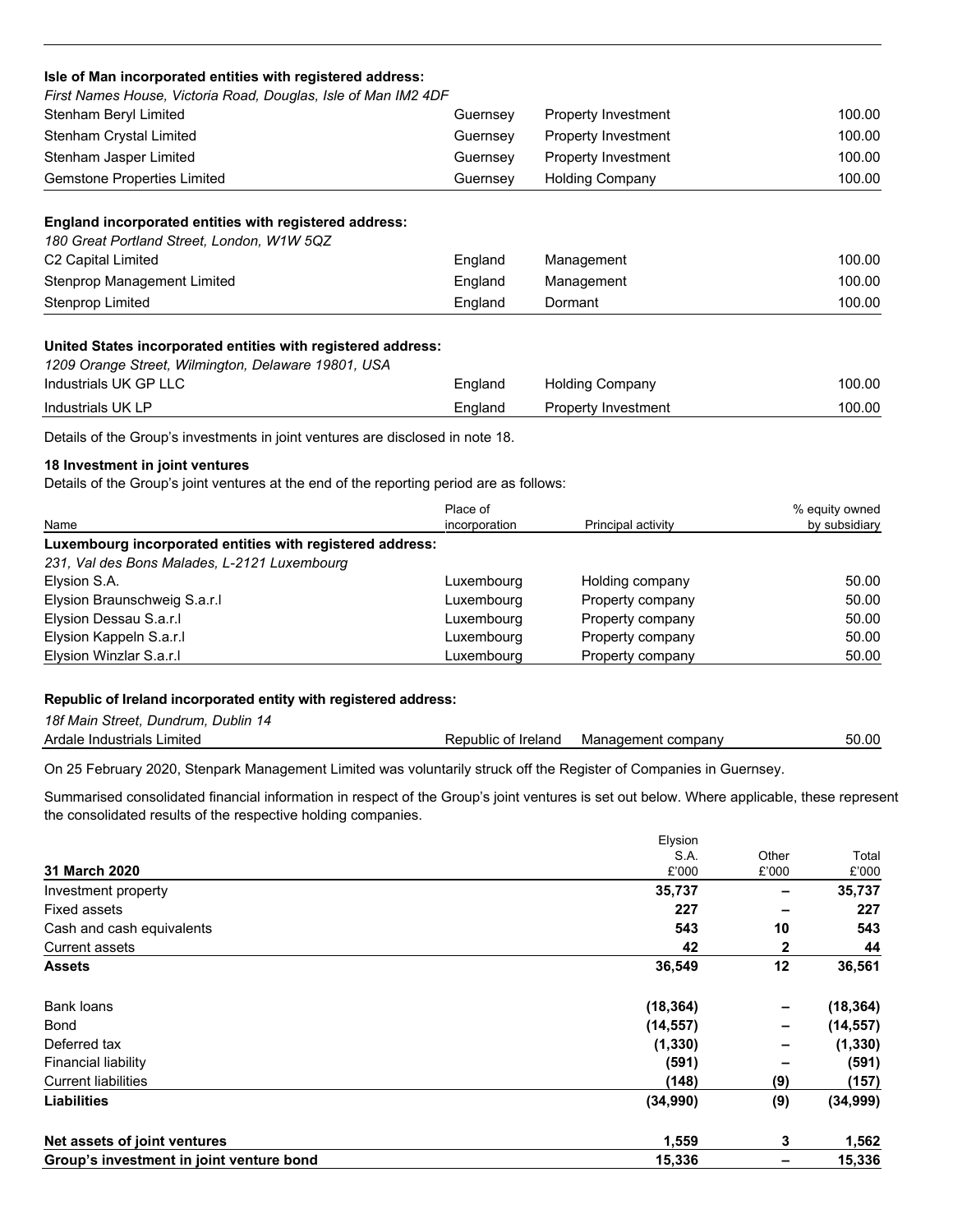| Group's share of joint ventures' net assets                           | 780       | 1                        | 781       |
|-----------------------------------------------------------------------|-----------|--------------------------|-----------|
|                                                                       |           |                          |           |
| Revenue                                                               | 2,472     | 15                       | 2,487     |
| Finance costs                                                         | (2, 193)  | (12)                     | (2, 205)  |
| Net fair value gains                                                  | 674       |                          | 674       |
| Tax expense                                                           | (231)     | (2)                      | (233)     |
| Profit from and total comprehensive income from continuing operations | 722       | 1                        | 723       |
| Group income from joint ventures represented by:                      |           |                          |           |
| Share of joint venture profits                                        | 361       | 1                        | 362       |
| Interest income on joint venture bond                                 | 1,393     |                          | 1,393     |
| Net gain on joint venture bond                                        | 360       |                          | 360       |
| Income from joint ventures                                            | 2,114     | 1                        | 2,115     |
|                                                                       |           |                          |           |
|                                                                       | Elysion   |                          |           |
|                                                                       | S.A.      | Other                    | Total     |
| 31 March 2019                                                         | £'000     | £'000                    | £'000     |
| Investment property                                                   | 33,915    | $\overline{\phantom{0}}$ | 33,915    |
| <b>Fixed assets</b>                                                   | 236       |                          | 236       |
| Cash and cash equivalents                                             | 515       | 180                      | 695       |
| <b>Current assets</b>                                                 | 55        | 37                       | 92        |
| <b>Assets</b>                                                         | 34,721    | 217                      | 34,938    |
| <b>Bank loans</b>                                                     | (18, 442) |                          | (18, 442) |
| Bond                                                                  | (13,666)  |                          | (13,666)  |
| Deferred tax                                                          | (1, 124)  |                          | (1, 124)  |
| <b>Financial liability</b>                                            | (524)     |                          | (524)     |
| <b>Current liabilities</b>                                            | (145)     | (103)                    | (248)     |
| <b>Liabilities</b>                                                    | (33,901)  | (103)                    | (34,004)  |
| Net assets of joint ventures                                          | 820       | 114                      | 934       |
| Group's investment in joint venture bond                              | 14,076    |                          | 14,076    |
| Group's share of joint ventures' net assets                           | 410       | 56                       | 466       |
|                                                                       |           |                          |           |
| Revenue                                                               | 2,489     | 1,667                    | 4,156     |
| Finance costs                                                         | (2, 301)  | (445)                    | (2,746)   |
| Net fair value losses                                                 | (376)     |                          | (376)     |
| Tax expense                                                           | (110)     | (95)                     | (205)     |
| Profit from and total comprehensive income from continuing operations | (298)     | 1,127                    | 829       |
| Group income from joint ventures represented by:                      |           |                          |           |
|                                                                       |           | 563                      | 414       |
| Share of joint venture (losses)/profits                               | (149)     |                          |           |
| Interest income on joint venture bond                                 | 1,355     |                          | 1,355     |
| Net loss on joint venture bond                                        | (162)     |                          | (162)     |
| Income from joint ventures                                            | 1,044     | 563                      | 1,607     |

# **Elysion S.A.**

Stenprop owns 100% of the shares and shareholder loans in Bernina Property Holdings Limited ('Bernina'). The results and financial position of which is included within these consolidated financial statements. Bernina in turn owns 50% of the issued share capital and 100% of the bonds of Elysion S.A., a company incorporated in Luxembourg which is the beneficial owner of the Care Home portfolio. The remaining 50% of Elysion S.A. is owned by a joint venture partner who manages the portfolio.

The acquired bonds have attracted, and continue to attract, a 10% compounded interest rate since inception in 2007 and have limited recourse to compartment assets within Elysion S.A., with the proceeds made available to subsidiaries in the joint venture for real estate investment in Care Homes. All costs and expenses incurred by the Elysion S.A. compartment are deducted or withheld from any payment of principal or interest. The fair value has been determined based on the net assets of the compartment which would be available to settle the outstanding bond and which is intrinsically linked to the fair value of the investment property. Further details on the estimates and assumptions used in determining the fair value of investment property can be found in note 16.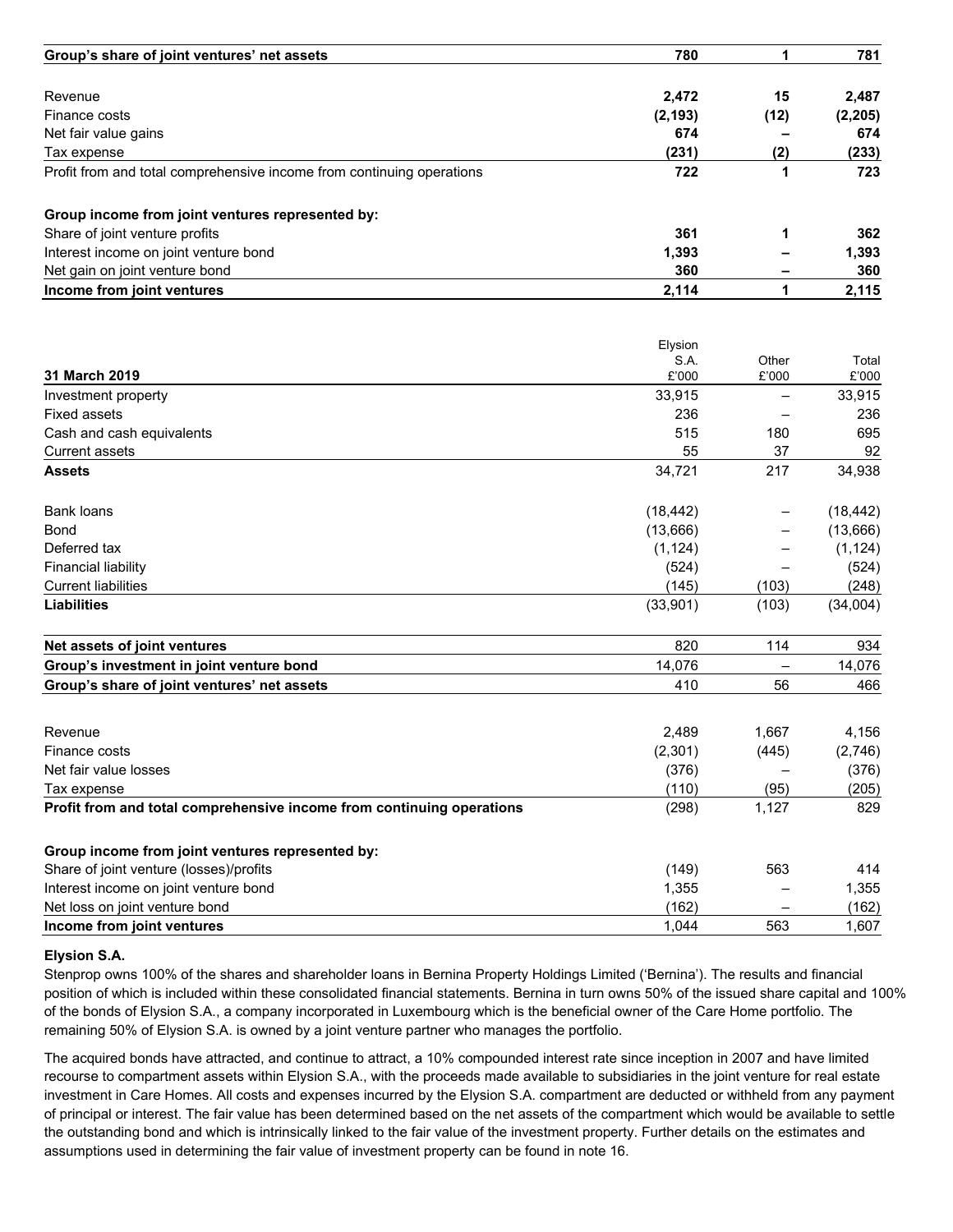Reconciliation of the above summarised financial information to the carrying amount of the interest recognised in the consolidated financial statements:

|                                                 |              | Investment in joint ventures |       |       |
|-------------------------------------------------|--------------|------------------------------|-------|-------|
|                                                 | Elysion S.A. | Elysion                      |       |       |
|                                                 | <b>Bond</b>  | S.A.                         | Other | Total |
|                                                 | £'000        | £'000                        | £'000 | £'000 |
| 31 March 2020                                   |              |                              |       |       |
| Opening balance                                 | 14,077       | 409                          | 56    | 465   |
| Income from joint ventures                      | 1,765        | 349                          | 1     | 350   |
| Investment receipts                             | (975)        |                              | (56)  | (56)  |
| Foreign exchange movement in foreign operations | 469          | 22                           |       | 22    |
| <b>Closing balance</b>                          | 15,336       | 780                          |       | 781   |
| 31 March 2019                                   |              |                              |       |       |
| Opening balance                                 | 14,041       | 577                          | 41    | 618   |
| Income from joint venture profit                | 1,193        | (149)                        | 563   | 414   |
| Investment receipts                             | (852)        |                              | (317) | (317) |
| Foreign exchange movement in foreign operations | (305)        | (19)                         |       | (19)  |
| Disposal of joint venture                       |              |                              | (231) | (231) |
| <b>Closing balance</b>                          | 14,077       | 409                          | 56    | 465   |

# **19 Assets held for sale and discontinued operations**

Management considers the remaining Swiss property and eight properties located in Germany meet the conditions relating to Assets Held for Sale, as per IFRS 5: Non-current Assets Held for Sale and Discontinued Operations. The properties are expected to be disposed of during the next 12 months. The Swiss property at Lugano, which is valued at year end at CHF17.0 million (£14.3 million) (2019: CHF21.0 million (£16.2 million)), is classified as held for sale. Although the sale may not complete within 12 months, Stenprop is committed to the disposal of the asset in line with its strategy to exit the Swiss market. Accordingly, Stenprop has disclosed the asset as held for sale. The fair values of all the assets held for sale have been determined by a third-party valuer, JLL.

The fair value of these properties, and their comparative values are disclosed in the table below along with associated assets and liabilities:

|                                                                         | 31 March | 31 March |
|-------------------------------------------------------------------------|----------|----------|
|                                                                         | 2020     | 2019     |
|                                                                         | £'000    | £'000    |
| Investment properties                                                   | 109,076  | 16,160   |
| Cash and cash equivalents                                               | 1,135    | 1.795    |
| Trade and other receivables                                             | 1,646    | 3,468    |
| Total assets classified as held for sale                                | 111,857  | 21,423   |
| Bank loans                                                              | 43,177   | 6,106    |
| Derivative financial instruments                                        | 134      |          |
| Deferred tax                                                            | 3,782    |          |
| Taxes payable                                                           | (611)    | 1,688    |
| Accounts payable and accruals                                           | 828      | 1,532    |
| Liabilities directly associated with assets classified as held for sale | 47,310   | 9,326    |

The Swiss property is the only asset recognised as a discontinued operation as the Swiss segment is a disposal group. In the prior year, the entire Swiss segment (one property) was recognised as a discontinued operation in accordance with IFRS 5.32. The results of the discontinued operation were as follows:

|                                              | 31 March | 31 March |
|----------------------------------------------|----------|----------|
|                                              | 2020     | 2019     |
|                                              | £'000    | £'000    |
| Rental income                                | 764      | 2,068    |
| Property expenses                            | (329)    | (786)    |
| Net rental income                            | 435      | 1,282    |
| Operating costs                              | (214)    | (225)    |
| Net operating income                         | 221      | 1,057    |
| Fair value movement of investment properties | (3, 188) | (1, 855) |
| Loss on disposal of subsidiaries             |          | (2, 236) |
| Loss from operations                         | (2,967)  | (3,034)  |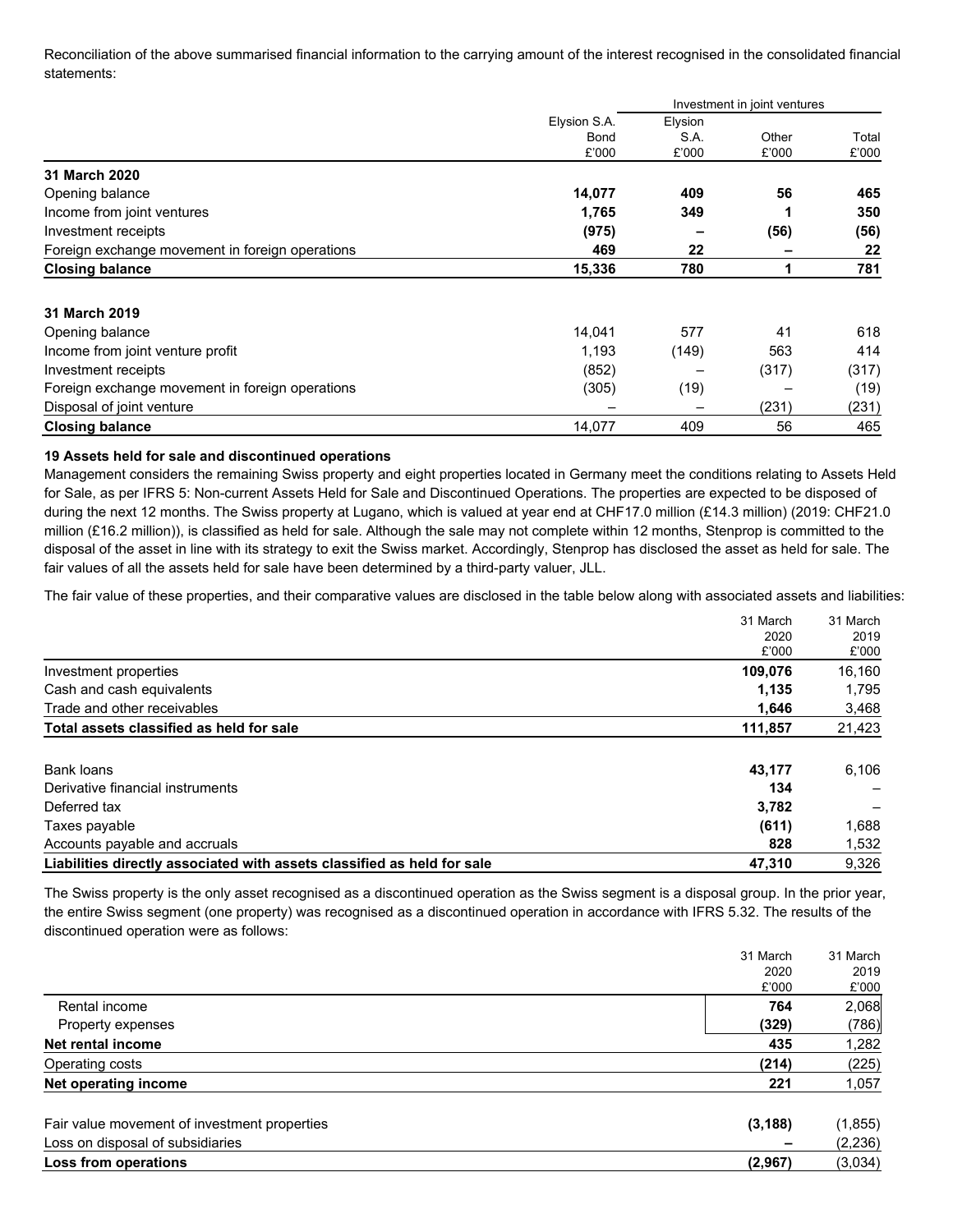| Profit on disposal of property                 | 648      | 531      |
|------------------------------------------------|----------|----------|
| Interest receivable                            |          | 7        |
| Finance costs                                  | (70)     | (256)    |
| Net foreign exchange gains                     | (6)      |          |
| Loss for the year before taxation              | (2, 395) | (2, 752) |
| Current tax                                    | 198      | (1,689)  |
| Deferred tax                                   |          | 2,118    |
| Loss for the year from discontinued operations | (2, 197) | (2, 323) |

# **Disposals**

On 13 December 2019, the Group disposed of its Grimsby property in Davemount Properties Limited for £1.0 million.

On 28 February 2020, the group disposed of its largest single asset, known as Bleichenhof, in Hamburg. The property was sold for €160.15 million.

In line with the Group's strategy to become 100% UK MLI focused, the Group sold the above assets, which were classified as held for sale during the year, following a period of marketing and completion of legals with the successful purchaser. In addition, the disposal of Bleichenhof required shareholder approval. Further details on this transaction can be found in the circular to Stenprop shareholders issued on 27 January 2020 and can be found here:<https://stenprop.com/media/2594/circular-notice-of-general-meeting-and-proxy-form.pdf>

# **Prior year disposals**

On 19 July 2018, the Group disposed of seven properties in Switzerland, two of which were disposed of as subsidiaries and are further discussed in note 26, with the remaining five disposed of as assets. Of the five assets sold, three were located in Baar, Vevey and Montreux and were owned by Kantone Holdings Limited while Chiasso and Sissach were owned by Bruce Properties Sarl and Clint Properties Sarl respectively. The gross purchase consideration of CHF103.65 million (£81.6 million) compared with the valuation of these seven properties at 31 March 2018 of CHF103.23 million (£77.2 million).

As part of the agreements entered into for the sale of the seven Swiss properties, all of which were sold to the same buyer, Stenprop provided a guarantee for obligations and liabilities of each of the selling entities. The maximum amount of the guarantee is CHF6.0 million, which lasts until all obligations under the sale agreements have been fulfilled, with a backstop date of 31 July 2028. As at the date of signing these accounts, there had not been any claim under the guarantee.

On 31 December 2018, the Group disposed of 14 properties in Germany, comprising the Aldi portfolio of properties. The properties were all sold to the occupier for €35.8 million (£31.9 million).

# **20 Trade and other receivables**

|                         | 31 March | 31 March |
|-------------------------|----------|----------|
|                         | 2020     | 2019     |
| Non-current receivables | £'000    | £'000    |
| Other debtors           | 13.523   | 13,365   |
|                         | 13,523   | 13,365   |

Non-current other debtors includes £12.27 million (2019: £12.27 million) of loans advanced under the Share Purchase Plan (see note 13: Share-based payments) and a £1.0 million (2019: £1.1 million) loan used to purchase 1,000,000 Stenprop shares in the market by Ferryman Capital Partners Limited, a company in which Warren Lawlor, a non-executive director, has a one-third beneficial interest. Part of the loans are denominated in EUR and are therefore subject to foreign exchange movements.

The loans have been assessed for an expected credit loss under IFRS 9. The analysis shows that due to the full recourse nature of the loans, secured against the shares issued and underlying assets of the borrowers, loss given default is currently estimated at £nil. There has been no perceived significant increase in credit risk and we have not recognised an 12 month expected credit loss on these loans. Refer to note 28 (i) to understand how the Group manages credit risk.

|                                  | 31 March | 31 March |
|----------------------------------|----------|----------|
|                                  | 2020     | 2019     |
| Current receivables              | £'000    | £'000    |
| Accounts receivable              | 4,225    | 4,644    |
| Loss allowance                   | (976)    | (860)    |
| Lease incentives                 | 2,545    | 1,510    |
| Other receivables                | 2,610    | 4,249    |
| Prepayments                      | 1,491    | 624      |
| Transfer to assets held for sale | (1,646)  | (3, 468) |
|                                  | 8,249    | 6,699    |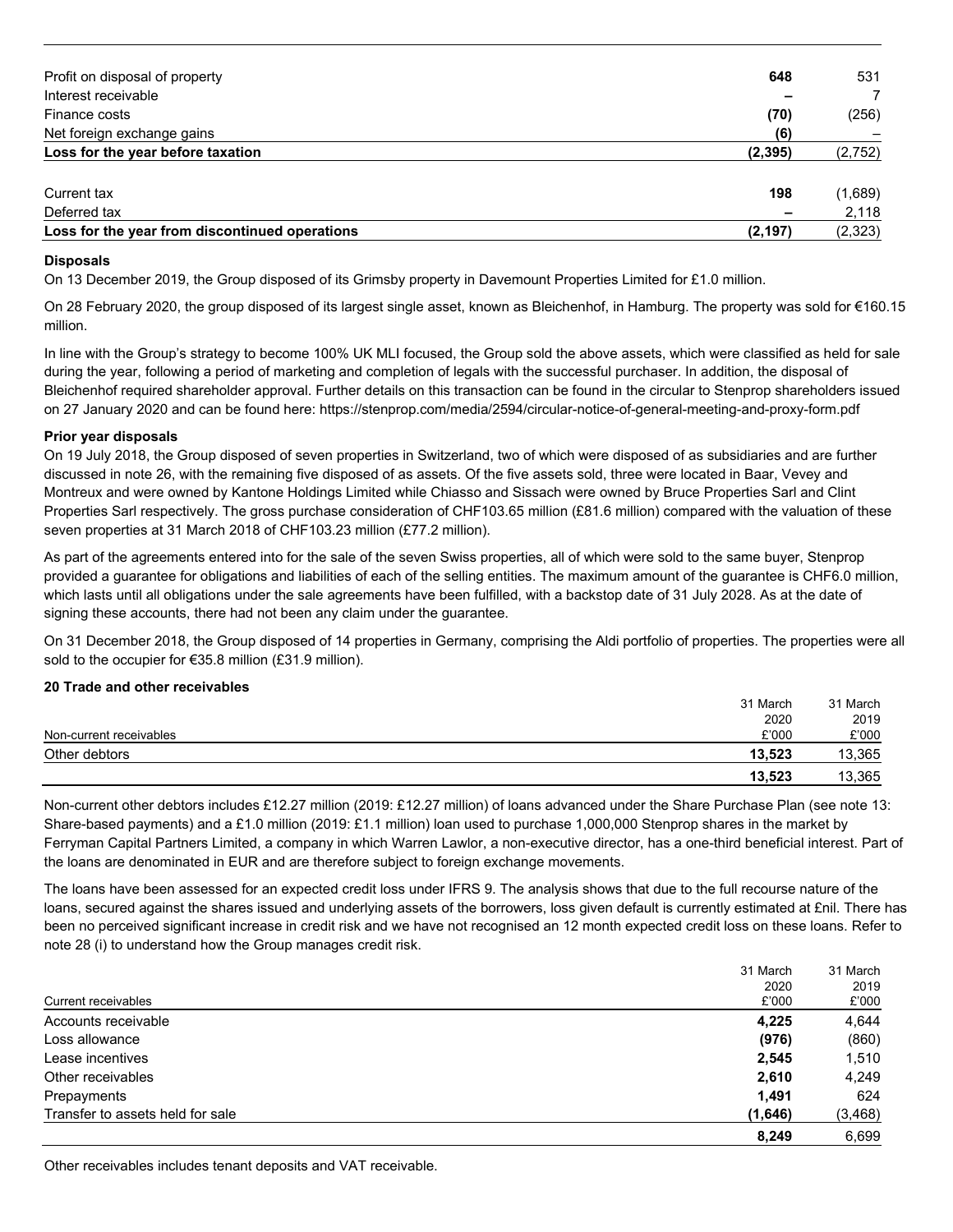|                            | <b>31 March 2020</b> |                  | 31 March 2019      |                    |           |                    |
|----------------------------|----------------------|------------------|--------------------|--------------------|-----------|--------------------|
|                            | Trade                | Loss             | <b>Net</b>         | Trade              | Loss      | Net                |
|                            | <b>Receivables</b>   | <b>Allowance</b> | <b>Receivables</b> | <b>Receivables</b> | Allowance | <b>Receivables</b> |
|                            | £'000                | £'000            | £'000              | £'000              | £'000     | £'000              |
| Not yet due                | 554                  |                  | 554                | 492                |           | 492                |
| 1-30 days overdue          | 2,182                | (169)            | 2,013              | 2,112              |           | 2,112              |
| 31-60 days overdue         | 279                  | (1)              | 278                | 447                | (219)     | 228                |
| 61-90 days overdue         | 258                  | (198)            | 60                 | 354                |           | 354                |
| 91-120 days overdue        | 224                  | (148)            | 76                 | 236                | (7)       | 229                |
| More than 120 days overdue | 728                  | (460)            | 268                | 1,003              | (634)     | 369                |
|                            | 4,225                | (976)            | 3,249              | 4,644              | (860)     | 3,784              |

To measure the loss allowance provision, trade receivables have been grouped based on shared credit risk characteristics and the days overdue. The level of provision required is determined after taking account of rent deposits and personal or corporate guarantees held. Management have performed an assessment of the effectiveness of this approach by comparing actual losses to provisions estimated in prior periods as well as assessing the impact of current macro-economic events. Based on the minimal differences identified within this assessment, management has concluded that there is no material difference between the expected credit loss model prescribed by IFRS 9 and the current provisioning method being applied. Consequently, no allowance has been made for losses on receivables not yet falling due. Management will continue to review this assertion at each reporting period.

# **21 Cash and cash equivalents**

| 31 March                                     | 31 March |
|----------------------------------------------|----------|
| 2020                                         | 2019     |
| £'000                                        | £'000    |
| Cash at bank<br>85,588                       | 59,220   |
| (1, 135)<br>Transfer to assets held for sale | (1,795)  |
| 84.453                                       | 57,425   |

# **Restricted cash**

At year end funds totalling £8.2 million (2019: £8.7 million) were restricted. This comprises primarily of tenant deposits of £2.4 million (2019: £1.6 million), Bleichenhof redevelopment costs of £3.5 million (2019: £4.9 million) and £1.5 million (2019: £1.6 million) related to service charge monies held by managing agents. £0.8 million (2019: £0.6 million) being rents held in bank accounts which are secured by the lenders for the purposes of debt repayments.

# **Cash held back for other purposes**

At year end management have allocated £6.3 million (2019: nil) of the total cash balance for other purposes. These include £5.9 million (2019: nil) in tax payable following the disposal of Bleichenhof with the remaining £0.4 million (2019: nil) being cash held back for committed operational expenditure.

After deducting restricted cash of £8.2 million and cash held back for other purposes of £6.3 million, the group has available cash of £71.1 million, or approximately £70 million.

As the Group is in compliance with all the terms and conditions of its loans as at the date of signing these financial statements, there are no further restrictions, and any surplus will flow to the Group.

# **22 Accounts payable and accruals**

|                                                                                    | 31 March | 31 March |
|------------------------------------------------------------------------------------|----------|----------|
|                                                                                    | 2020     | 2019     |
|                                                                                    | £'000    | £'000    |
| Accruals                                                                           | 3,107    | 3,980    |
| Rental income received in advance                                                  | 6,324    | 5.128    |
| Other payables                                                                     | 5,717    | 7,683    |
| Tenant deposits                                                                    | 2,369    | 1,603    |
| Liabilities directly associated with assets classified as held for sale adjustment | (828)    | (1,532)  |
|                                                                                    | 16.689   | 16.862   |

Other payables represents amounts owed to service providers for the maintenance and operational running costs of our properties as well as costs to close Stenprop's fund management business.

# **23 Borrowings**

| 31 March                   | 31 March |
|----------------------------|----------|
| 2020                       | 2019     |
| £'000                      | £'000    |
| 245,090<br>Opening balance | 259,497  |
| New loans<br>24,668        | 37,051   |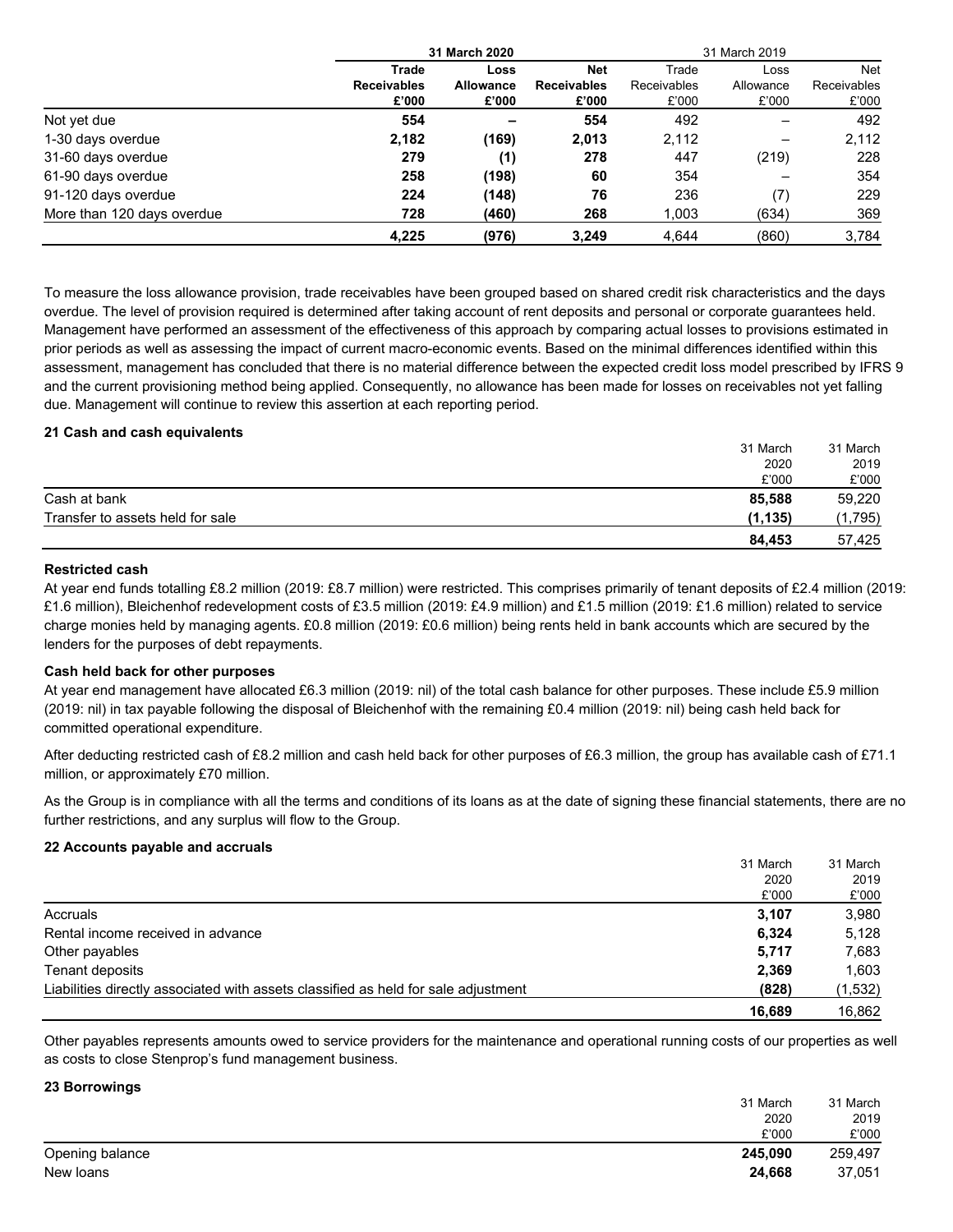| Repayment of borrowings                                                                        | (2,000)   |           |
|------------------------------------------------------------------------------------------------|-----------|-----------|
| Amortisation of loans                                                                          | (134)     | (3, 593)  |
| Capitalised borrowing costs                                                                    | (919)     | (873)     |
| Amortisation of transaction fees                                                               | 623       | 436       |
| Foreign exchange movement in foreign operations                                                | 4.098     | (1,264)   |
| Adjustment for liabilities directly associated with assets transferred to assets held for sale | (117.255) | (46, 164) |
| <b>Total borrowings</b>                                                                        | 154.171   | 245.090   |

Of the movement in borrowings in the year ending 31 March 2020, £24.67 million (2019: £37.05 million) relates to cash received from new bank loans raised and £82.32 million (2019: £61.21 million) relates to repayments of bank loans. The £82.18 million (2019: £61.21 million) of bank loan repayments are included in the adjustment for liabilities directly associated with assets transferred to assets held for sale balance. The sale of Bleichenhof contributed £75.5 million to the total loan repayments. £2.88 million was repaid upon the sale of Hemel Hempstead, £1.80 million was repaid on the sale of Walsall and £2.0 was repaid when refinancing the Trafalgar loan. Non-cash movements relate to amortisation of capitalised transaction fees and foreign exchange movements.

|                                                       | 31 March | 31 March |
|-------------------------------------------------------|----------|----------|
|                                                       | 2020     | 2019     |
|                                                       | £'000    | £'000    |
| Amount due for settlement within 12 months            |          | 29,805   |
| Amount due for settlement between one to three years  | 93,468   | 106,943  |
| Amount due for settlement between three to five years | 60,703   | 108,342  |
| <b>Total borrowings</b>                               | 154,171  | 245,090  |
|                                                       |          |          |
| <b>Non-current liabilities</b>                        |          |          |
| <b>Bank loans</b>                                     | 154,171  | 215,285  |
| Total non-current loans and borrowings                | 154,171  | 215,285  |
|                                                       |          |          |
| <b>Current liabilities</b>                            |          |          |
| Bank loans                                            |          | 29,805   |
| <b>Total current loans and borrowings</b>             | -        | 29,805   |
| <b>Total loans and borrowings</b>                     | 154,171  | 245,090  |

The facilities are secured by legal charges over the properties to which they correspond. There is no cross-collateralisation of the facilities. Loans are subject to loan-to-value ratios (see note 28 (v)) and interest coverage ratios. No loan was in breach during period or period end. The terms and conditions of outstanding loans are as follows:

|                          |      |            |              |            |                  | Nominal value |          | Carrying value* |          |
|--------------------------|------|------------|--------------|------------|------------------|---------------|----------|-----------------|----------|
|                          |      |            | Loan         |            |                  | 31 March      | 31 March | 31 March        | 31 March |
|                          |      |            | interest     |            | Maturity         | 2020          | 2019     | 2020            | 2019     |
| Entity                   | Note | Amortising | rate         | Currency   | date             | £'000         | £'000    | £'000           | £'000    |
| <b>United Kingdom</b>    |      |            |              |            |                  |               |          |                 |          |
| Davemount Properties     |      | No         | <b>LIBOR</b> | <b>GBP</b> | 26/5/2021        |               | 4,000    |                 | 3,983    |
| Limited                  |      |            | $+2.25%$     |            |                  |               |          |                 |          |
| <b>LPE Limited</b>       |      | No         | <b>LIBOR</b> | <b>GBP</b> | 31/3/2022        | 28,000        | 30,000   | 27,857          | 29,805   |
|                          |      |            | $+2.00%$     |            |                  |               |          |                 |          |
| <b>GGP1 Limited</b>      |      | No         | <b>LIBOR</b> | <b>GBP</b> | 26/5/2021        | 4,500         | 5,175    | 4,472           | 5,123    |
|                          |      |            | $+2.25%$     |            |                  |               |          |                 |          |
| <b>Industrials UK</b>    |      | No         | <b>LIBOR</b> | <b>GBP</b> | 2/6/2022         | 61,484        | 61,484   | 61,259          | 61,215   |
|                          |      |            | $+2.25%$     |            |                  |               |          |                 |          |
| Stenprop Industrials 4   |      | No         | <b>LIBOR</b> | <b>GBP</b> | 14/11/2024       | 34,879        | 10,211   | 34,255          | 10,043   |
| Limited                  |      |            | $+2.00%$     |            |                  |               |          |                 |          |
| Stenprop Industrials 6   |      | No         | <b>LIBOR</b> | <b>GBP</b> | 1/2/2024         | 26,840        | 26,840   | 26,448          | 26,343   |
| Limited                  |      |            | $+2.00%$     |            |                  |               |          |                 |          |
| <b>Switzerland</b>       |      |            |              |            |                  |               |          |                 |          |
| Kantone Holdings Limited | 1    | Yes        | <b>LIBOR</b> | <b>CHF</b> | 3-month          | 6,513         | 6,106    | 6,513           | 6,106    |
|                          |      |            | $+1.15%$     |            | rolling facility |               |          |                 |          |
| Germany                  |      |            |              |            |                  |               |          |                 |          |
| Century BV               |      | No         | Euribor      | <b>EUR</b> | 31/12/2022       | 7,369         | 7,135    | 7,319           | 7,070    |
|                          |      |            | $+1.55%$     |            |                  |               |          |                 |          |
| Century 2 BV             |      | No         | Euribor      | <b>EUR</b> | 31/12/2022       | 3,832         | 3,711    | 3,804           | 3,673    |
|                          |      |            | $+1.55%$     |            |                  |               |          |                 |          |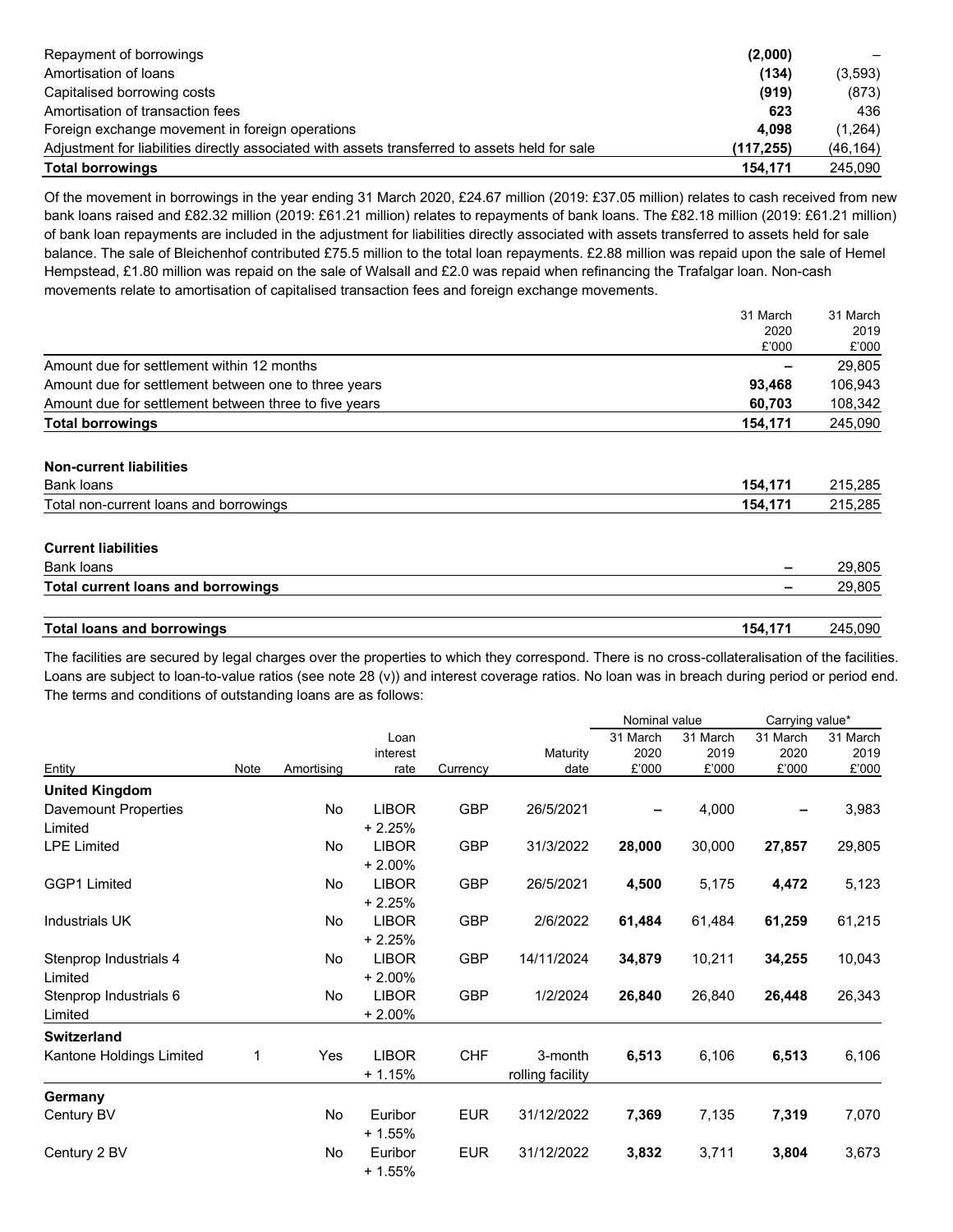| Isabel Properties BV         | No | Euribor<br>$+2.32%$ | <b>EUR</b> | 30/12/2021 | 8,001                    | 7.747   | 8.001           | 7,747   |
|------------------------------|----|---------------------|------------|------------|--------------------------|---------|-----------------|---------|
| Bleichenhof GmbH &<br>Co. KG | No | 1.58%               | <b>EUR</b> | 28/2/2022  | $\overline{\phantom{m}}$ | 73.114  | $\qquad \qquad$ | 73,114  |
| Stenprop Hermann Ltd         | No | Euribor<br>$+1.13%$ | <b>EUR</b> | 30/6/2020  | 8,383                    | 8.117   | 8.383           | 8,109   |
| Stenprop Victoria Ltd        | No | Euribor<br>$+1.28%$ | <b>EUR</b> | 31/8/2020  | 9.157                    | 8.866   | 9.157           | 8,866   |
|                              |    |                     |            |            | 198.958                  | 252,506 | 197.468         | 251,197 |

The difference between the nominal and the carrying value represents unamortised facility costs.

1. In August 2018 the sole remaining property in Switzerland, Lugano, was refinanced for CHF8 million (£6.1 million) on a three-month rolling credit facility at a margin of LIBOR +1.15%. Excluding the £6.1 million loan, which relates to discontinued operations, the total carrying value of loans at 31 March 2020 is £154.2 million as detailed on the previous page in total borrowings.

## **24 Other loans**

|                                                     | 31 March                 | 31 March  |
|-----------------------------------------------------|--------------------------|-----------|
|                                                     | 2020                     | 2019      |
|                                                     | £'000                    | £'000     |
| Loans received                                      | $\overline{\phantom{0}}$ | 48,086    |
| Loan repayments including foreign exchange movement | $\overline{\phantom{a}}$ | (48, 506) |
| Interest                                            | $\qquad \qquad$          | 420       |
|                                                     | -                        |           |

During the period to 31 March 2020, a £30 million (2019: £50 million) revolving credit facility ('RCF') was renewed on similar terms with Investec Bank plc at an all-in interest rate of 7% + 1 month LIBOR. It is intended that drawdowns under the Investec RCF will be short term in nature to fund new acquisitions and will be repaid as soon as possible from a combination of disposal proceeds and longer term debt finance. As at year end, the facility was undrawn.

# **25 Derivative financial instruments**

In accordance with the terms of the borrowing arrangements and Group policy, the Group has entered into interest rate swap agreements which are entered into by the borrowing entities to convert the borrowings from floating to fixed interest rates and are used to manage the interest rate profile of financial liabilities and eliminate future exposure to interest rate fluctuations. It is the Group's policy that no economic trading in derivatives is undertaken by the Group. In the current year, the Group recognised a total net loss in fair value of financial instruments from continuing and discontinuing operations of £2,410,000 (2019: loss £1,092,000) and £nil (2019: £nil) respectively.

The following table sets out the interest rate swap agreements at 31 March 2020 and 31 March 2019.

|                                                                |                |            |        | Notional | Fair     | Notional |            |
|----------------------------------------------------------------|----------------|------------|--------|----------|----------|----------|------------|
|                                                                |                |            |        | value    | value    | value    | Fair value |
|                                                                |                |            |        | 31 March | 31 March | 31 March | 31 March   |
|                                                                |                | Maturity   | Swap   | 2020     | 2020     | 2019     | 2019       |
| Entity                                                         | Effective date | date       | rate % | £'000    | £'000    | £'000    | £'000      |
| <b>UK</b>                                                      |                |            |        |          |          |          |            |
| <b>LPE Limited</b>                                             | 26/3/2015      | 31/3/2020  | 1.35   |          |          | 30,000   | (176)      |
| Industrials UK LP                                              | 2/6/2017       | 2/6/2022   | 0.95   | 60,375   | (768)    | 60,375   | (82)       |
| Industrials 4                                                  | 14/11/2019     | 14/11/2024 | 0.89   | 24,000   | (492)    |          |            |
| Industrials 6                                                  | 1/2/2019       | 1/2/2024   | 1.27   | 22,814   | (741)    | 22,814   | (310)      |
| Germany                                                        |                |            |        |          |          |          |            |
| Century BV                                                     | 31/12/2017     | 30/12/2022 | 2.5    | 7,234    | 1        | 7,005    |            |
| Century 2 BV                                                   | 31/12/2017     | 30/12/2022 | 2.5    | 3,967    |          | 3,841    |            |
| <b>Isabel Properties BV</b>                                    | 30/1/2015      | 30/12/2021 | 0.48   | 8,001    | (135)    | 7,747    | (162)      |
| Adjustment for liabilities directly associated with            |                |            |        |          |          |          |            |
| assets classified as held for sale adjustment (see             |                |            |        |          |          |          |            |
| note $19$ )                                                    |                |            |        |          | 134      |          |            |
| <b>Total swaps</b>                                             |                |            |        | 126,391  | (2,001)  | 131,782  | (730)      |
| Liabilities maturing within 12 months                          |                |            |        |          |          |          | (176)      |
| Liabilities maturing after 12 months                           |                |            |        |          | (2,001)  | —        | (554)      |
| Derivative financial instruments – on balance sheet            |                |            |        |          | (2,001)  | -        | (730)      |
|                                                                |                |            |        |          |          |          |            |
| Swaps included in investments in associates and joint ventures |                |            |        |          |          |          |            |
| Elysion Braunschweig S.a.r.l                                   | 1/4/2014       | 29/12/2023 | 2.43   | 4,883    | (150)    | 4,860    | (127)      |
| Elysion Dessau S.a.r.l                                         | 1/4/2014       | 29/12/2023 | 2.43   | 4,831    | (143)    | 4,809    | (126)      |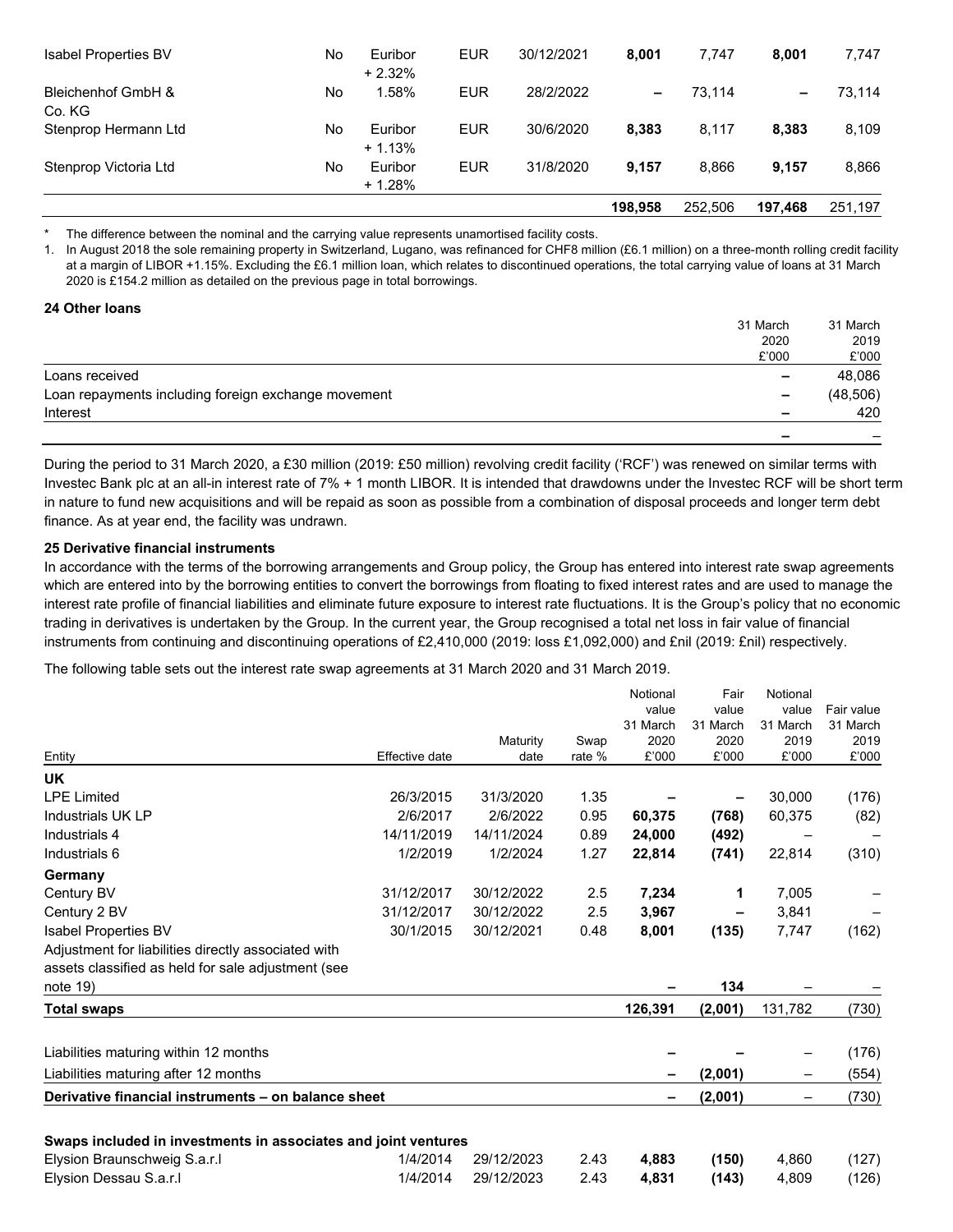| Elysion Kappeln S.a.r.I                                                | 1/4/2014 | 29/12/2023 | 2.8 | 5,379  | (181) | 5,350    | (167)     |
|------------------------------------------------------------------------|----------|------------|-----|--------|-------|----------|-----------|
| Elysion Winzlar S.a.r.I                                                | 1/4/2014 | 29/12/2023 | 2.8 | 3,442  | (116) | 3,423    | (104)     |
| Derivative financial instruments - associates and joint ventures       |          |            |     | 18,535 | (590) | 18,442   | (524)     |
| 26 Disposal of subsidiaries                                            |          |            |     |        |       |          |           |
|                                                                        |          |            |     |        |       | 31 March | 31 March  |
|                                                                        |          |            |     |        |       | 2020     | 2019      |
|                                                                        |          |            |     |        |       | £'000    | £'000     |
| Carrying value of net assets at disposal date                          |          |            |     |        |       |          |           |
| Investment property                                                    |          |            |     |        |       |          | 110,419   |
| Trade and other receivables                                            |          |            |     |        |       |          | 627       |
| Cash and cash equivalents                                              |          |            |     |        |       |          | 2,132     |
| <b>Borrowings</b>                                                      |          |            |     |        |       |          | (45, 334) |
| Trade and other payables                                               |          |            |     |        |       |          | (2,871)   |
| Net assets disposed                                                    |          |            |     |        |       |          | 64,973    |
| Net disposal proceeds                                                  |          |            |     |        |       |          | 74,094    |
| Foreign exchange movement in foreign operations                        |          |            |     |        |       |          | (231)     |
| Profit on disposal of subsidiaries (including discontinued operations) |          |            |     |        |       |          | 8,890     |
| Net assets disposed                                                    |          |            |     |        |       |          | 64,973    |
|                                                                        |          |            |     |        |       |          |           |
| Discontinued Operations - Loss on disposal of subsidiary (note 19)     |          |            |     |        |       |          | (2, 236)  |
| Continuing Operations - Profit on disposal of subsidiary               |          |            |     |        |       |          | 11,126    |
| Profit on disposal of subsidiaries (including discontinued operations) |          |            |     |        |       |          | 8,890     |

# **Prior year disposals**

On 17 July 2018, the Group disposed of its 100% shareholding in Polo Property GmbH for a consideration of CHF12.7 million. Polo Property GmbH owned the properties known as Altendorf and Arlesheim in Switzerland.

On 12 March 2019, the Group disposed of its 100% shareholding in Euston PropCo Limited for a consideration of £66.6 million. Euston PropCo Limited owned the property Euston House, London.

# **27 Deferred tax**

The following are the major deferred tax liabilities and assets recognised by the Group and movements thereon during the current and prior reporting period.

|                                                                                                   | 31 March  | 31 March |
|---------------------------------------------------------------------------------------------------|-----------|----------|
|                                                                                                   | 2020      | 2019     |
|                                                                                                   | £'000     | £'000    |
| Opening balance                                                                                   | (10, 416) | (9,379)  |
| Deferred tax recognised on disposal of investment properties                                      | 9,533     | 2,905    |
| Deferred tax recognised on revaluation of financial liabilities                                   | (5)       | -8       |
| Deferred tax on tax losses                                                                        | (4, 123)  | 492      |
| Deferred tax - other withholding tax                                                              | 1.691     | (1,768)  |
| Other deferred tax movements                                                                      | (359)     |          |
| Exchange movements                                                                                | (103)     | 1,223    |
| Adjustment for liabilities directly associated with assets classified as held for sale adjustment | 3,782     | (3,897)  |
| <b>Closing balance</b>                                                                            |           | (10,416) |

Deferred tax assets and liabilities are offset where the Group has a legally enforceable right to do so. The following is the analysis of the deferred tax balances (after offset) for financial reporting purposes:

|                                                                                                   | 31 March  | 31 March  |
|---------------------------------------------------------------------------------------------------|-----------|-----------|
|                                                                                                   | 2020      | 2019      |
|                                                                                                   | £'000     | £'000     |
| Deferred tax liabilities                                                                          | (4, 473)  | (15, 574) |
| Deferred tax assets                                                                               | 691       | 5,158     |
| Adjustment for liabilities directly associated with assets classified as held for sale adjustment | 3,782     |           |
| <b>Closing balance</b>                                                                            |           | (10, 416) |
| Deferred tax opening balance                                                                      | (10, 416) | 13,276    |
| Exchange movements                                                                                | (103)     | (1,223)   |
| Other movements                                                                                   | (359)     |           |
| Deferred tax liability closing balance                                                            | 3,782     | (10, 416) |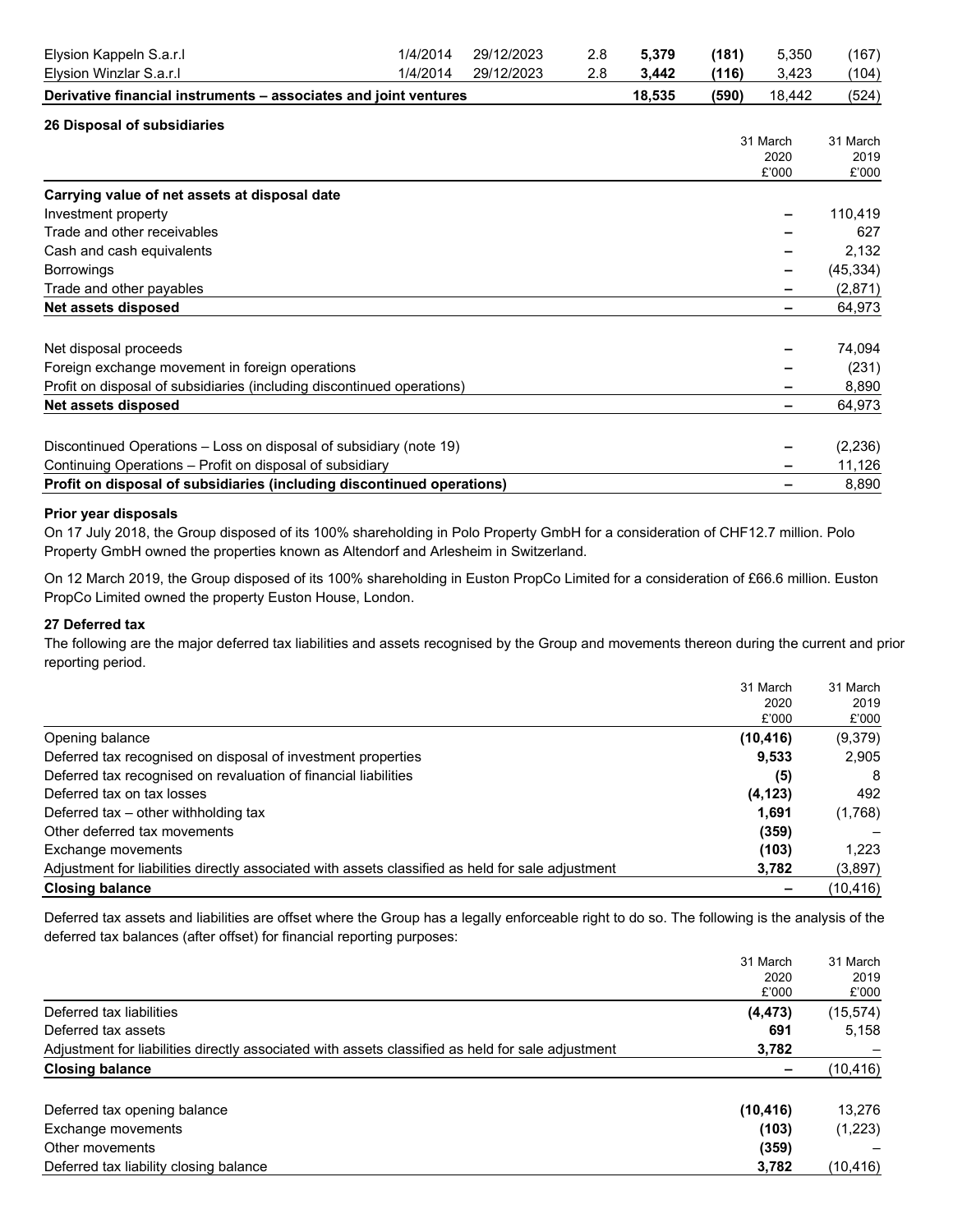# Movement in deferred tax **(7,096)** 1,637

# **28 Financial Risk Management (i)**

The Group is exposed to a variety of financial risks including market risk, credit risk and liquidity risk. The overall risk management strategy seeks to minimise the potential adverse effects on the Group's financial performance. Certain risk exposures are hedged via the use of financial derivatives.

This note presents information about the Group's exposure to each of the above risks, the Group's objectives, policies and processes for measuring and managing these risks, and the Group's management of capital. Further quantitative disclosures are included throughout these audited financial statements where relevant. The Group's board has overall responsibility for the establishment and oversight of the Group's risk management framework.

The Audit and Risk Committee participates in management's process of formulating and implementing the risk management plan and it reports on the plan adopted by management to the board.

The objective of risk management is to identify, assess, manage and monitor the risks to which the business is exposed, including, but not limited to, information technology risk. The board is responsible for ensuring the adoption of appropriate risk management policies by management. The Group's risk management policies are established to identify and analyse the risks faced by the Group, to set appropriate risk limits and controls and to monitor risks and adherence to limits. Risk management policies are reviewed regularly to reflect changes in market conditions and the Group's activities. The board will also ensure that there are processes in place between itself and management enabling complete, timely, relevant, accurate and accessible risk disclosure to shareholders.

To enable the Audit and Risk Committee to meet its responsibilities, terms of reference were adopted by the board. These include appropriate standards, the implementation of systems of internal control and an effective risk-based internal audit which comprises policies, procedures, systems and information to assist in:

- safeguarding assets and reducing the risk of loss, error, fraud and other irregularities;
- ensuring the accuracy and completeness of accounting records and reporting;
- preparing timely, reliable financial statements and information in compliance with relevant legislation and generally accepted accounting policies and practices; and
- increasing the probability of anticipating unpredictable risk.

The committee oversees how management monitors compliance with the Group's risk management policies and procedures and reviews the adequacy of the risk management framework in relation to risks faced by the Group.

#### **Credit risk**

The Group's principal financial assets are cash and cash equivalents as well as trade and other receivables. The credit risk arising from deposits with banks is managed through a policy of utilising only independently rated banks with acceptable credit ratings.

The credit quality of cash and cash equivalents can be assessed by reference to external credit ratings of the counterparty where the account or deposit is placed. The credit rating summary below represents the five European financial institutions that hold more than £1 million (or GBP equivalent) of the Group's cash at 31 March 2020. Together these banks hold 96% of the Group's total cash at bank.

|                                                | 31 March              |                              |                      |
|------------------------------------------------|-----------------------|------------------------------|----------------------|
|                                                | 2020                  | 31 March                     | 31 March             |
|                                                | <b>S&amp;P Global</b> | 2020                         | 2019                 |
|                                                |                       | <b>Ratings Fitch Ratings</b> | <b>Fitch Ratings</b> |
| <b>ABN AMRO Bank NV</b>                        | N/A                   | N/A                          | $A+$                 |
| Barclays Private Clients International Limited | <b>BBB</b>            | А-                           | $A+$                 |
| Berlin Hyp AG                                  | N/A                   | N/A                          | AA-                  |
| The Bank of N. T. Butterfield & Son Limited    | BBB+                  | <b>WD</b>                    | N/A                  |
| <b>Credit Suisse AG</b>                        | N/A                   | N/A                          | A                    |
| Deutsche Bank AG                               | N/A                   | N/A                          |                      |
| Hamburg Commercial Bank AG                     |                       |                              | A-                   |
| Lloyds Bank plc                                | <b>BBB</b>            | N/A                          | $A+$                 |
|                                                | BBB+                  | $A+$                         | $A+$                 |
| Royal Bank of Scotland Group plc               | <b>BBB</b>            | A                            | $A+$                 |
| Santander UK plc                               | N/A                   | N/A                          | A+                   |

The directors are satisfied as to the creditworthiness of the banks where the remaining cash is held.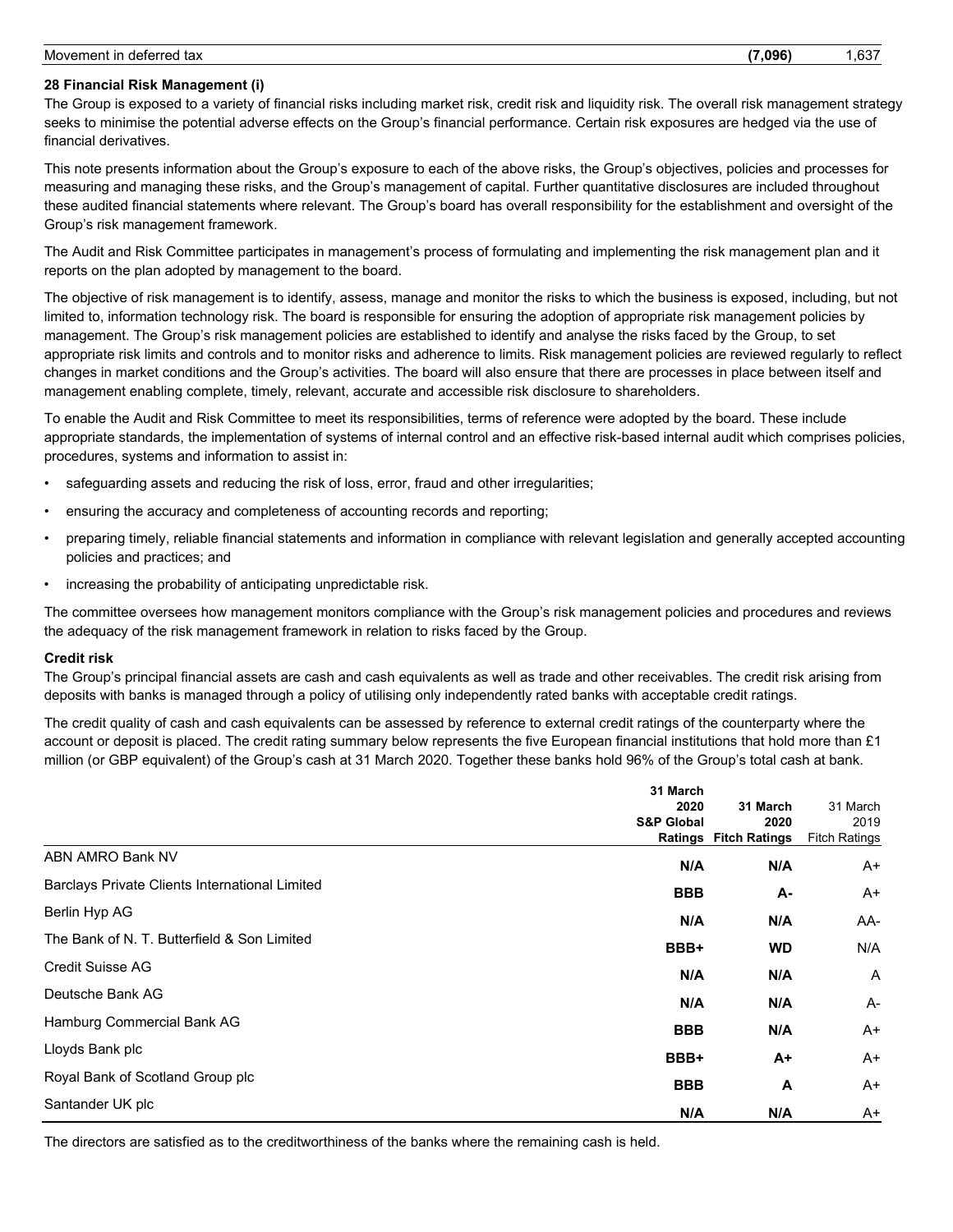The majority of tenant leases are long-term contracts with rents payable quarterly in advance. Rent deposits and personal or corporate guarantees are held in respect of some leases. Taking these factors into account, the risk to the Group of individual tenant default and the credit risk of trade receivables are considered low. The concentration of credit risk is limited due to the large and diverse occupier base. Accordingly, the directors believe that there is no further expected credit loss required in excess of that provided. Trade receivables are presented after deducting a loss allowance provision, as set out in note 20.

At the time of acquisition of a property, and from time to time thereafter, the Company reviews the quality of the contracted tenants to ensure that the tenants meet acceptable covenants. Trade receivables are presented in the statement of financial position net of allowances for doubtful receivables. An allowance for impairment is made where there is an indefinable loss event, which based on previous experience, may give risk to a non-recovery of a receivable.

Non-current other debtors are long term loans secured against shares issued by the Group to the related parties referenced in note 20. In order to manage credit risk, the contractual terms include full recourse to assets of the borrower which are monitored alongside the aggregate value of the shares. Furthermore, in respect of the Share Purchase Plan, the terms allow recovery of amounts due through a deduction from salary or other amounts paid to the beneficiary.

The carrying amount of financial assets represents the maximum credit exposure at the reporting date.

At 31 March 2020, trade and other receivables and cash and cash equivalents amounts to £92.3 million (2019: £64.1 million) as shown in the statement of financial position. Further details on what makes up this balance can be found in note 20.

# **28 Financial Risk Management (ii)**

# **Liquidity risk**

Prudent liquidity risk management implies maintaining sufficient cash resources, the availability of funding through appropriate and adequate credit lines and managing the ability of tenants to settle within lease obligations. Through the forecasting and budgeting of cash requirements the Group ensures that adequate committed resources are available.

By its nature, the market for investment property is not immediately liquid; therefore, the Group's ability to vary its portfolio in a timely fashion and to receive a fair price in response to changes in economic and other conditions may be limited. Furthermore, where the Group acquires investment properties for which there is not a readily available market, the Group's ability to deal in any such investment or obtain reliable information about the value of such investment or risks to which such property investment is exposed may be limited. The Group's short-term liquidity risk is secured by the existence of cash balances, through the fact that rental income exceeds the Group's cost structures and through ensuring that facilities are managed within debt covenants.

The following table details the contractual maturity date of the Group's financial liabilities. The table has been compiled based on the undiscounted contractual maturities of the financial liabilities, including interest that will accrue to those liabilities, except where the Group is entitled and intends to repay the liability before its maturity. The discount column represents the possible future cash flows included in the maturity analysis, such as future interest or potential payments that have not been included in the carrying amount of the financial liability. The table also includes a reconciliation to the carrying value in the statement of financial position.

|                                      |               | One to  |                       | One to    |           |                          |           |
|--------------------------------------|---------------|---------|-----------------------|-----------|-----------|--------------------------|-----------|
|                                      | Less than one |         | three Three to twelve | five      | Over five |                          |           |
|                                      | month         | months  | months                | years     | years     | <b>Discount</b>          | Total     |
|                                      | £'000         | £'000   | £'000                 | £'000     | £'000     | £'000                    | £'000     |
| Interest-bearing loans               |               | 8,417   | 15,516                | 112,712   | 60,703    |                          | 197,348   |
| Loan interest                        | 400           | 1,610   | 4,032                 | 7,773     | -         | (13, 149)                | 666       |
| <b>Financial liabilities</b>         |               |         |                       | 2,135     |           |                          | 2,135     |
| Deferred tax                         |               |         | 3,782                 |           |           |                          | 3,782     |
| Other payables (incl. tax)           |               | 1,974   | 10,627                | 2,116     |           | -                        | 14,717    |
| Accruals                             |               |         | 5,620                 |           |           | $\overline{\phantom{0}}$ | 5,620     |
| Deferred income                      |               | 6,324   |                       |           |           |                          | 6,324     |
| Lease obligations                    | 1             | 49      | 252                   | 222       |           |                          | 524       |
| Liabilities directly associated with |               |         |                       |           |           |                          |           |
| assets classified as held for sale   | (27)          | (8,701) | (20,054)              | (19, 856) |           | 1,328                    | (47, 310) |
| As at 31 March 2020                  | 374           | 9,673   | 19,775                | 105.102   | 60,703    | (11, 821)                | 183,806   |

|                              | Less than one | One to | three Three to twelve | One to<br>five | Over five |                 |         |
|------------------------------|---------------|--------|-----------------------|----------------|-----------|-----------------|---------|
|                              | month         | months | months                | years          | years     | <b>Discount</b> | Total   |
|                              | £'000         | £'000  | £'000                 | £'000          | £'000     | £'000           | £'000   |
| Interest-bearing loans       |               | 160    | 35.751                | 106.942        | 108.344   |                 | 251,197 |
| Loan interest                | 685           | .806   | 4,704                 | 12,025         | -         | (18,311)        | 909     |
| <b>Financial liabilities</b> |               |        | 176                   | 554            |           |                 | 730     |
| Deferred tax                 |               |        |                       | 10.415         |           |                 | 10,415  |
| Other payables (incl. tax)   |               | 2,136  | 10.462                |                |           |                 | 12.598  |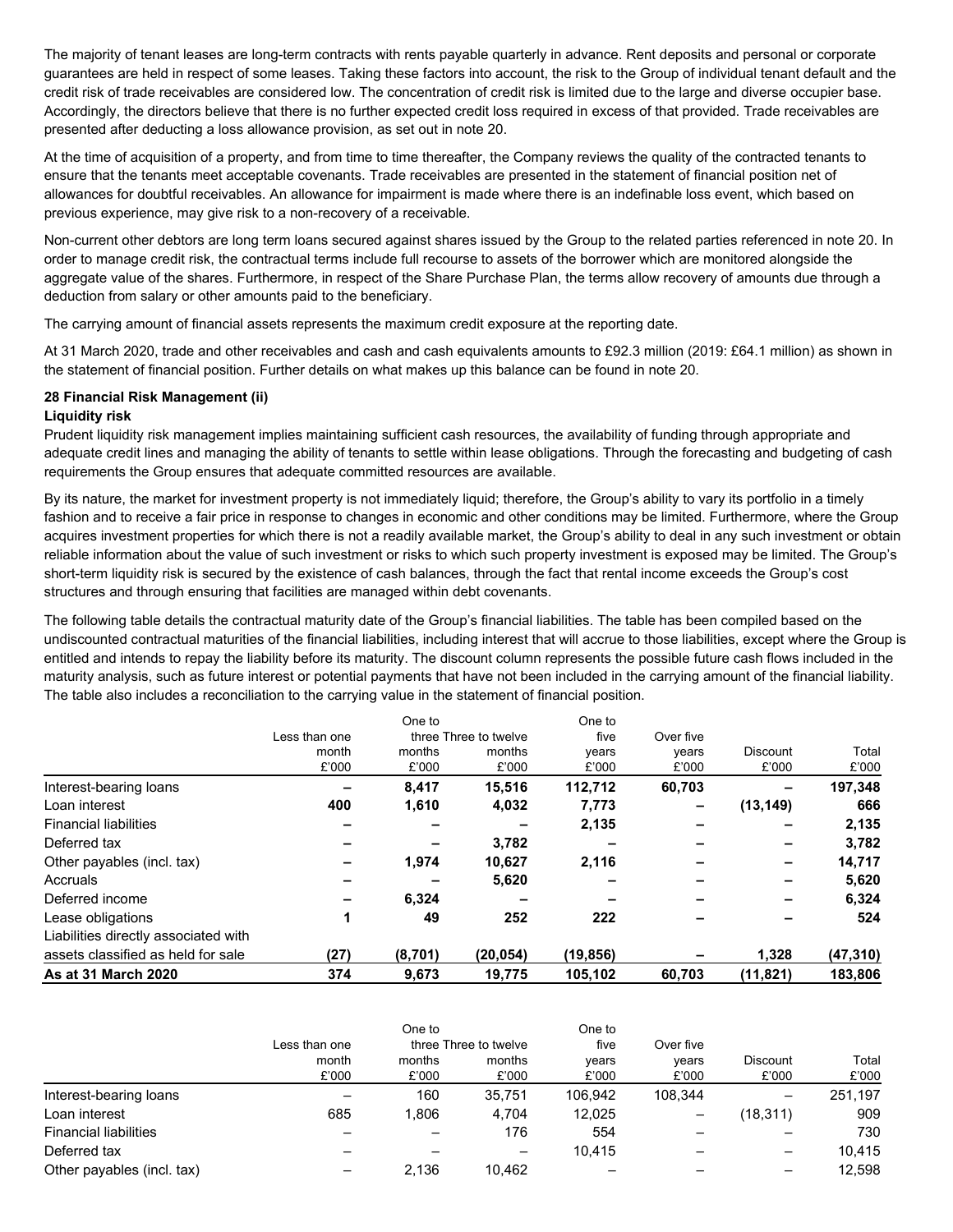| Accruals                             |     | 38    | 3.033                    | -                        | -                        | $\qquad \qquad$          | 3.071   |
|--------------------------------------|-----|-------|--------------------------|--------------------------|--------------------------|--------------------------|---------|
| Deferred income                      | -   | 5.128 | $\overline{\phantom{0}}$ | $\overline{\phantom{0}}$ | $\qquad \qquad -$        | $\qquad \qquad$          | 5,128   |
| Liabilities directly associated with |     |       |                          |                          |                          |                          |         |
| assets classified as held for sale   | -   | .219) | (9.106)                  | $\overline{\phantom{0}}$ | $\overline{\phantom{0}}$ | $\overline{\phantom{m}}$ | (9.325) |
| As at 31 March 2019                  | 685 | 9.049 | 45.020                   | 129.936                  | 108.344                  | (18,311)                 | 274,723 |

# **28 Financial Risk Management (iii)**

# **Fair value of financial instruments**

The following table summarises the Group's financial assets and liabilities into categories required by IFRS 7 Financial Instruments disclosures.

|                                  |               |                               | Total carrying |
|----------------------------------|---------------|-------------------------------|----------------|
|                                  | Held at fair  |                               | amount         |
|                                  | value through | Held at                       | 31 March       |
|                                  |               | profit or loss amortised cost | 2020           |
|                                  | £'000         | £'000                         | £'000          |
| <b>Financial assets</b>          |               |                               |                |
| Cash and cash equivalents        |               | 84,453                        | 84,453         |
| Trade and other receivables      |               | 8,249                         | 8,249          |
| Other debtors                    |               | 13,523                        | 13,523         |
| 31 March 2020                    | -             | 106,225                       | 106,225        |
| <b>Financial liabilities</b>     |               |                               |                |
| <b>Bank loans</b>                |               | 154,171                       | 154,171        |
| Derivative financial instruments | 2,001         |                               | 2,001          |
| Accounts payable and accruals    |               | 27,109                        | 27,109         |
| <b>Bonds</b>                     | 15,336        |                               | 15,336         |
| 31 March 2020                    | 17,337        | 181,280                       | 198,617        |
|                                  |               |                               | Total carrying |
|                                  | Held at fair  |                               | amount         |
|                                  | value through | Held at                       | 31 March       |
|                                  |               | profit or loss amortised cost | 2019           |
|                                  | £'000         | £'000                         | £'000          |
| <b>Financial assets</b>          |               |                               |                |
| Cash and cash equivalents        |               | 57,425                        | 57,425         |
| Trade and other receivables      |               | 5,053                         | 5,053          |
| Other debtors                    |               | 15,011                        | 15,011         |

# **31 March 2019** – 77,489 77,489

| <b>Financial liabilities</b>     |                          |                          |         |
|----------------------------------|--------------------------|--------------------------|---------|
| Bank loans                       | $\overline{\phantom{0}}$ | 245.090                  | 245,090 |
| Derivative financial instruments | 730                      | —                        | 730     |
| Accounts payable and accruals    | $\overline{\phantom{0}}$ | 18.487                   | 18.487  |
| <b>Bonds</b>                     | 14.077                   | $\overline{\phantom{m}}$ | 14.077  |
| 31 March 2019                    | 14.807                   | 263.577                  | 278,384 |

# **28 Financial Risk Management (iv) Market risk**

Market risk is the risk that the fair value or future cash flows of a financial instrument will fluctuate because of changes in market prices. Market risk comprises three types of risk: foreign currency risk, interest rate risk and price risk (see fair value hierarchy section). The objective of market risk management is to manage and control market risk exposures within acceptable parameters, while optimising returns to shareholders.

Investment in property is subject to varying degrees of risk. The main factors which affect the value of the investment in property include:

- changes in the general economic climate;
- local conditions in respective markets, such as oversupply, or a reduction in demand, for commercial space in a specific area;
- competition from other available properties; and
- government regulations, including planning, environmental and tax laws.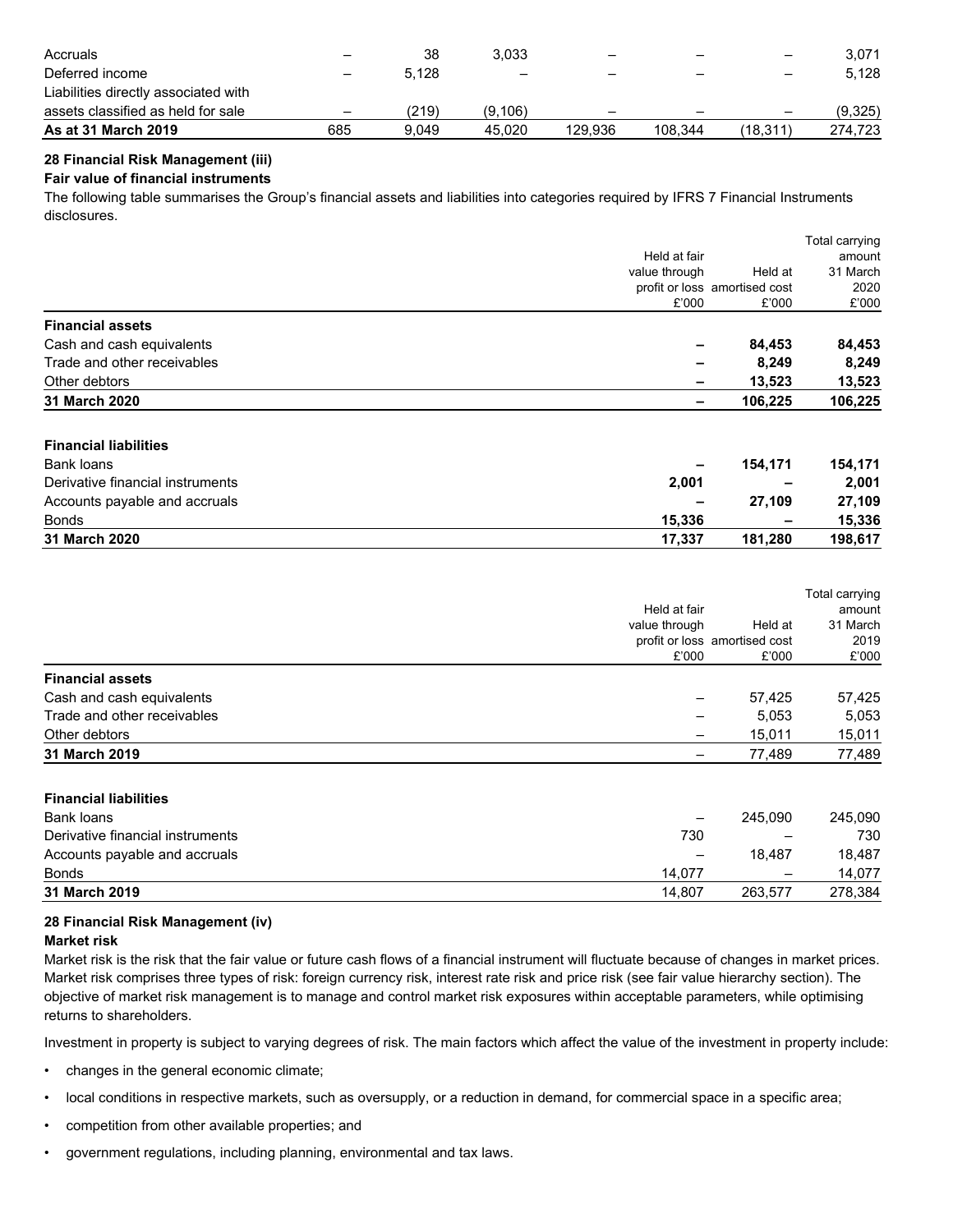While a large number of these factors are outside the control of the management, market and property-specific factors relevant to maintain a sustainable income stream within the Group's yield parameters are considered as part of the initial due diligence. Properties and tenant leases are actively managed.

# **Foreign currency risk**

The Group's presentation currency is Sterling. Foreign currency risk is the risk that the fair value or future cash flows of a financial instrument will fluctuate because of changes in foreign currency or exchange rates. At the reporting date, the following table summarises the Group's exposure to foreign currency risk in respect of assets and liabilities held in EUR (Germany) and CHF (Switzerland).

| 31 March              | 31 March |
|-----------------------|----------|
| 2020                  | 2019     |
| £'000                 | £'000    |
| <b>Assets</b>         |          |
| <b>CHF</b><br>15,252  | 21,423   |
| <b>EUR</b><br>138,840 | 256,226  |
| <b>Liabilities</b>    |          |
| <b>CHF</b><br>6,271   | 9,326    |
| <b>EUR</b><br>50,638  | 122,251  |

# **Foreign currency sensitivity analysis**

The sensitivity analysis measures the impact on the Group's exposure in Sterling (based on a change in the reporting date spot rate) and the impact on the Group's Sterling profitability, given a simultaneous change in the foreign currencies to which the Group is exposed at the reporting date.

A 10% strengthening in the Sterling exchange rate against the following currencies at year end would have decreased equity and profits by the amounts shown below. The 10% threshold was selected as a reasonable, worst-case scenario and is considered a prudent threshold. This analysis assumes that all other variables remain constant. For a 10% weakening of Sterling, there would be an equal but opposite impact on the profit and equity and the balance would be positive.

|            | Equity  | Profit or loss |
|------------|---------|----------------|
|            | £'000   | £'000          |
| CHF impact | (898)   | 131            |
| EUR impact | (8,820) | (598)          |
|            | (9,718) | (467)          |

The exchange rates against GBP during the year were:

|            | Average rate<br>for |          |
|------------|---------------------|----------|
|            | year to             | As at    |
|            | 31 March            | 31 March |
|            | 2020                | 2020     |
| <b>CHF</b> | 0.7972              | 0.8393   |
| <b>EUR</b> | 0.8740              | 0.8890   |

# **Interest rate risk**

The Group's interest rate risk is associated with cash and cash equivalents, on the one hand, and interest-bearing borrowings, on the other. If the interest is variable, it presents the Group with a cash flow interest rate risk. Interest rate risk is the risk that the fair value or future cash flows of a financial instrument will fluctuate because of changes in market interest rates. As stated in note 25, borrowings from credit institutions are protected against movements in interest rates. The Group uses interest rate swaps to manage its interest rate exposure and to establish more certainty over cash flows. As a result, the Group have not disclosed additional sensitivity analysis to changes in interest rates.

# **28 Financial Risk Management (v)**

# **Fair value hierarchy**

The table below analyses the Group's financial instruments carried at fair value, by valuation method. The fair value measurement for the Group's financial assets and financial liabilities are categorised into different levels in the fair value hierarchy. The different levels have been defined as follows:

Level 1: quoted prices (unadjusted) in active markets for identical assets or liabilities that the Group can access at the measurement date.

Level 2: inputs other than quoted prices included within Level 1 that are observable for the asset or liability, either directly (i.e. as prices) or indirectly (i.e. derived from prices).

Level 3: inputs for the asset or liability that are not based on observable market data (unobservable inputs).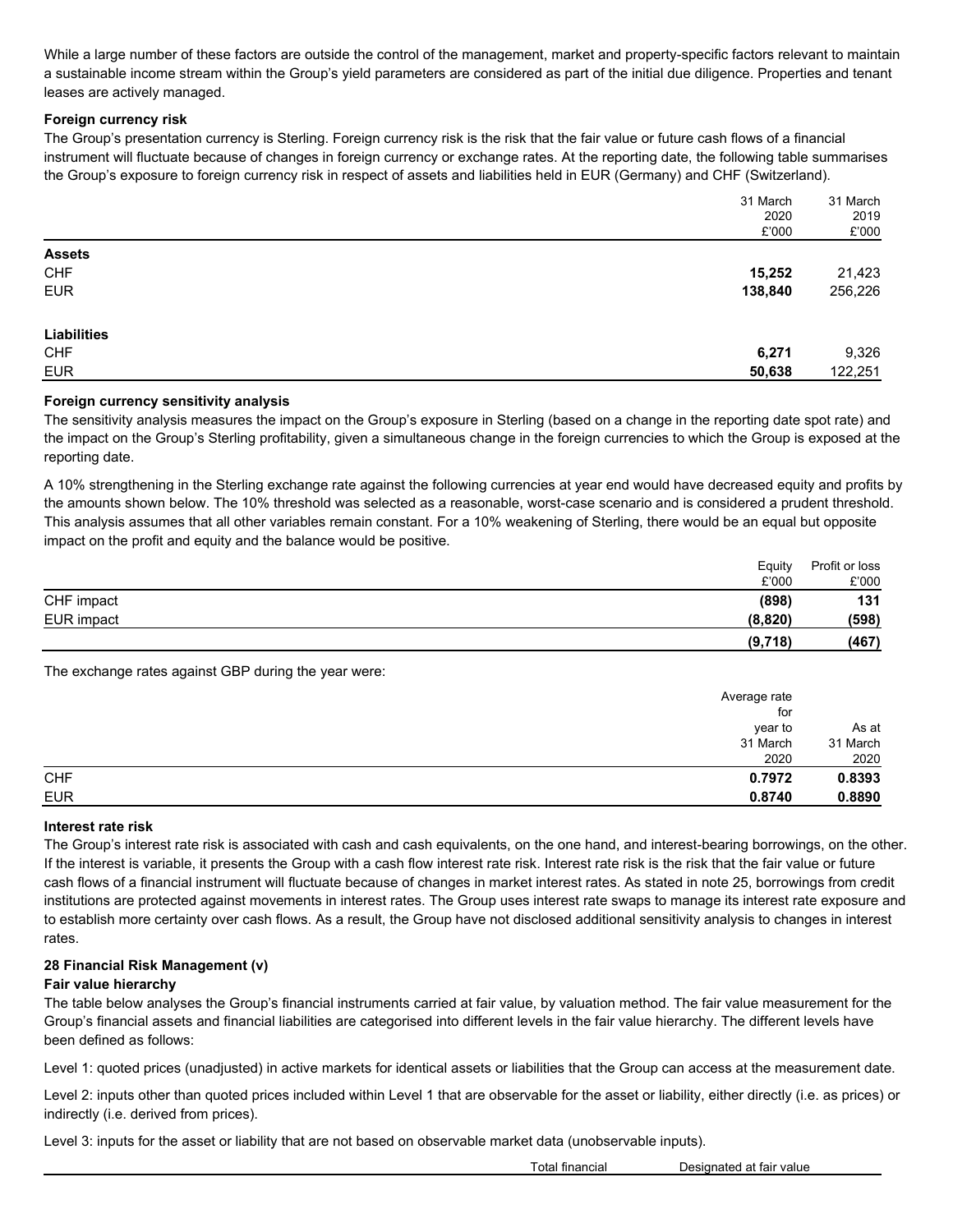|                                  | instruments   |         |                    |         |
|----------------------------------|---------------|---------|--------------------|---------|
|                                  | recognised at |         |                    |         |
|                                  | fair value    | Level 1 | Level <sub>2</sub> | Level 3 |
|                                  | £'000         | £'000   | £'000              | £'000   |
| 31 March 2020                    |               |         |                    |         |
| <b>Assets</b>                    |               |         |                    |         |
| Derivative financial instruments |               |         |                    |         |
| <b>Total assets</b>              |               |         |                    |         |
| <b>Liabilities</b>               |               |         |                    |         |
| Derivative financial instruments | 2,001         |         | 2,001              |         |
| <b>Bonds</b>                     | 14,557        |         |                    | 14,557  |
| <b>Total liabilities</b>         | 16,558        | -       | 2,001              | 14,557  |
| 31 March 2019                    |               |         |                    |         |
| <b>Assets</b>                    |               |         |                    |         |
| Derivative financial instruments |               |         |                    |         |
| <b>Total assets</b>              |               |         | ÷                  |         |
| <b>Liabilities</b>               |               |         |                    |         |
| Derivative financial instruments | 730           |         | 730                |         |
| <b>Bonds</b>                     | 13,666        | -       | -                  | 13,666  |
| <b>Total liabilities</b>         | 14,396        |         | 730                | 13,666  |

# **Details of changes in valuation techniques**

There have been no significant changes in valuation techniques during the period under review. Derivative financial instruments are measured using the midpoint of the yield curve prevailing on the reporting date. The valuations do not include accrued interest from the previous settlement date to the reporting date. The fair value represents the net present value of the difference between the contracted rate and the valuation rate when applied to the projected balances for the period from the reporting date to the contracted expiry dates.

# **Significant transfers between Level 1, Level 2 and Level 3**

There have been no significant transfers during the period under review.

# **Unobservable inputs**

Unobservable inputs for Level 3 investment properties are disclosed in note 16.

The unobservable inputs used to determine the value of the bonds in the Eysion S.A. joint venture are based on the unadjusted net assets of the joint venture structure and are subject to the assumptions applied to the valuation methodology of the underlying investment property.

# **Capital risk management**

The capital structure of the Group consists of debt, which includes the borrowings disclosed in note 23, cash and cash equivalents and equity attributable to ordinary shareholders of the Company, comprising issued capital, reserves and retained earnings as disclosed in the statement of changes in equity. Stenprop's average loan-to-value ratio ('LTV') ratio at 31 March 2020 was 40.8% (2019: 44.2%), including joint ventures and associates and the Group is not subject to any external capital requirements. The Group strategy is to maintain a debtto-equity ratio and LTV to ensure that property performance is translated into an enhanced return for shareholders while at the same time ensuring that it will be able to continue as a going concern through changing market conditions. The directors are of the opinion that a 40% LTV in respect of secured external borrowings is an appropriate target for the Group, given the current market conditions.

At the date of signing these consolidated financial statements, the Group has positive operating cash flows and positive net assets. Management have carefully assessed the impact of the market uncertainties arising from both Brexit and the outbreak of the Covid-19 pandemic, on the entity's net assets, liquidity and ability to continue as a going concern for the foreseeable future. Given the current market conditions and negative economic outlook, management subjected the Group's cash flow forecast to a stress test scenario for the 18 months to 30 September 2021 by applying highly severe scenario assumptions, including a 75% deterioration in rental income cash receipts, and direct landlord costs of four times the current level, driven by an increase in vacancies. These assumptions were applied over the entire 18 month period of assessment and do not include cash flows for the sale or purchase of properties. The test concluded that even in these scenarios the Group would have positive liquid assets and be able to meet its obligations as they fell due. The Company's REIT obligations and debt refinancing were assessed in detail as were sensitivities to loan covenants. Despite the disruption in the economy caused by Covid-19, we do not expect the risk of default to have increased. Lenders have been guided by the Government to take a pragmatic view and consider prepayment possibilities, equity cures and waivers of covenants so that breaches with a direct link to the pandemic should not automatically trigger defaults. In addition, we maintain strong relationships with our facility providers and currently have significant headroom for both interest cover and LTV loan covenants. Notwithstanding this assumption, the Group would have cash resources available, even after considering the highly severe scenario, to be utilised to cure covenant breaches if they crystallise and the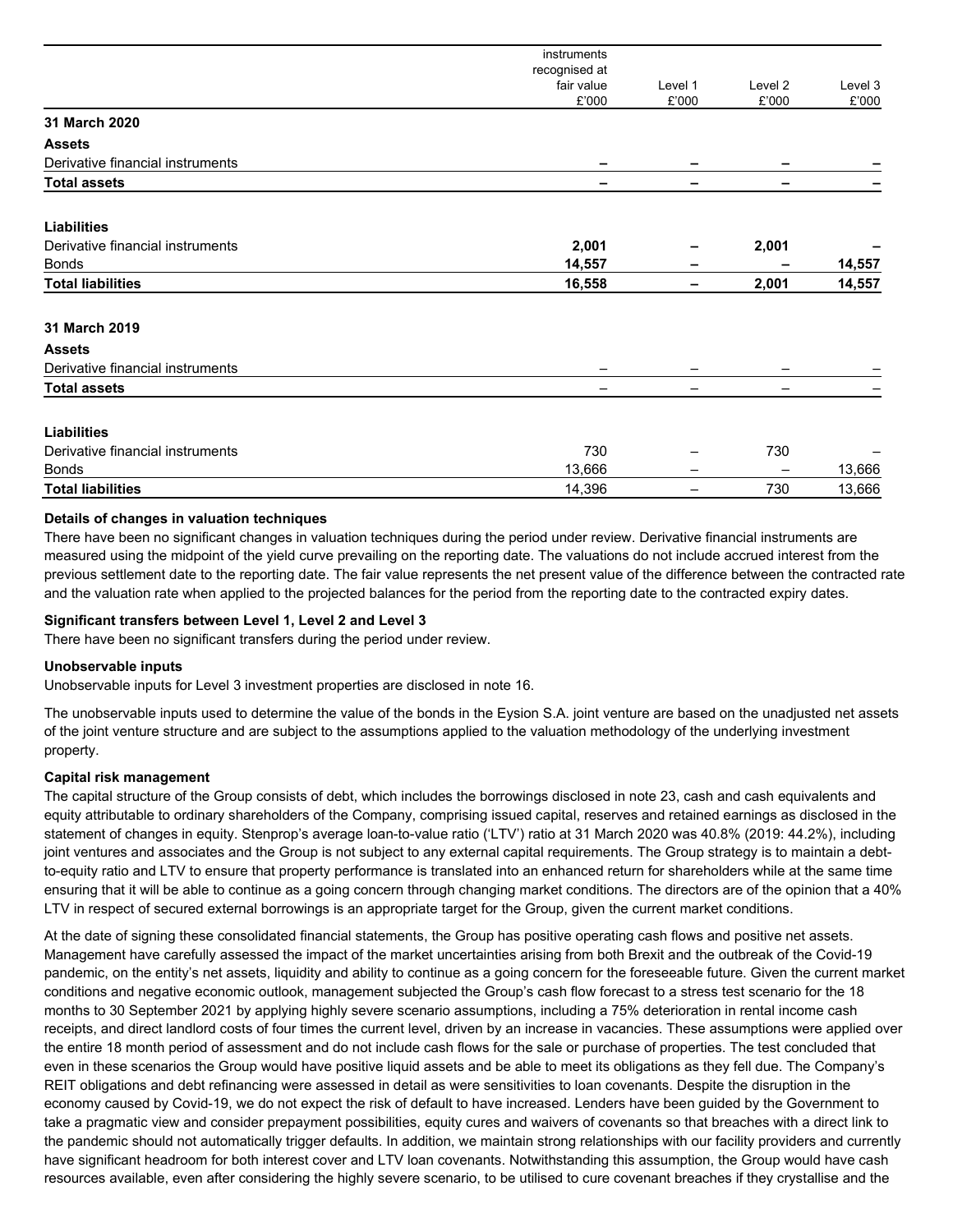lenders take a hard stance against government advice. It is further worth noting that the loans are not cross-collateralised and accordingly if certain banks do act aggressively, the Group would continue to operate with the remaining portfolio of assets if any foreclosure events were to arise. In light of this review and the significant liquid assets, management are satisfied that the Group has access to adequate resources to continue in operational existence for a period of at least twelve months from the date of these financial statements. The directors believe that it is therefore appropriate to prepare the accounts on a going concern basis.

# **29 Related party transactions**

Parties are considered related if one party has control, joint control or significant influence over the other party in making financial and operating decisions. Transactions with related parties are made on terms equivalent to those that prevail in an arm's-length transaction.

Directors' remuneration and interests in the ordinary shares of the Company are set out in Note 8, 'Employees' and directors' emoluments'.

Loans provided to a director to purchase Stenprop shares under the Share Purchase Plan can be found in note 20.

Transactions and balances with joint venture parties can be found in note 18.

There are no other related party transactions that occurred during the year.

#### **Ultimate controlling party**

The directors do not consider there to be an ultimate controlling party.

#### **30 Minimum lease payments**

The Group earns rental income by leasing its investment properties to tenants under non-cancellable operating leases.

At the balance sheet date the Group had contracted with tenants for the following future minimum lease payments on its investment properties:

|                                                                                                  | 31 March | 31 March |
|--------------------------------------------------------------------------------------------------|----------|----------|
|                                                                                                  | 2020     | 2019     |
|                                                                                                  | £'000    | £'000    |
| <b>Continuing operations</b>                                                                     |          |          |
| Within one year                                                                                  | 30,607   | 33,167   |
| Between one and two years                                                                        | 25,095   | 26,796   |
| Between two and five years                                                                       | 40,944   | 45,658   |
| After five years                                                                                 | 39,119   | 38,039   |
|                                                                                                  | 135,765  | 143,660  |
|                                                                                                  |          |          |
| <b>Discontinuing operations</b>                                                                  |          |          |
| Within one year                                                                                  | 1,038    | 1,157    |
| Between one and two years                                                                        | 1,038    | 1,157    |
| Between two and five years                                                                       | 3,115    | 3,470    |
| After five years                                                                                 | 12,986   | 15,623   |
|                                                                                                  | 18,177   | 21,407   |
| At the balance sheet date the Group had the following future minimum lease payments as a lessee: |          |          |
|                                                                                                  | 31 March | 31 March |
|                                                                                                  | 2020     | 2019     |
|                                                                                                  | £'000    | £'000    |
| <b>Continuing operations</b>                                                                     |          |          |
| Within one year                                                                                  | 326      | 356      |
| Between one and two years                                                                        | 232      | 285      |
| Between two and five years                                                                       | 14       | 213      |
| After five years                                                                                 |          |          |
|                                                                                                  | 572      | 854      |

At 31 March 2020, Stenprop had no (2019: nil) lessee leases in its discontinued operations.

# **31 Events after the reporting period**

# **(i) Declaration of dividend**

On 11 June 2020, the board declared a final dividend of 3.375 pence per share. The final dividend will be payable in cash or as a scrip dividend. An announcement containing details of the dividend and the timetable will be made in due course.

#### **(ii) Share incentive awards**

On 10 June 2020, the board, on the recommendation of the remuneration committee, approved share-based awards in relation to the Long Term Incentive Plan and the Deferred Share Bonus Plan. Details of awards made to executive directors can be seen in note 8.

#### **(iii) COVID-19 developments**